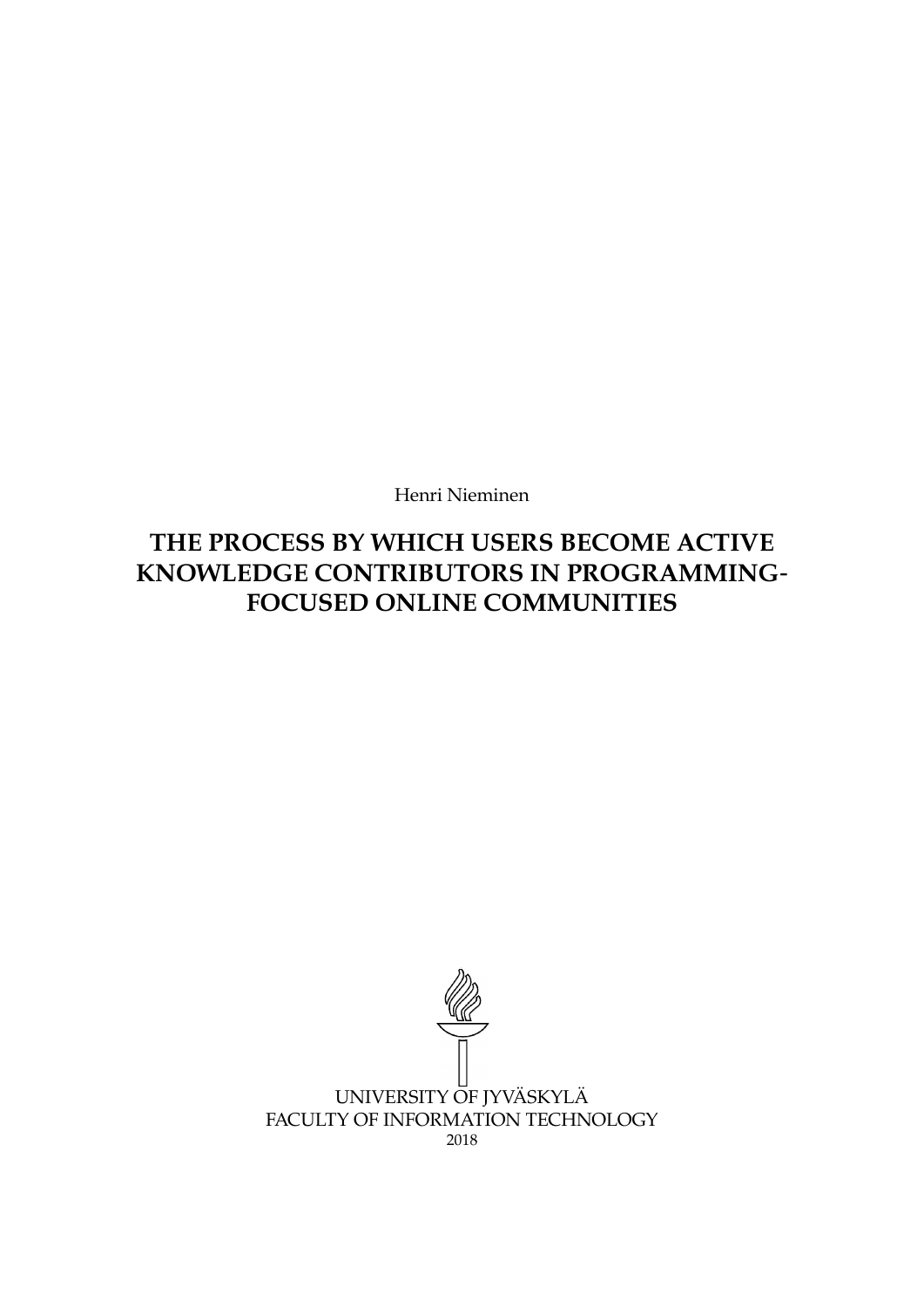## <span id="page-1-0"></span>**ABSTRACT**

Nieminen, Henri

The process by which users become active knowledge contributors in programming-focused online communities Jyväskylä: University of Jyväskylä, 2018, 74 pp. Information Systems, Masters thesis Supervisor(s): Soliman, Wael

The recent popularity of social knowledge sharing platforms has encouraged people to seek and to share knowledge on them. Motivating users to contribute knowledge has been a major challenge for online communities, in which only a relatively few online knowledge sharing communities have been able to succeed. The goal of the thesis was to find out why users share knowledge, and how users become active knowledge contributors in programming focused online communities. With this information the communities could better identify the users that are likely to become knowledge contributors, and find ways to encourage them to begin contributing knowledge. A qualitative study was carried out to find answers the research problem. Semi-structured interviews were used to collect stories from 18 knowledge contributors on Internet Relay Chat (IRC) network Freenodes programming focused communities. The interviewees were selected based on their activity in knowledge sharing during a selected period of time. Content analysis and narrative analysis were used to analyze the interview data in order to build a process theory. The process theory explains how users become knowledge contributors after initially joining a community. The process theory indicates that users initially join a community to learn more about the topic of the community, to get help with a problem, and to keep up to date with the topic of the community. After joining, the users begin familiarizing themselves with the community by observing or by socializing, and when familiar with the community they start seeking knowledge. Only after the users have gained enough knowledge and conficende in their knowledge do they begin sharing knowledge. The majority of the users were motivated to participate in the online knowledge sharing communities by the possibility to learn. Sharing knowledge was also found to be motivated by learning opportunities. Some users share knowledge in order to validate their knowledge, if they make mistakes someone in the community might correct them.

Keywords: knowledge sharing, information sharing, online community, virtual community, process theory, process model, internet relay chat, freenode.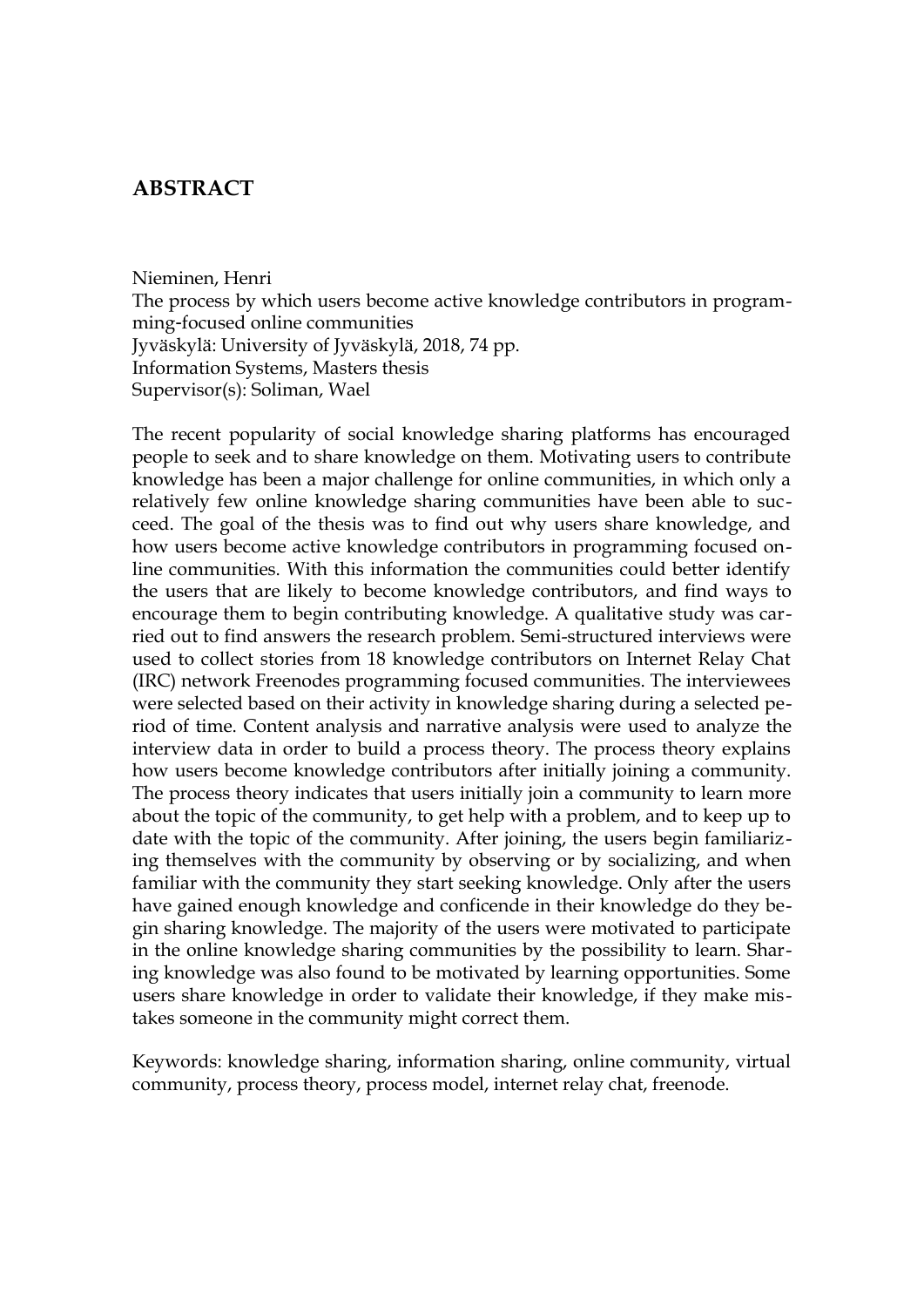# <span id="page-2-0"></span>**FIGURES**

| FIGURE 1: SECI-model (adapted from Nonaka & Konno, 1998)11                 |     |
|----------------------------------------------------------------------------|-----|
| FIGURE 2: Degrees of community participation (adapted from Wenger et al.,  |     |
|                                                                            | .20 |
|                                                                            |     |
|                                                                            |     |
|                                                                            |     |
|                                                                            |     |
|                                                                            |     |
| FIGURE 8: Levels of structure in narrative (adapted from Pentland, 1999)39 |     |
|                                                                            |     |
|                                                                            |     |
|                                                                            |     |
|                                                                            |     |
| FIGURE 13: Process model: how users become knowledge contributors59        |     |

# **TABLES**

[TABLE 1: Summary of motivations for participation per interviewee.................43](#page-42-0)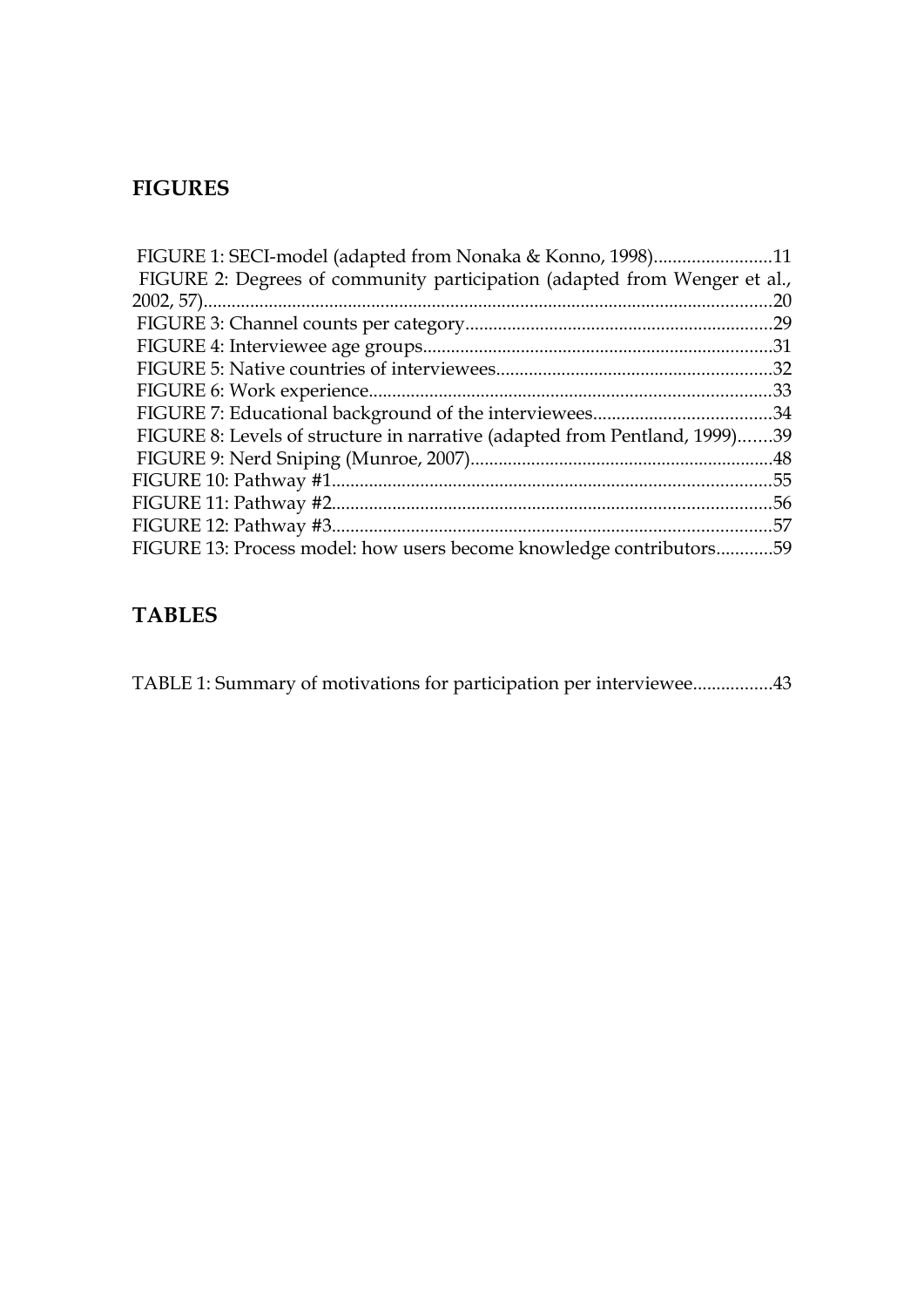# <span id="page-3-0"></span>**TABLE OF CONTENTS**

| 4.1 Why users participate in programming focused online communities42 |  |
|-----------------------------------------------------------------------|--|
| 4.1.1 Reasons for participation in online communities42               |  |
|                                                                       |  |
|                                                                       |  |
| 4.2 How users become active knowledge contributors52                  |  |
| 4.2.1 Pathways to becoming active knowledge contributor53             |  |
| 4.2.2 Process model: how users become active knowledge contribu-      |  |
|                                                                       |  |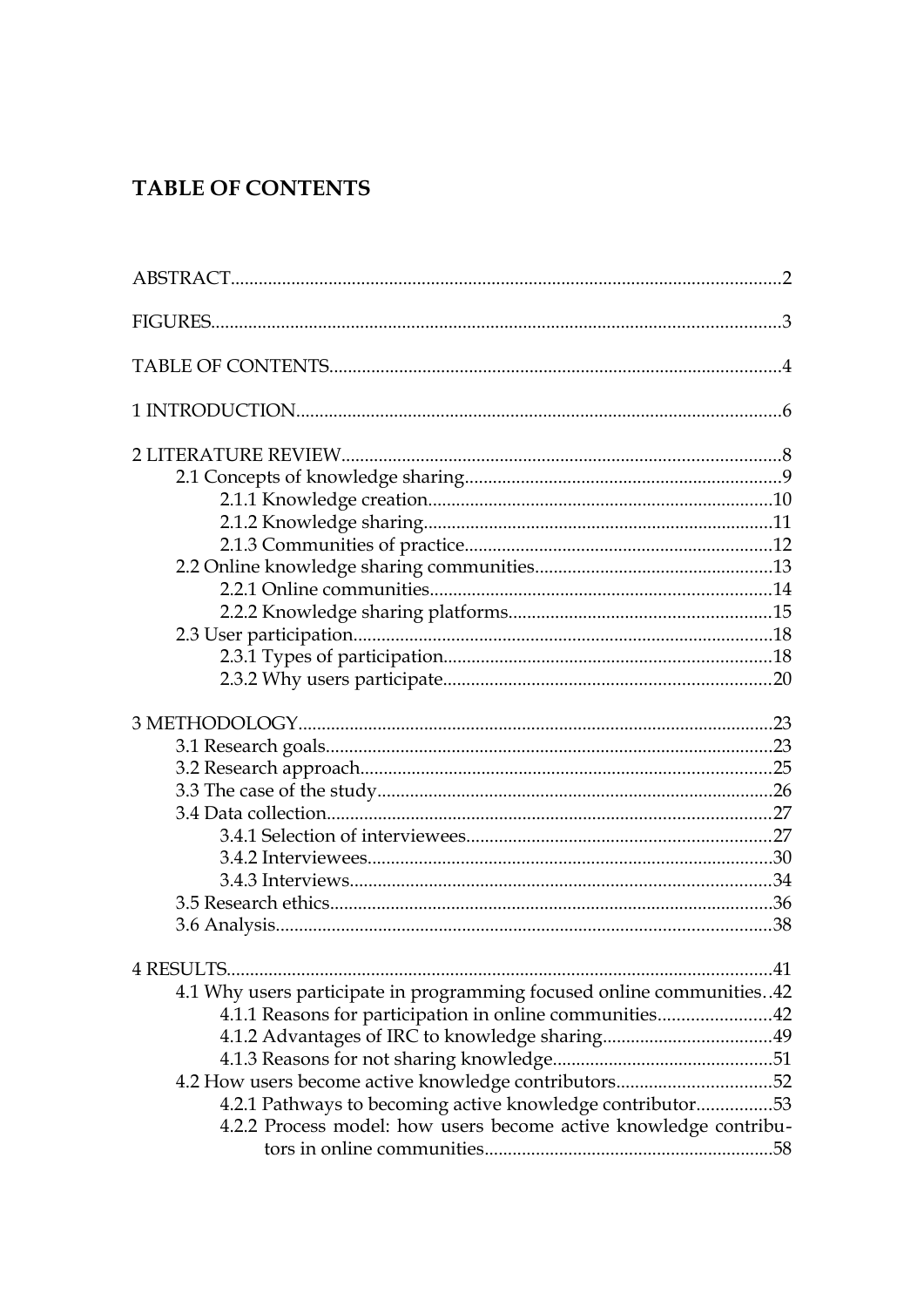| APPENDIX 2 BACKGROUND QUESTIONS FOR INTERVIEWEES73         |  |
|------------------------------------------------------------|--|
| APPENDIX 3 SOME OF THE RECURRING QUESTIONS IN INTERVIEWS74 |  |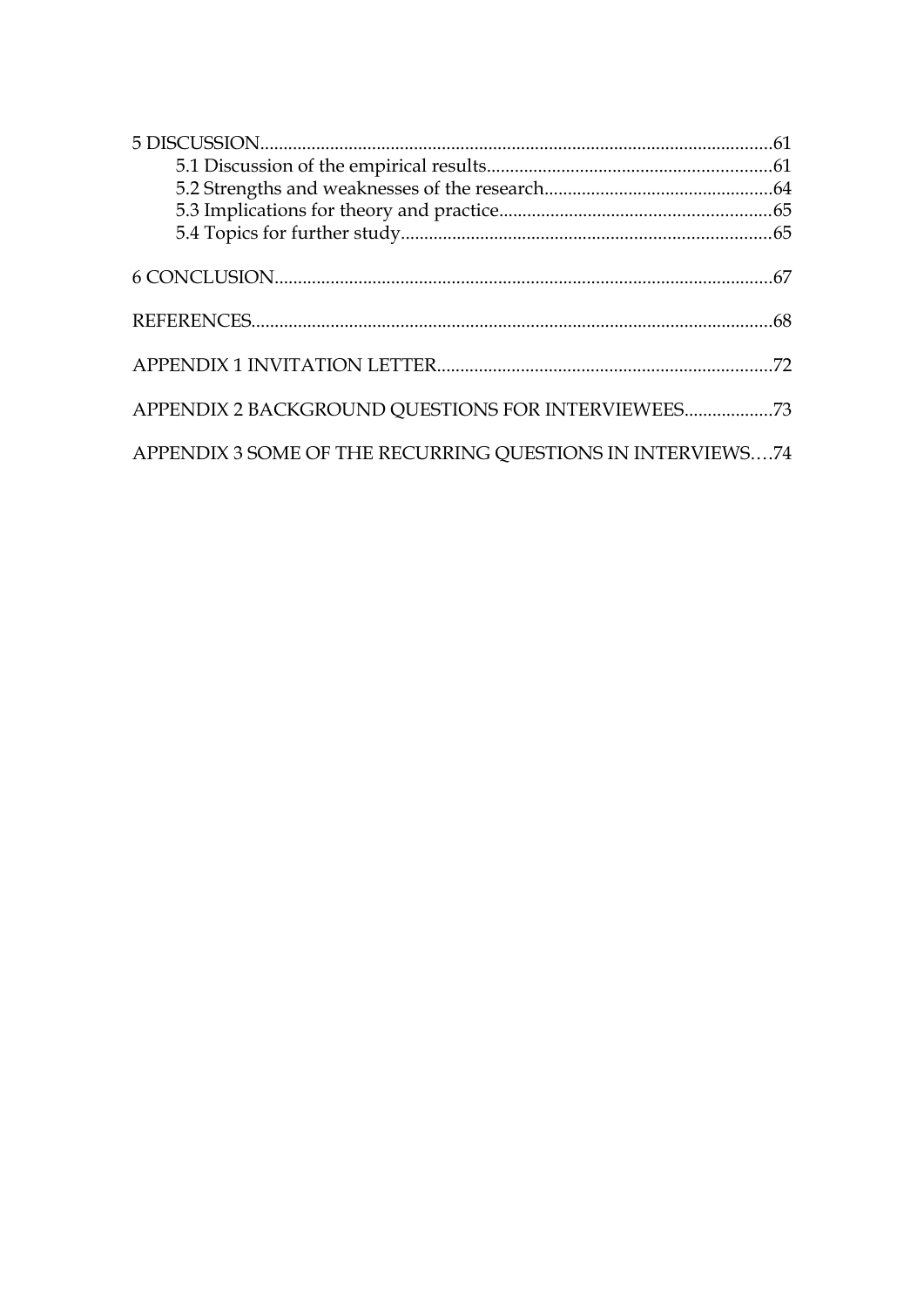## <span id="page-5-0"></span>**1 INTRODUCTION**

Knowledge sharing in online communities has been thriving after the rise of social media. Social networking technologies have changed the way people share knowledge, which has led companies to encourage their employees to share knowledge on the company initiated knowledge sharing platforms. (Charband & Navimipour, 2016) Motivating users to share knowledge has been the biggest challenge online communities face (Chiu, Hsu, & Wang, 2006), and only relatively few online knowledge sharing communities have been able to succeed in motivating their users to become active knowledge contributors (Lai & Chen, 2014).

The goal of the thesis is to find out how users become active knowledge contributors in online communities. Plenty of research exists on why users of online communities share knowledge, but a much less studied topic has been how they become active knowledge contributors. It has been widely accepted that without knowledge contributors, these communities might cease to exist (e.g. Joyce & Kraut, 2006; Ridings & Wasko, 2010; Nov, Naaman, & Ye, 2010). Finding out how users become active knowledge contributors in online communities makes it possible for the communities to identify the users that are likely to become knowledge contributors, and then find ways to encourage them to start sharing.

This study answers to the following two research questions:

- **RQ1:** *Why do users share knowledge on Freenode's programming focused communities?*
- **RQ2:** *How do users of Freenode's programming focused communities become active knowledge contributors?*

The empirical study attempts to answer the research questions by building a process theory that will cover the time from initial use until a user becames a knowledge contributor. The case of the study is Internet Relay Chat (IRC) network Freenode and its programming focused communities. Semi-structured interviews are used to collect stories from knowledge contributors, who were selected based on their activity in knowledge sharing during a selected period of time. Qualitative methods, namely content analysis and narrative analysis, are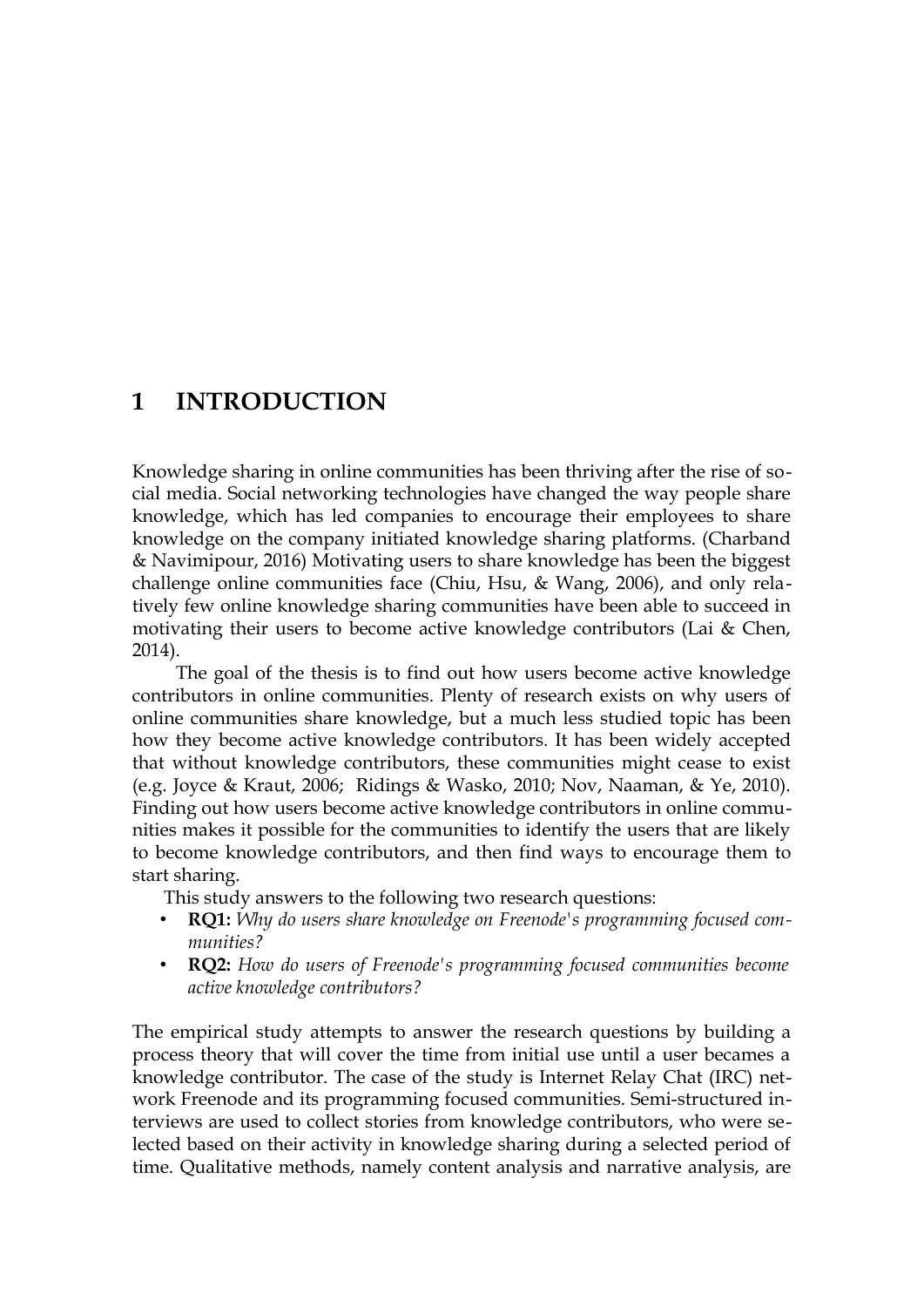used to analyze the data of 18 interviews, with the aim of building a process theory covering events from the initial use of the community until a user becomes a knowledge contributor. The levels of structure in narrative (Pentland, 1999) are used in the analysis to aid in building the process theory so that the theory is be able to show the different levels of the narrative, including stories, fabula, and the generating mechanisms for each stage in the process.

The resulting process theory indicates that users initially join a community to learn more about the topic of the community, to get help with a problem, and to keep up to date with the topic of the community. After joining the users begin familiarizing themselves with the community, which is done by observing the discussions or by socializing with community participants. Once the users are familiar with the community, they start seeking knowledge by presenting problems, asking questions, and following the discussions. Once the users gain enough knowledge, their confidence in their knowledge raises, and when the users have gained enough knowledge they begin sharing their knowledge. First they begin by helping others that have easy problems, and then they gradually move to helping with harder problems when they gain further knowledge and confidence.

The results indicate that the majority of the users are motivated to participate in the online knowledge sharing communities by the possibility to learn. Learning as a motivation applies to the users in most of the stages in the process theory. Even sharing knowledge is found to be motivated by learning opportunities, which is a finding that has not been widely discussed in previous literature. The results of this study also indicate a new motivation for sharing knowledge, which is learning by validating ones knowledge. Some users are motivated to help others without the fear of providing false answers, they feel that even if they provide false information, sharing this knowledge can be beneficial to them when other users correct this false information. When this happens the users learn from their mistakes.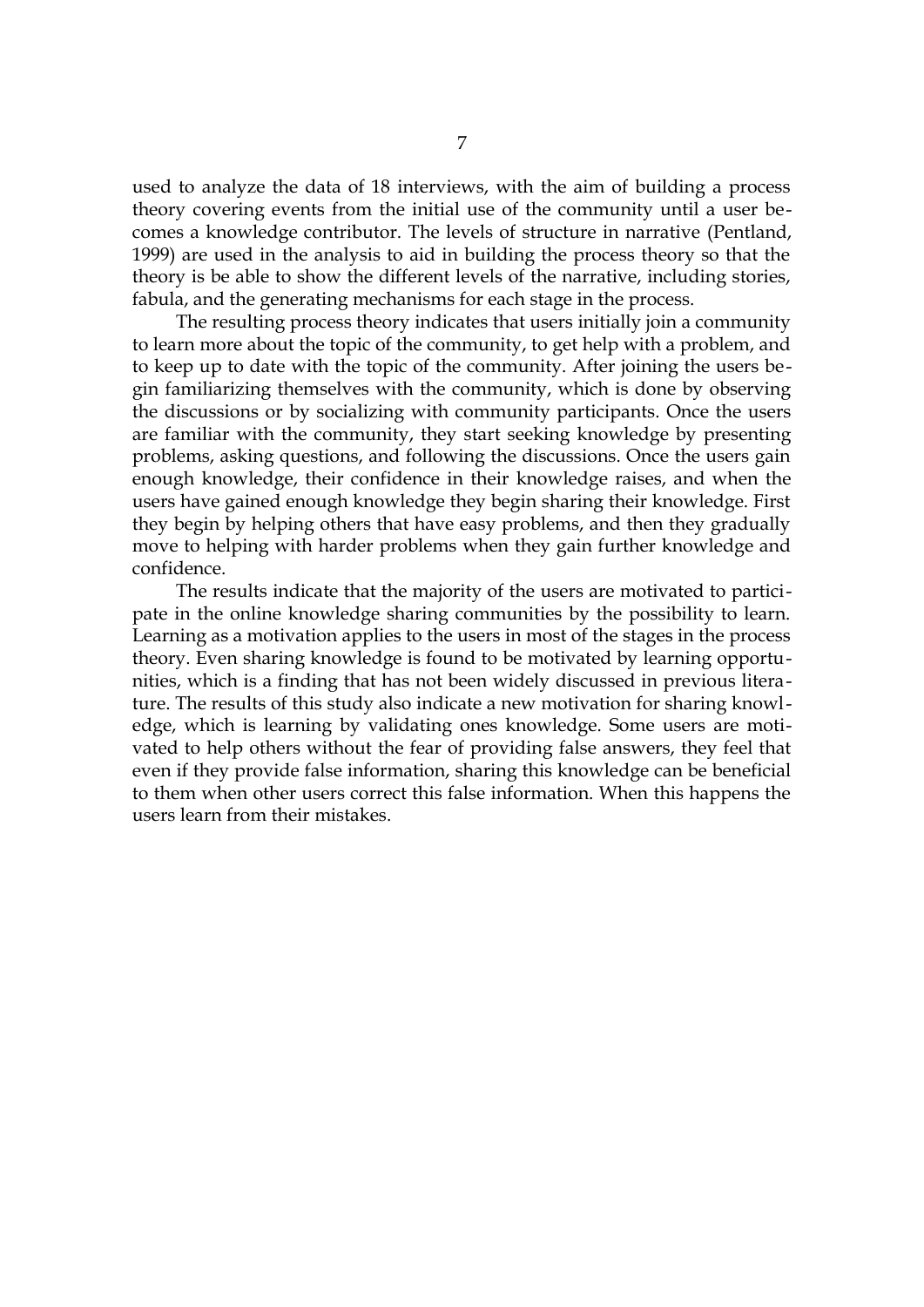## <span id="page-7-0"></span>**2 LITERATURE REVIEW**

In this chapter you can find the literature review, which will showcase the literature relevant to this study. The goal of the literature review was to explore the key concepts of knowledge sharing, online communities, and user participation. The literature review is a narrative review of the literature, as the aim is to summarize previous research on the topic (Templier & Paré, 2015). Templier and Paré's (2015) general procedure for conducting literature reviews was followed by first figuring out a research problem. This was done with the help of the supervisor of the thesis and by reading journal articles around the area of knowledge sharing. After the research problem was identified, the selection of the articles for the literature review began. The articles selected for the literature review were found by using multiple different methods. First of all Google Scholar was used to get started, and later on also Scopus was used for searching articles. Various keywords were used in combinations when trying to find relevant articles. Some of the keywords used were "knowledge sharing", "online community", "user participation", and different combinations of these. When some relevant articles were found, backwards and forwards reference searching was also used; which articles were referenced in each article, and which articles had referenced said article. Finding forwards references was mainly done by using Google Scholar. Some of the most popular information systems journals' fairly recent issues were also manually checked for relevant articles, as they might not show up in searches due to having only a few citations. After gathering the articles, it was verified that the articles were relevant to this study. Only relevant articles were chosen with the aim being on choosing articles from respected journals and conferences. Then data was acquired and analyzed from the articles, and the data acquired was synthesized by comparing and summarizing it.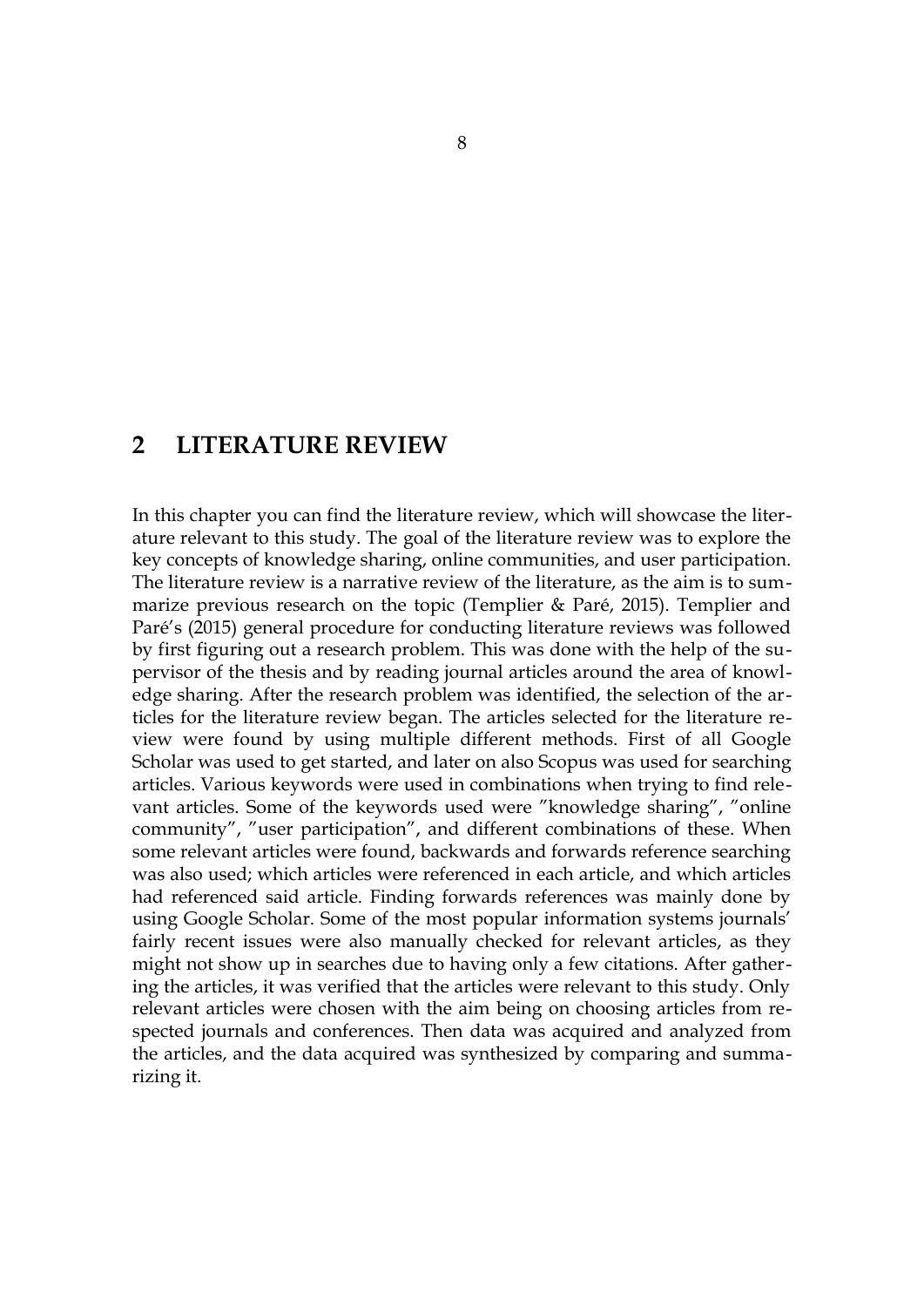## <span id="page-8-0"></span>**2.1 Concepts of knowledge sharing**

Knowledge is the human ability to use information, and it is constructed in the moment when thinking through a problem (McDermott, 1999). It is often defined as a "justified true belief" (Nonaka, Toyama, & Konno, 2000). Knowledge is an understanding that can be gained through experience. (Alavi & Leidner, 2001). Wilson (2010) sees knowledge as a set of mental processes that involve understanding and learning. Two types of knowledge exist: explicit knowledge, which can be shared by communication as words and numbers, and tacit knowledge that is considered to be hard to formalize and therefore hard to share. Tacit knowledge is highly personal as it is related to persons actions and experience. (Nonaka & Konno, 1998) Wenger, McDermott, and Snyder (2002, 9) note the following about sharing tacit knowledge:

Sharing tacit knowledge requires interaction and informal learning processes such as storytelling, conversation, coaching, and apprenticeship (…)

McDermott (1999) lists six reasons why knowledge is different to information: knowledge is a human act, the residue of thinking, created in the present moment, belongs to communities, circulates through communities, and new knowledge is created at the boundaries of old. Information on the other hand is something that can be stored or saved while knowledge can't be (McDermott, 1999). McDermott (1999) also explains the difference of knowledge and information in common man's terms:

Knowledge always involves a person who knows. My bookcase contains a lot of information on organizational change, but we would not say that it is knowledgeable about the subject. (McDermott, 1999, 105)

Knowledge and information have not been distinguished in many knowledge related studies (Wang & Noe, 2010). For example Kogut and Zander (1992) define knowledge as information and know-how, which can be replicated in in the context of a firm, but cannot be easily transferred to other firms. This view contradicts with the idea that information is not the same thing as knowledge (e.g. Nonaka & Konno, 1998; McDermott, 1999; Wilson, 2010). According to Wang and Noe (2010) the terms knowledge and information might have been used interchangeably because distinguishing them has not served any practical purposes. The same might also apply for information sharing and knowledge sharing (Savolainen, 2017).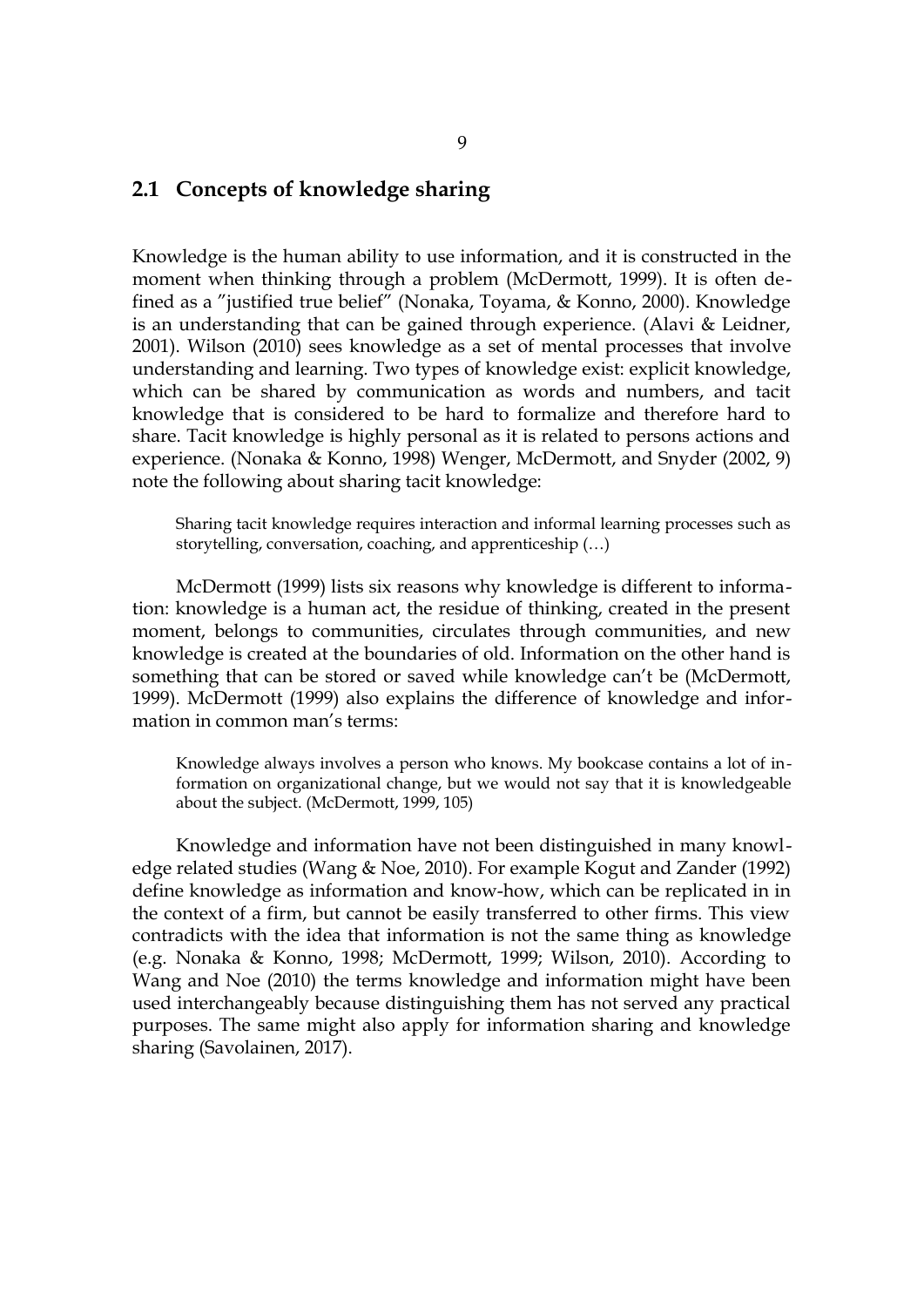### <span id="page-9-0"></span>**2.1.1 Knowledge creation**

According to Wilson (2010) people construct knowledge from information received, a process that is not fully understood. In principle knowledge is personal (Wilson, 2010) and each individual can construct different kind of knowledge out of the same information. In order for knowledge to be created information has to be exchanged between individuals and groups (Cabrera & Cabrera, 2002).

Nonaka and Konno (1998) have introduced a knowledge creation concept known as *ba*, which they consider to be shared space in which knowledge creation happens. The space can be either physical, virtual or a combination of the two. According to the concept, knowledge is intangible and can be acquired through experience only, and when knowledge is shared outside of this shared space, it becomes information. (Nonaka & Konno, 1998.) This is because knowledge is dynamic, it is created in social interactions within some context by people through action and interaction (Nonaka et al., 2000). When knowledge is shared outside of this space, it is missing the context.

Nonaka and Konno (1998) have demonstrated knowledge creation in the form of a model known as SECI. The SECI model describes four different phases that spiral endlessly, the outcome being organizational knowledge. Firstly, individuals create knowledge from peer to peer, then it is externalized within a group, which leads to combination of knowledge of the groups inside an organization, and then lastly an individual acquires this knowledge from the organization. After this the individual shares the knowledge to another individual and the spiral loops again, as can be seen in Figure [1.](#page-10-0) (Nonaka & Konno, 1998; Nonaka et al., 2000)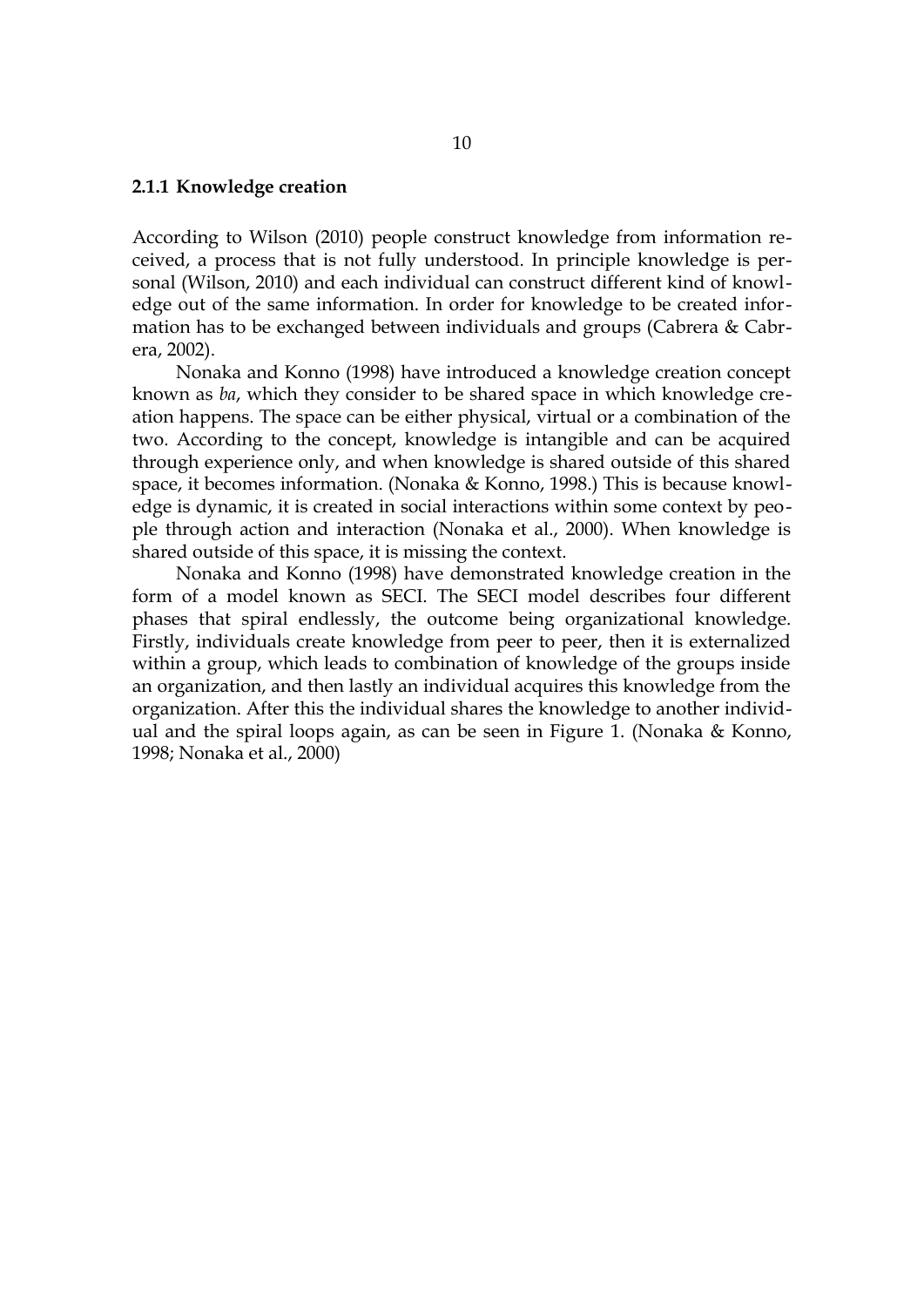

<span id="page-10-0"></span>*FIGURE 1: SECI-model (adapted from Nonaka & Konno, 1998).*

## <span id="page-10-1"></span>**2.1.2 Knowledge sharing**

Wang and Noe (2010) define knowledge sharing as an act in which knowledge is provided by individuals to others. According to Hendriks (1999) knowledge sharing is related to communication and distribution of information, but it is not the same as either of those. For knowledge to be able to be shared, first it has to be reconstructed in the minds of individuals. The act of sharing knowledge doesn't necessarily have to be a conscious or an intentional act, as people can learn by observing and the "sharer" might not be aware of being watched. To make it easier for others to be able to reconstruct the knowledge, it should be presented in an understandable way. (Hendriks, 1999)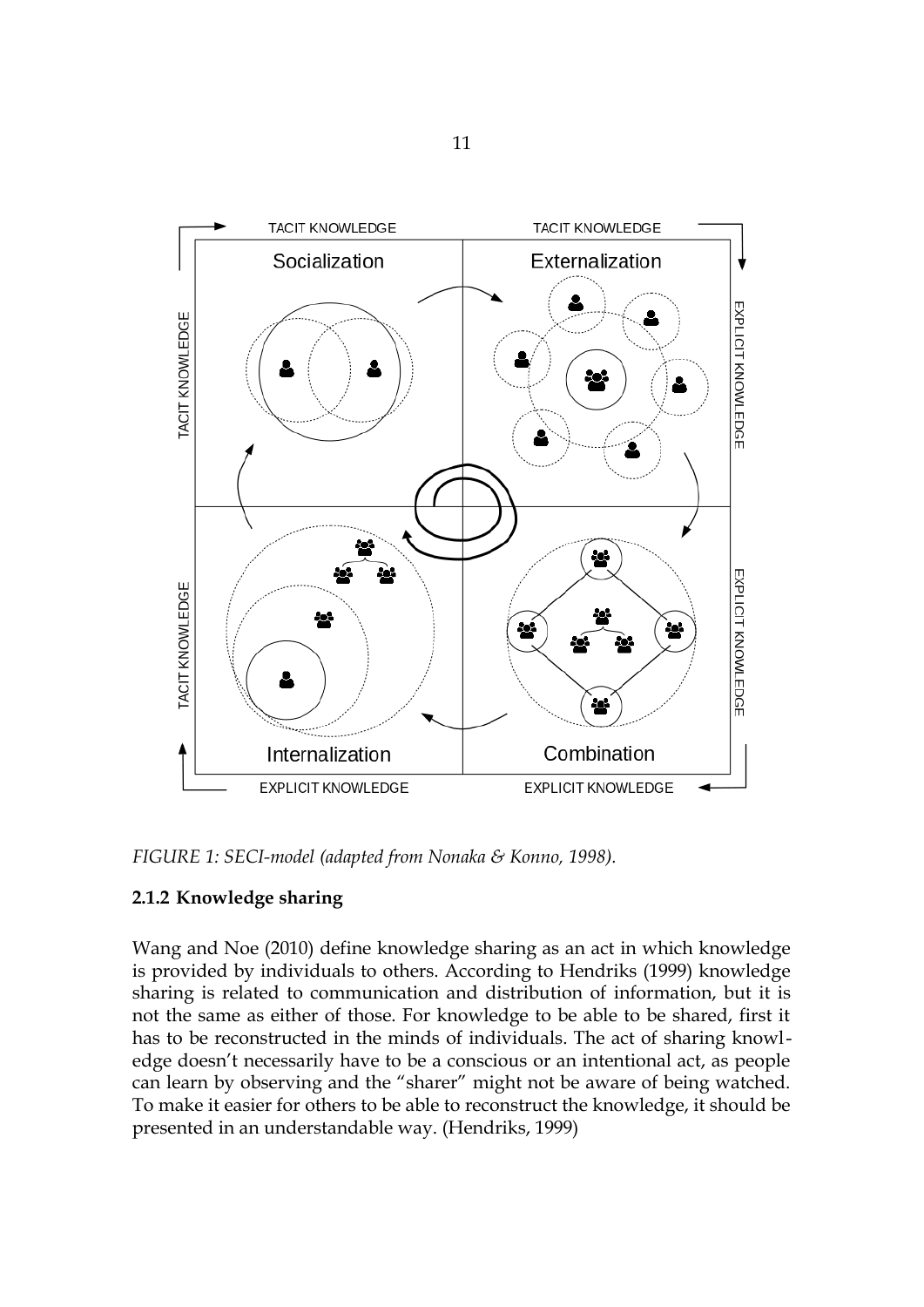According to Ardichvili, Page and Wentling (2003) people often feel that knowledge doesn't belong to them, it rather is a public good and sharing it is a moral obligation and a community interest. Much of knowledge sharing depends on the individuals behavior, knowledge sharing is not something that can be forced to happen (Bock, Zmud, Kim, & Lee, 2005). The individuals need motivation to share knowledge, otherwise it is not likely to happen (Chiu et al., 2006). For knowledge sharing to happen in an organizational level, employers must take effort in creating environments that motivate individuals to share knowledge (Bock et al., 2005). Bock et al. (2005) suggest that feedback should be given to those individuals that take part in knowledge sharing to make them notice that their actions are appreciated.

Knowledge collaboration happens in online communities when individuals get together and collectively take part in knowledge creation and sharing. Faraj, Jarvenpaa and Majchrzak (2011) define knowledge collaboration as: "the sharing, transfer, accumulation, transformation, and co-creation of knowledge." (Faraj et al., 2011, 1224).

According to Savolainen (2017) researchers have no common consensus on what is actually being shared, is it information or knowledge. Wilson (2010) argues that knowledge can't be shared by communication, and what is actually being shared is information about what one knows, knowledge is then constructed by each individual out of this information. Savolainen (2017) found that in literature the activities in information sharing and knowledge sharing are similar, and therefore the terms could be used interchangeably.

#### <span id="page-11-0"></span>**2.1.3 Communities of practice**

According to Ardichvili et al. (2003) Lave and Wenger came up with the phrase "Community of Practice" in 1991. Wenger et al. (2002, 4) define it in the following way:

Communities of practice are groups of people who share a concern, a set of problems, or a passion about a topic, and who deepen their knowledge and expertise in this area by interacting on an ongoing basis.

Wenger et al. (2002, 3) mention in the story of how tech clubs emerged at Chrysler after 1988, when they tried to reduce the time it took to design a new car, that spending time together saved time and increased the confidence of engineers. Tech clubs also made it possible for the engineers to get help and stay up to date with new technologies. Chrysler's tech clubs were communities of practice that were initially formed informally by the staff, to solve problems that arose after a change in the organizational structure, and later supported by the management. (Wenger et al., 2002, 2-4)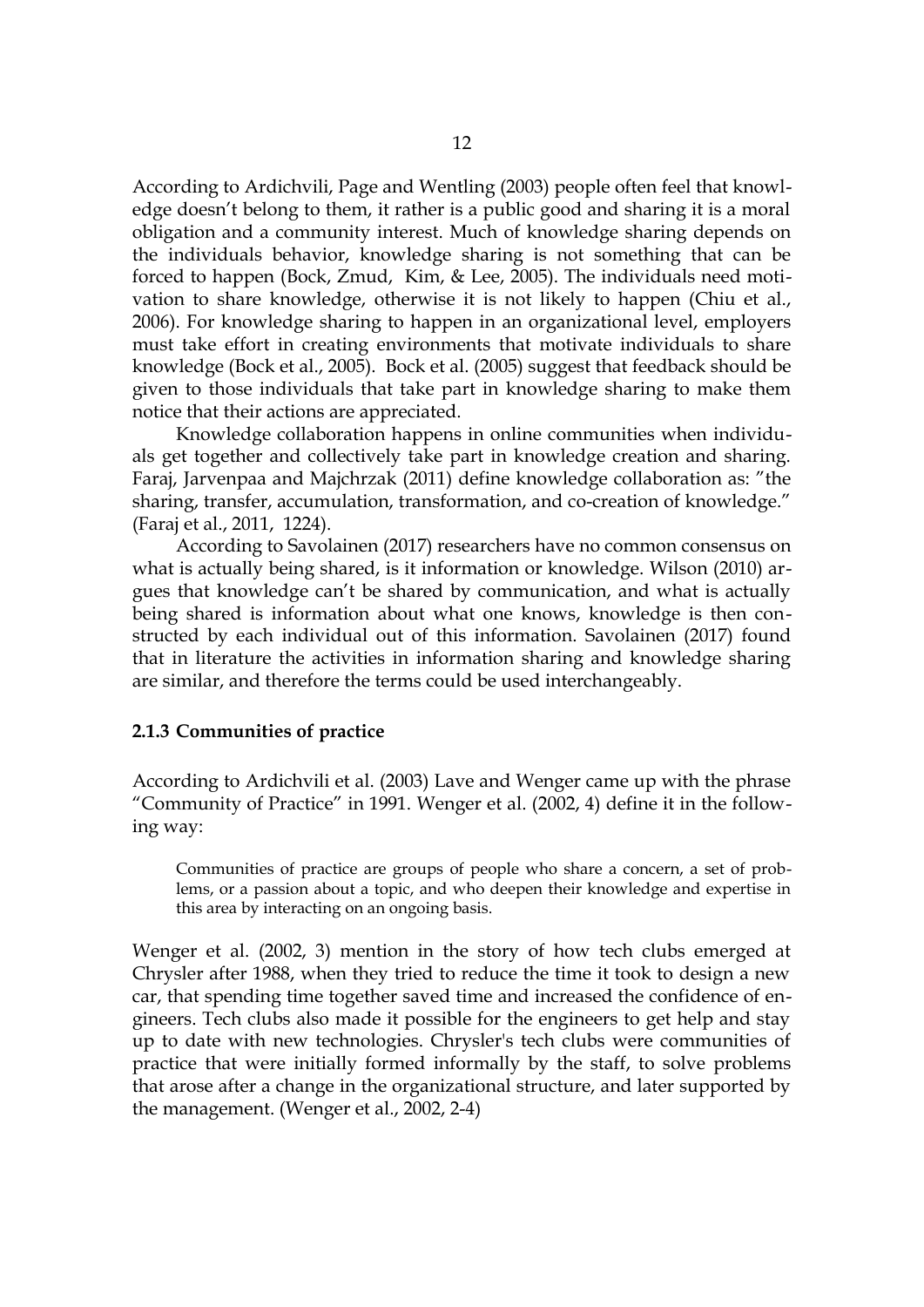Even though the participants in the Communities of Practice don't always meet often, they find the communities valuable because they can get and give insight into problems, and create best practices together that are tightly coupled to what they learn together (Wenger et al., 2002, 4-5). The knowledge in these communities is dynamic in nature, it cannot be simply saved as it lives organically within the participants of the community and in their actions and interactions (Wenger et al., 2002, 9). According to Wenger et al. (2002, 10) in the current fast paced environment ones own perspective isn't enough to solve complex problems anymore, collaboration with others is often needed.

In order for communities or practice to achieve the full potential, they should be managed in ways that encourage participation, the community should be given a chance to influence the decision making, and any barriers in the way of participation should be removed. The communities develop naturally, and when trying to influence their development, it should be done in an encouraging way. (Wenger et al., 2002, 13) After all, communities of practice require active participation from the majority of its members in order to operate effectively (Ardichvili, 2003).

Communities of practice bring value to its members. In the short-term they get help from other experts, they gain confidence in their abilities, it is fun to be with colleagues and feel belonging. The long-term value the members get from the community of practice include: gaining skills and expertise, keeping up to date with the field, improve reputation, and get a professional identity. (Wenger et al., 2002, 14-18)

### <span id="page-12-0"></span>**2.2 Online knowledge sharing communities**

Online communities make it possible for people to use existing knowledge that is not available locally (Wasko & Faraj, 2000). A difference between traditional communities and online communities is that users don't meet in person and most likely don't even know each other (Yan & Davison, 2013). Knowledge collaboration in online communities involves: "individual acts of offering knowledge to others as well as adding to, recombining, modifying, and integrating knowledge that others have contributed." (Faraj et al., 2011, 1224). Users share their knowledge and also combine their knowledge on top of existing knowledge in content created by the community (Faraj et al., 2011). Therefore the community itself is responsible for the generation and maintaining of the content.

It is important to understand that technology alone doesn't guarantee that knowledge would be exchanged, technologies merely offer tools that allow knowledge exchange to happen online (Cabrera & Cabrera, 2002). According to Jin et al. (2015) before technologies that made it possible for online communities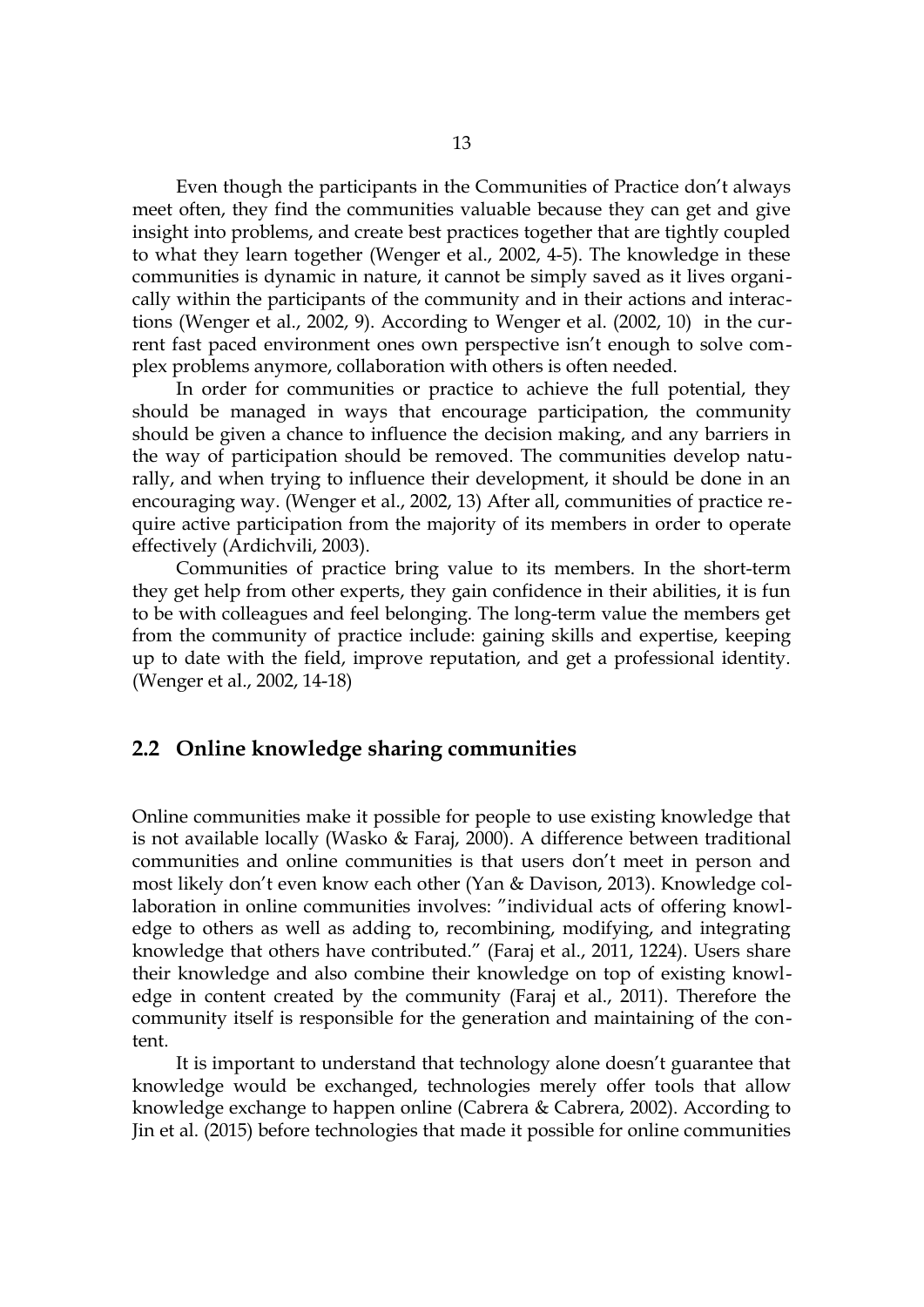to exist were available, people tended to be passive knowledge consumers. There weren't that many opportunities for people to share their knowledge by using technologies because the technologies back in the day didn't allow back and forth communication, it rather was a one way street in which it was possible to communicate knowledge to the masses, but the masses could not take part in knowledge creation. Technologies have later made it possible and encouraged more people to take part in knowledge creation (Jin et al., 2015) by allowing back and forth communication.

Malinen (2015) argues that researchers have not found a consensus on the definition of online community. In a systematic literature review of 83 articles in the area of online communities Malinen (2015) found that online community was generally defined by the majority of the papers as: "software that allows people to interact and share content in the same online environment" (Malinen, 2015, 236). This study adopts the definition of online communities that Malinen (2015) came up with.

#### <span id="page-13-0"></span>**2.2.1 Online communities**

Online communities have been referred to with several different terms, one of which is "virtual community" (e.g. Ardichvili et al., 2003; Porter, 2004; Chiu et al., 2006), another one being "online community" (e.g. Lampe et al., 2010; Faraj et al., 2011; Lai & Chen, 2014; Jin et al., 2015; Malinen, 2015), and an even older one is "electronic community" (e.g. Wasko & Faraj, 2000), one also used is "electronic network" (e.g. Wasko & Faraj, 2005). There could be even more, but these seem to be the most used terms. Probably because of this distinction the terms all of these terms have been also used together with community of practice as well. There is no need to get confused about these as they all essentially mean the same thing. Porter (2004) defines virtual community as a group of people that communicate about a shared interest via a technology.

It is not well understood how collaborative online communities structure and organize themselves, although some research has recognized that these communities are loosely coordinated and self-organizing (Faraj, Kudaravalli & Wasko, 2015). The majority of online communities don't seem to have formal role structures and clear hierarchy that would dictate who manages and which activities within a community. Rather online communities seem to mostly function on their own without clear leadership. (Faraj et al., 2015) In online communities ideas can be separated from their authors and the development of ideas does not even require the original authors to be present. Anyone can contribute in a parallel manner, making it possible for the usage of others' ideas, and further development of those ideas in different contexts simultaneously. (Faraj et al., 2011) One unique aspect to online communities is that communication can be one-to-many, meaning that for one message there can be multiple recipients. Also due to the asynchronous nature of the communication, the recipients don't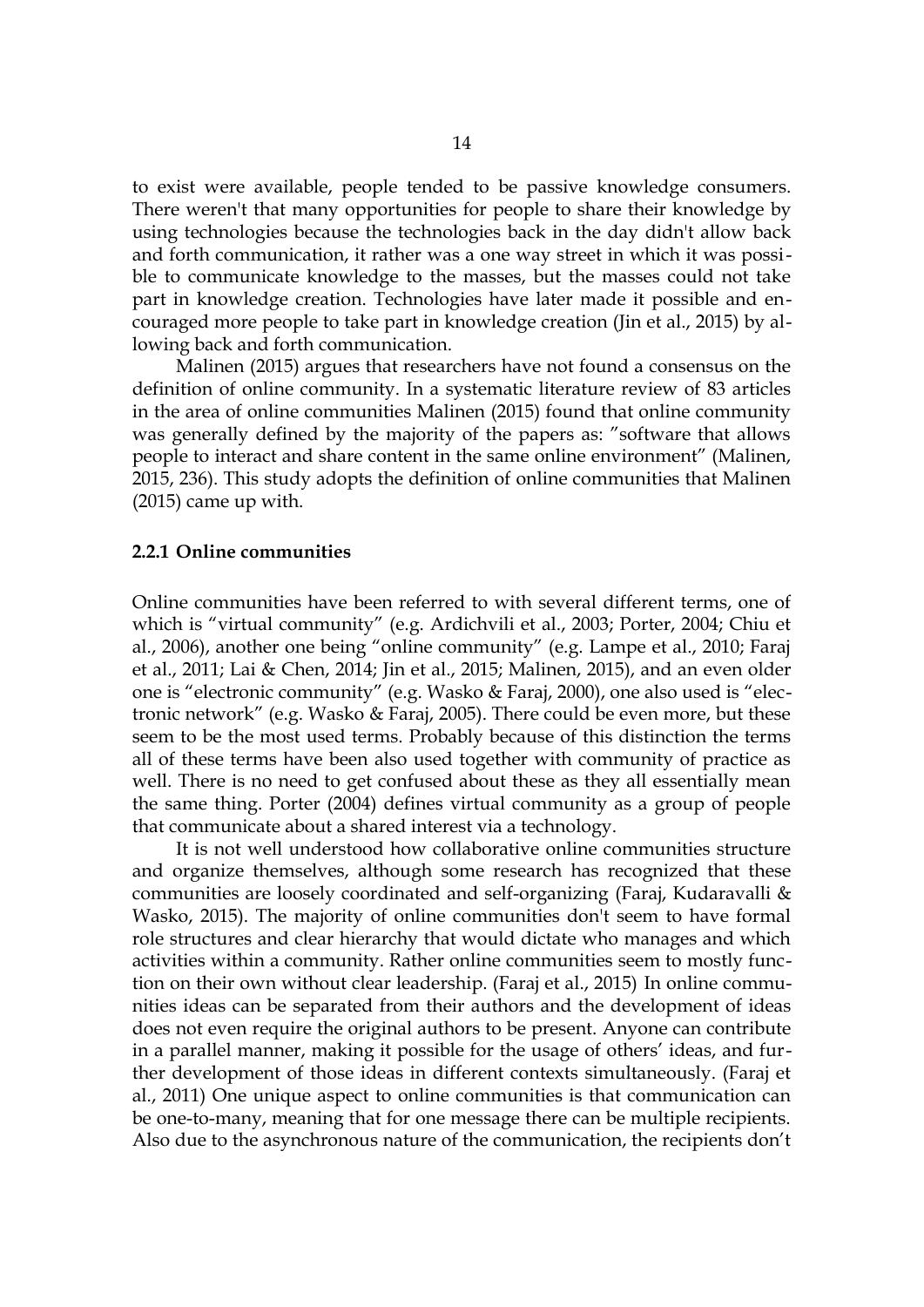have to be present to receive the messages. (Wellman et al., 2001) Online communities can help connect different professional groups together, allowing input form a wider perspective of views (Ardichvili et al., 2003). In communities focusing on specific topics or areas, it might typical to share information relevant to the topic in the form that might only be understood by professionals of that field. For example in programming related communities it is common to share small portions of code when it is related to the discussion (Faraj et al., 2015).

Online communities of practice will probably fail if there are no contributors. Knowledge contributions take place mainly when the users are motivated to to use the community. (Wasko & Faraj, 2005) Motivating users to share knowledge is the biggest challenge virtual communities face (Chiu et al., 2006), and relatively only a few online knowledge sharing communities have been able to motivate users to become active participants in knowledge sharing (Lai & Chen, 2014). Without knowledge sharing happening, there is no supply of (knowledge) content (Chiu et al., 2006). According to Ardichvili et al. (2003) one should not try to manage communities of practice, but instead try to create conditions for the community that would encourage knowledge sharing. One such condition could be an encouraging social environment (Cabrera & Cabrera, 2002). According to Wang and Noe (2010) interpersonal ties individuals have with other users can encourage knowledge transfer and influence the quality of the information shared. The feeling of belonging to a community is yet another motivating factor for users to continue using communities for a long time (Jin et al., 2015).

According to Jin et al. (2015) people who share knowledge in online communities voluntarily without rewards, do so to gain attention. One way to show knowledge contributors that they get attention is to visualize it in some way. Users who seek for information from online communities often either don't find it, or find too much information. It is therefore important to try to make relevant information available to users as efficiently as possible. (Jin et al., 2015.) These kinds of issues should be taken into account when designing software for online communities to encourage users to contribute. It is widely accepted that online communities can only keep existing if the users are contributing into them (eg. Joyce & Kraut, 2006; Ridings & Wasko, 2010; Nov et al., 2010).

#### <span id="page-14-0"></span>**2.2.2 Knowledge sharing platforms**

The age of social media has provided the internet with multiple different platforms that allow knowledge to be shared online. The popularity of these social knowledge sharing platforms has been growing in the last decade (Nov, Naaman & Ye, 2010), and it seems that they still continue growing in popularity. Social media did not initiate knowledge sharing platforms, but has rather popularized the concept. Among the oldest platforms for knowledge sharing are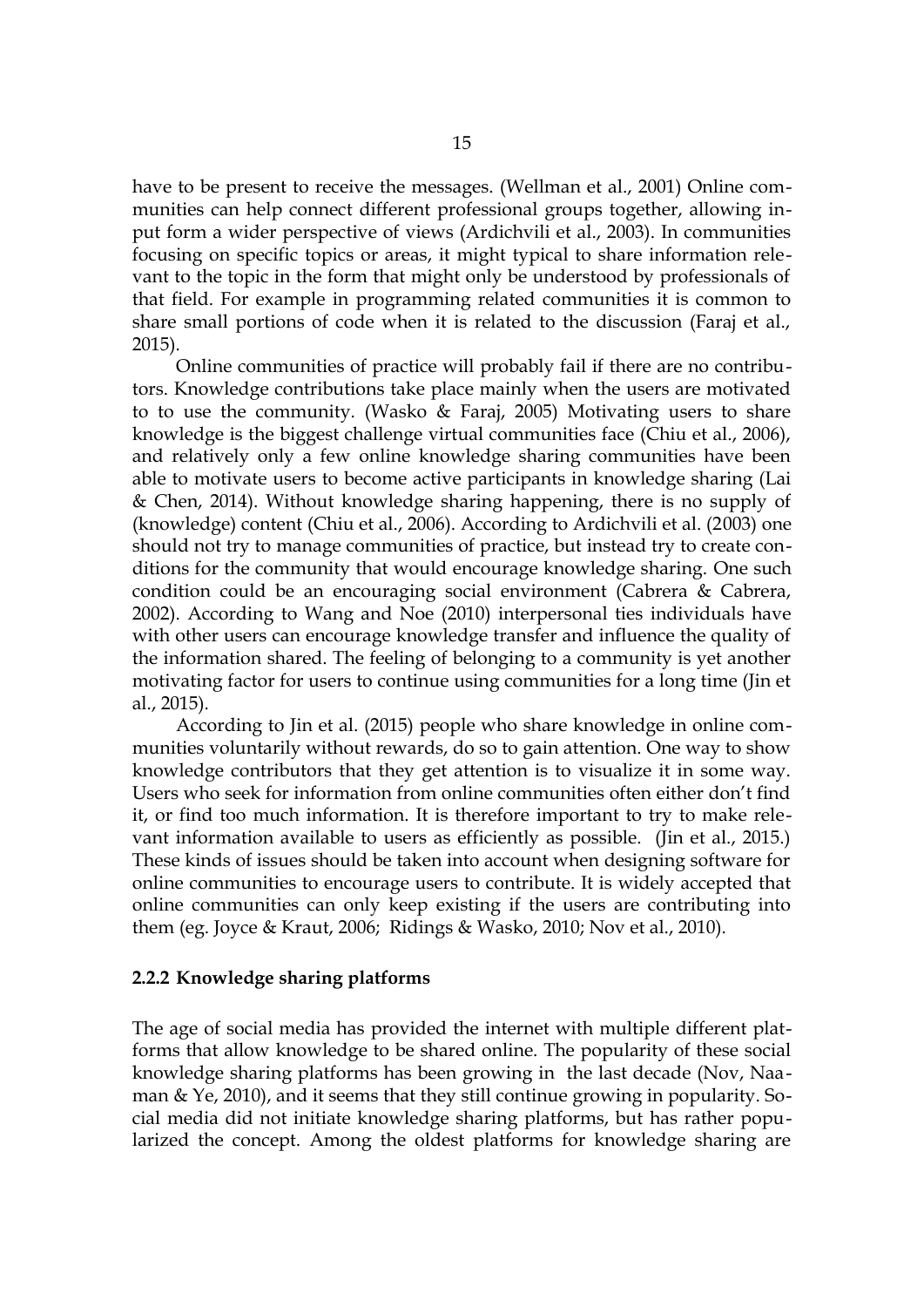news groups, such as Usenet newsgroups, and bulletin board systems, widely known as BBS's. Especially news groups have been a popular target for studies on knowledge sharing (e.g. Wasko & Faraj, 2000; Joyce & Kraut, 2006; Faraj, Kudaravalli & Wasko, 2015).

There are many collaborative online knowledge sharing platforms available for different kinds of communities, organizations, topics and needs. Wikipedia and other wikis are some of the most well known communities and platforms that aim to collaboratively produce open information in the form of articles, on a vast amount of different subjects. Wikipedia for instance tries to make the collaboratively created information openly available and searchable for free, and allow anyone to contribute.

However, not all knowledge sharing platforms are open. Many companies and organizations have their own closed knowledge sharing platforms, which in literature have often been referred to as knowledge management systems (KMS) (e.g. Alavi & Leidner, 2001). The intention of KMS's is to support creating, transferring and storing organizational knowledge (Alavi & Leidner, 2001). Examples of some modern organization only social knowledge sharing platforms include for example Jive and Yammer, while many companies might also have organization only wikis, chat-based collaboration tools and so on. The reason for keeping these platform closed from the public probably has to do with the fact that the organizations think that the knowledge they possess is valuable and gives the companies a competitive edge.

Questions and answers (Q&A) platforms are a specific type of online knowledge sharing platforms which often become knowledge repositories, be them open to anyone or just to be used within an organization. These platforms have become quite popular recently. Open Q&A platforms are often collaboratively community driven when it comes to the content: users ask questions that other users attempt to answer. Online Q&A communities often add a social dimension by linking users, questions, and topics (Jin et al., 2015). Some of the most widely known general purpose Q&A platforms include for example Yahoo! Answers and Quora. These kinds of platforms don't only aid in the immediate information hunger of the original asker: the questions and answers are saved for later use, so they will also serve the future users who search answers for the same or similar questions later on. (Anderson, Huttenlocher, Kleinberg & Leskovec, 2012; Treude, Barzilay & Storey, 2011) On Q&A platforms the community controls which content is important and which isn't (Anderson et al., 2012). The members can indicate the quality of contributions by voting on the questions and also on the answers (Jin et al., 2015). The vote count, be it positive or negative, not only indicates the quality but also the relevance of the content, for example whether or not the provided answer is really answering the question that was asked.

Stack Overflow is a open Q&A platform intended for topics related to computer programming. It has become a very popular platform to help in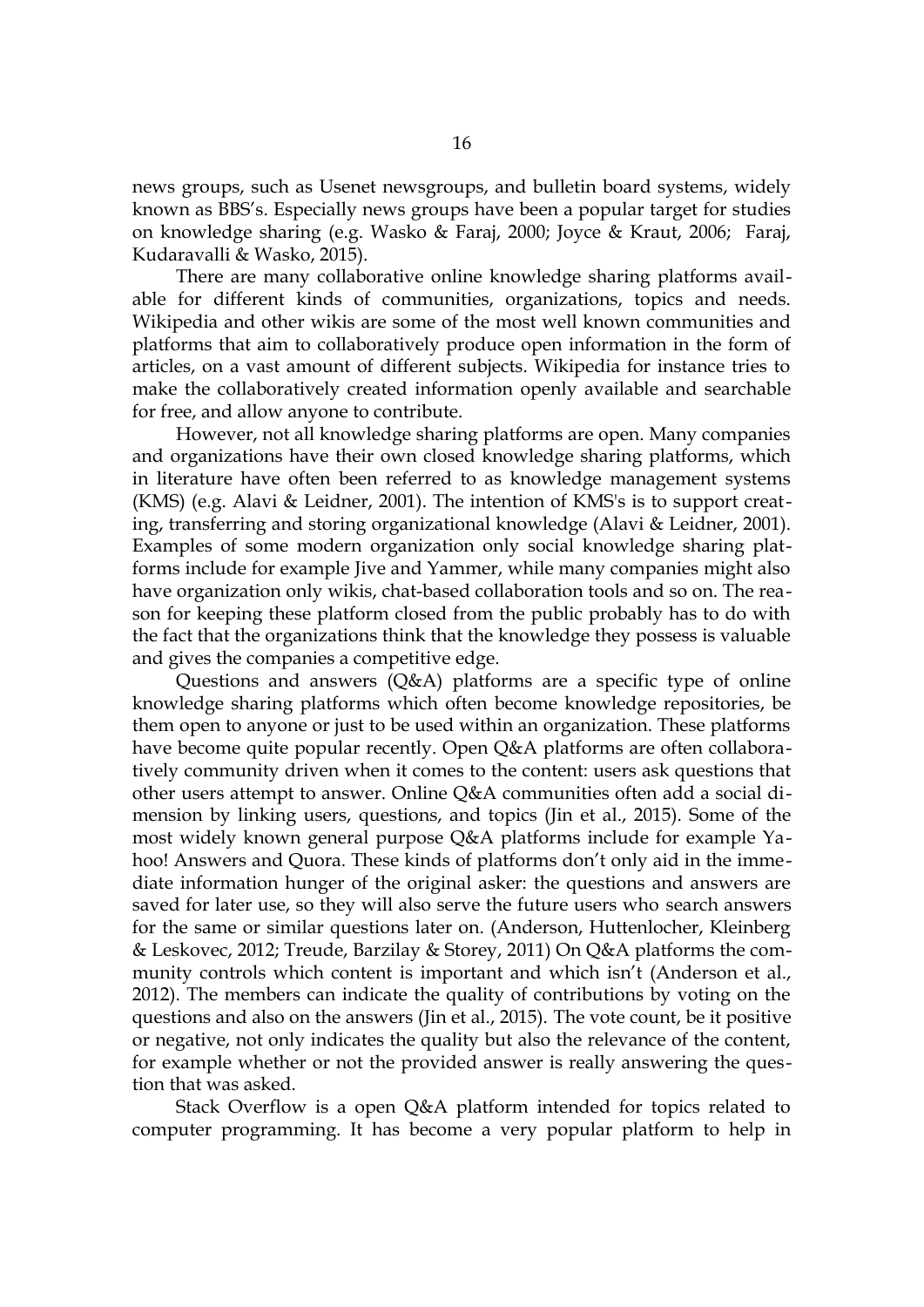learning and problem solving of computer programming related issues. (Anderson et al., 2012; Treude et al., 2011.) Due to its popularity, Stack Overflow has even become a replacement for some official documentation of computer programming related products (Treude et al., 2012). One of the reasons for its rise to popularity could be that a question and answer form is easier to understand than complicated technical documentation, at least when it comes to finding specific information about a specific issue.

Internet Relay Chat (IRC) is a protocol that enables implementing distributed chat networks (Oikarinen & Reed, 1993). Multiple different IRC networks host many chat based knowledge sharing communities that are open to anyone to participate in. For example a network named Freenode hosts official chatbased communities of several open-source projects. In these communities, due to the nature of real time chat, knowledge exchange can occur with less delay and in a more personal manner. The IRC communities are often used as support channels for open-source software, and people come there for advice when facing problems with the specific open-source software. An unique feature of IRC is that the messages are ephemeral in nature and are not stored, as mentioned by Rheingold (2000, 154):

Chat systems lack the community memory of a BBS or conferencing system or MUD, where there is some record of what was said or done in your absence. Although words are written and broadcast (and thus can be electronically captured, duplicated, and redistributed by others), they aren't formally stored by the chat system. The discourse is ephemeral.

The ephemeral nature of IRC could be seen as a benefit for knowledge sharing. The users might feel more free to express their ideas and make mistakes without having to worry that someone is monitoring all their activies. The possibility for surveillance has been found to hinder knowledge sharing, as it could be possible for someone to find out others failures (Young, Kuo, & Myers, 2012).

While the social media platforms in general, and platforms like StackOverflow and Slack, have grown tremendously in recent years, the popularity of IRC has severely declined. Pingdom (2002) interviewed the creater of IRC protocol, Jarkko Oikarinen, who thought the commercialization of the internet to be a reason for popularity decline of IRC, companies want to build walled gardens preventing users leaving their services, and open distributed solutions don't fit that scheme. Between 2003 and 2012 IRC networks had generally lost 60% of their users. This had happened to all the major networks except Freenode, which is the only major network that experienced a steady growth during this period. The reason for the growth of Freenode could be due to its focus on free and open source software, which has led to many growing open source projects to have their official chat channels on the network. (Pingdom, 2002) According to statistics presented by Netsplit.de (2018) the growth of Freenode stopped at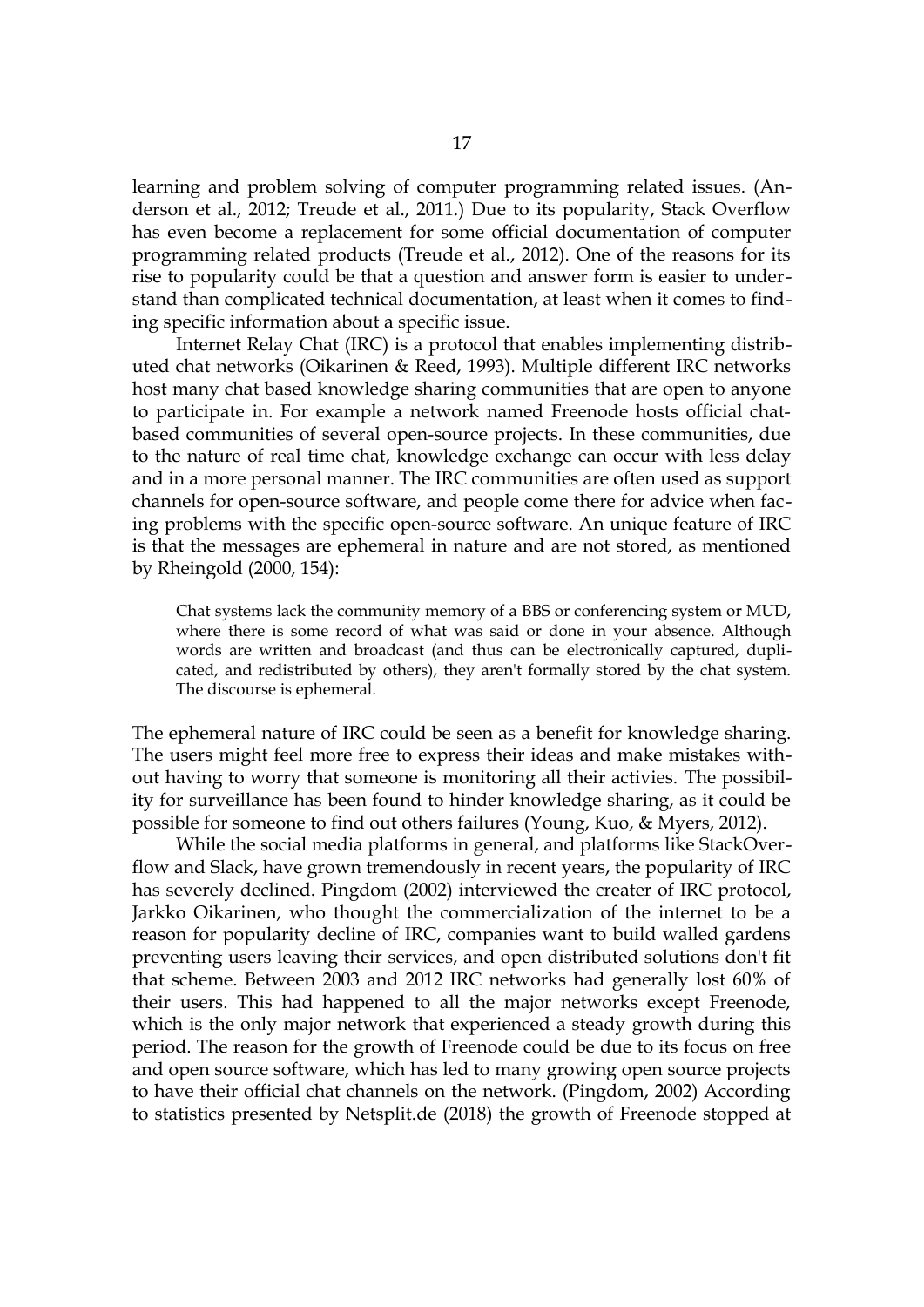the end of 2013, and has since remained stable until 2018, even though experiencing a slight decrease in the number of users during this time.

### <span id="page-17-1"></span>**2.3 User participation**

Whether an individual is considered to be a participating user of an information system may depend on the point of view. From the users viewpoint, being a user of some information system might not be the same as for example the view point of the owner of the information system. The user can exist to the system owner as a user profile stored in the database when the user registered an account and used it once. However, from the users point of view the user might not consider oneself a user of the system, the user might have even forgotten about it. (Suhonen, Lampinen, Cheshire & Antin, 2010) Despite of this, according to Malinen (2015) researches often define users as participants after they have used the system in some way.

In information system research user participation has been traditionally used to refer to participation in the development process of information systems (Hartwick & Barki, 1994). In online community research however, user participation has been widely used to refer to the participants of online communities, and to how the participants use the online cummunities, and how much do they use them. User participation has often been conceptualized with an active-passive dichotomy (Malinen, 2015). This thesis will follow the notion of the online community research when it comes to using the term user participation, it will be used to refer to participation in online communities, rather than participation in the development process of information systems.

#### <span id="page-17-0"></span>**2.3.1 Types of participation**

Users are often categorised into two participation types: active and passive. These two groups are often described as posters and lurkers. (Lai & Chen, 2014; Malinen, 2015) Whether an user is considered to be active or passive, is often defined by the quantity of actions as metrics. Passive participation has not always been considered to be a participatory action, which has caused some debate around it. (Malinen, 2015) Malinen (2015) calls for more complexity in the analysis of participation, as only two types of participation (passive and active) might be too much of a simplification of the phenomenom. Even though users might not directly contribute content, they might be participating for example by voting on posts which can be a crucial activity for Q&A platforms to indicate the quality of the posts, and for media sharing platforms indicating the quality of the posted content. Another activity type could be users reporting violating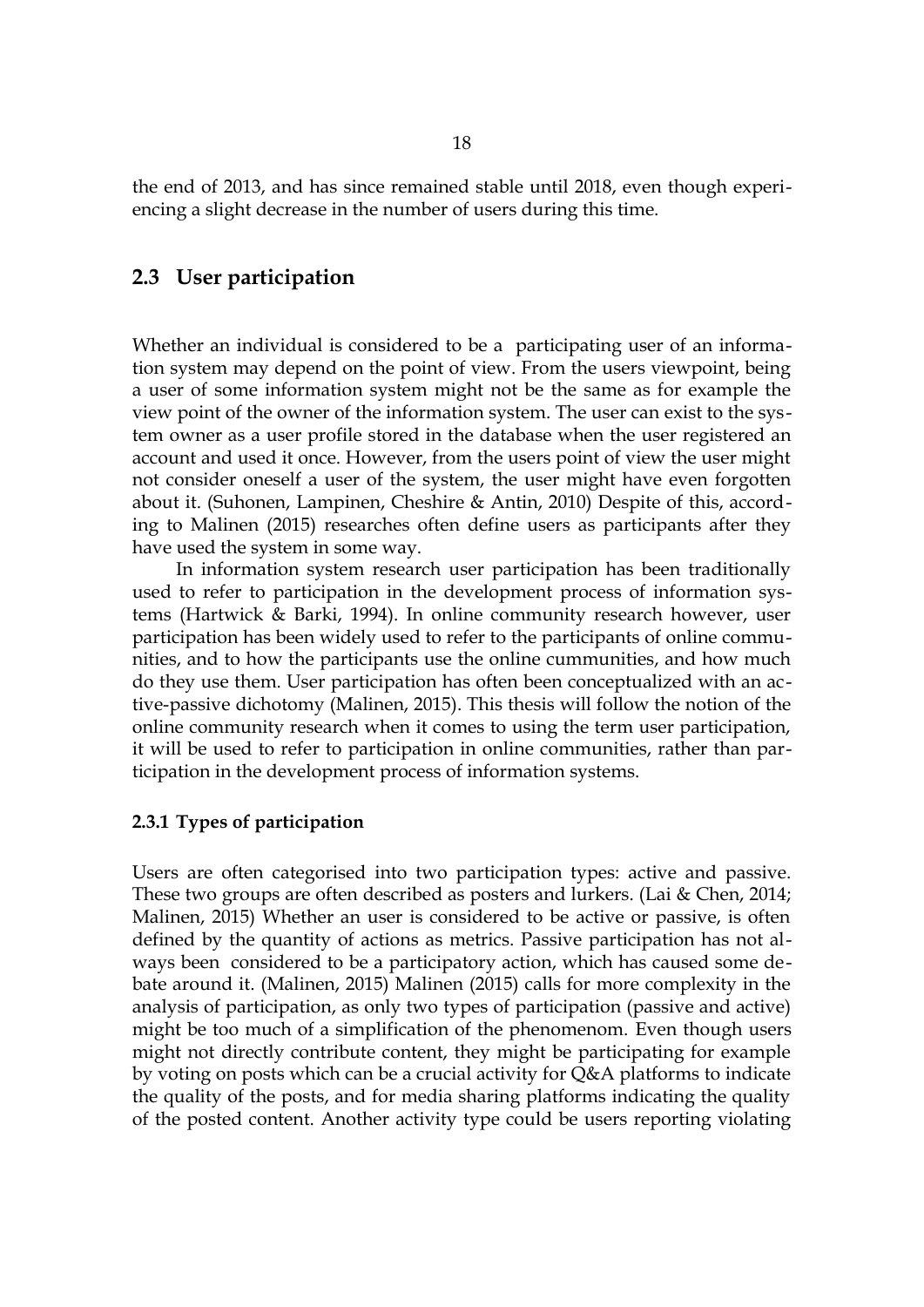content, which many platforms rely on to identify the violationg content on their platforms.

It is known that all users don't contribute equally, and usually a smaller portion of users make the majority of the contributions (Lampe, Wash, Velasquez, & Ozkaya, 2010; Carron-Arthur, Ali, Cunningham & Griffiths, 2015). Research on online participation has not typically taken into account the quality of the activities of the users, the focus has been more on the quantity of the users activity (Malinen, 2015). According to Carron-Arthur et al. (2015) it is not possible to find out how a user contributes just by looking at the frequency of posting activity. Users can contribute in different ways for benefit the oline community, but not all user activities are beneficial to the communities, trolling and other ways of disturbing online communities can even be harmful to the communities (Malinen, 2015).

For an online community to be sustainable and for it to be able to stay lively, user participation is required in the form of conversations and responses (Joyce & Kraut, 2006; Ridings & Wasko, 2010; Nov et al., 2010). Because of this, transitioning passive users to become active has been of an interest to researchers (Malinen, 2015). Users can however be active in many different ways, for example in Q&A communities users can give votes to the content created by other users. Jin et al. (2015) gave advice to visualize attention in order to encourage people to share knowledge. Voting on Q&A communities can certainly be considered as a visual cue showing the knowledge sharers that their contributions get attention and are appreciated, further motivating them to keep contributing. So depending on the features of the platform, there can be many kinds of activities that can support and keep the communities lively, and most importantly encourage future knowledge sharing contributions.

Communities generally have three kinds of participation groups as can be seen in Figure [2.](#page-19-0) There is a core group which is the most active group of people whose goal is to advance the community. The second group is the active group, people in this group participate occasionally. The third group includes the people who are at the peripheral, which is the majority of the people in the community. These people rarely participate and mostly just lurk. Lastly there are outsiders who are interested in the community but don't participate in any way. The people in the community move between these groups organically, as the community changes or their own motivations change. Successful communities encourage people into active participation by making the center of the community interesting and allowing people to fluidly move between groups. (Wenger et al., 2002, 56-58)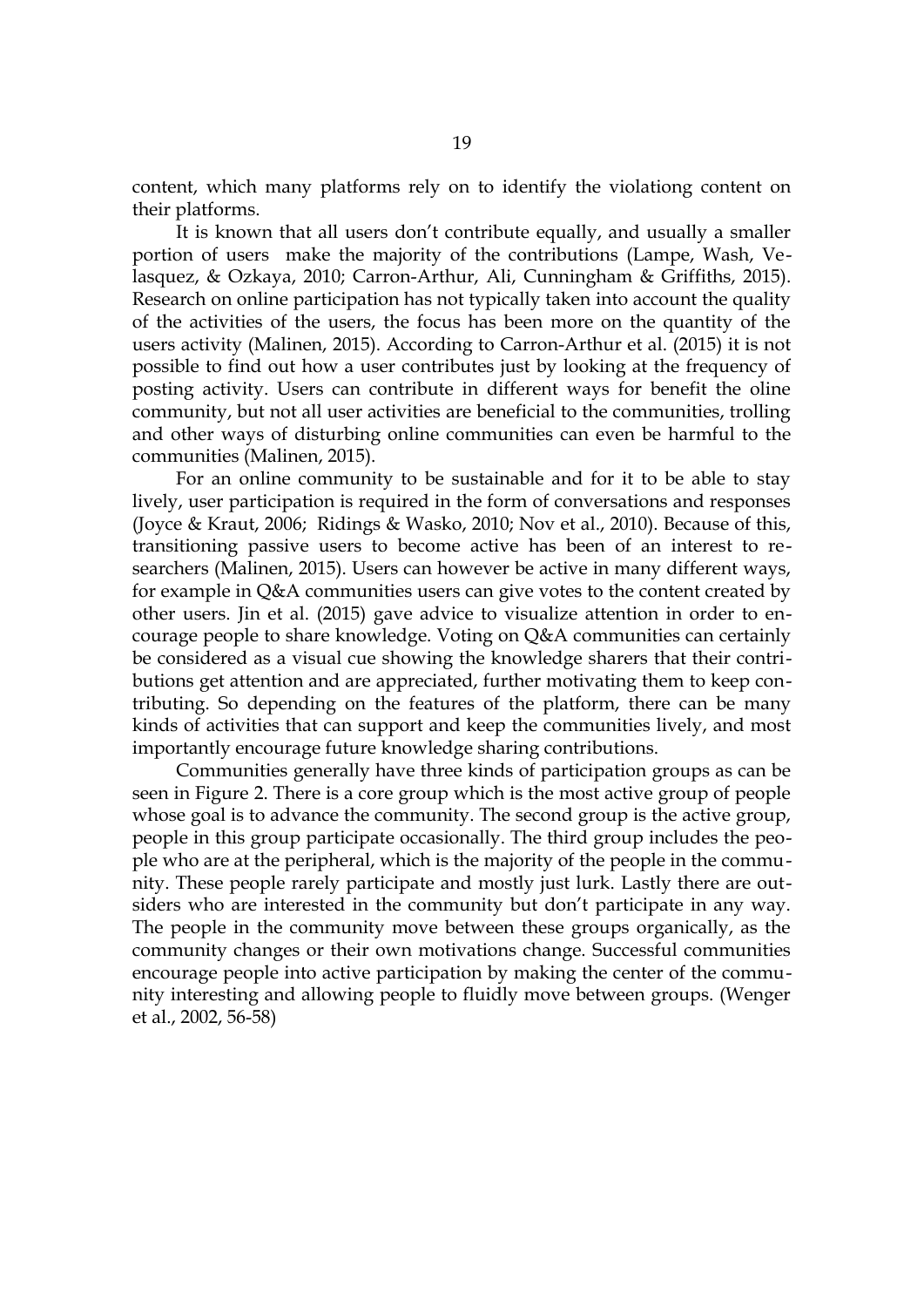

<span id="page-19-0"></span>*FIGURE 2: Degrees of community participation (adapted from Wenger et al., 2002, 57)*

## <span id="page-19-1"></span>**2.3.2 Why users participate**

Participating in a community can be a learning experience that is both enjoyable and social (Wasko & Faraj, 2000). According to Wenger et al. (2002, 55) people participate in communities for at least three reasons: direct value, personal connections, and improving skills. Malinen (2015) identified five topics from literature that can explain user participation in online communities: motivations, personality traits, values, group processes, and technology and policy. Motivations have been the factor of interest in many studies analyzing user participation in communities. Gray (2004) conducted a study in the context of an online com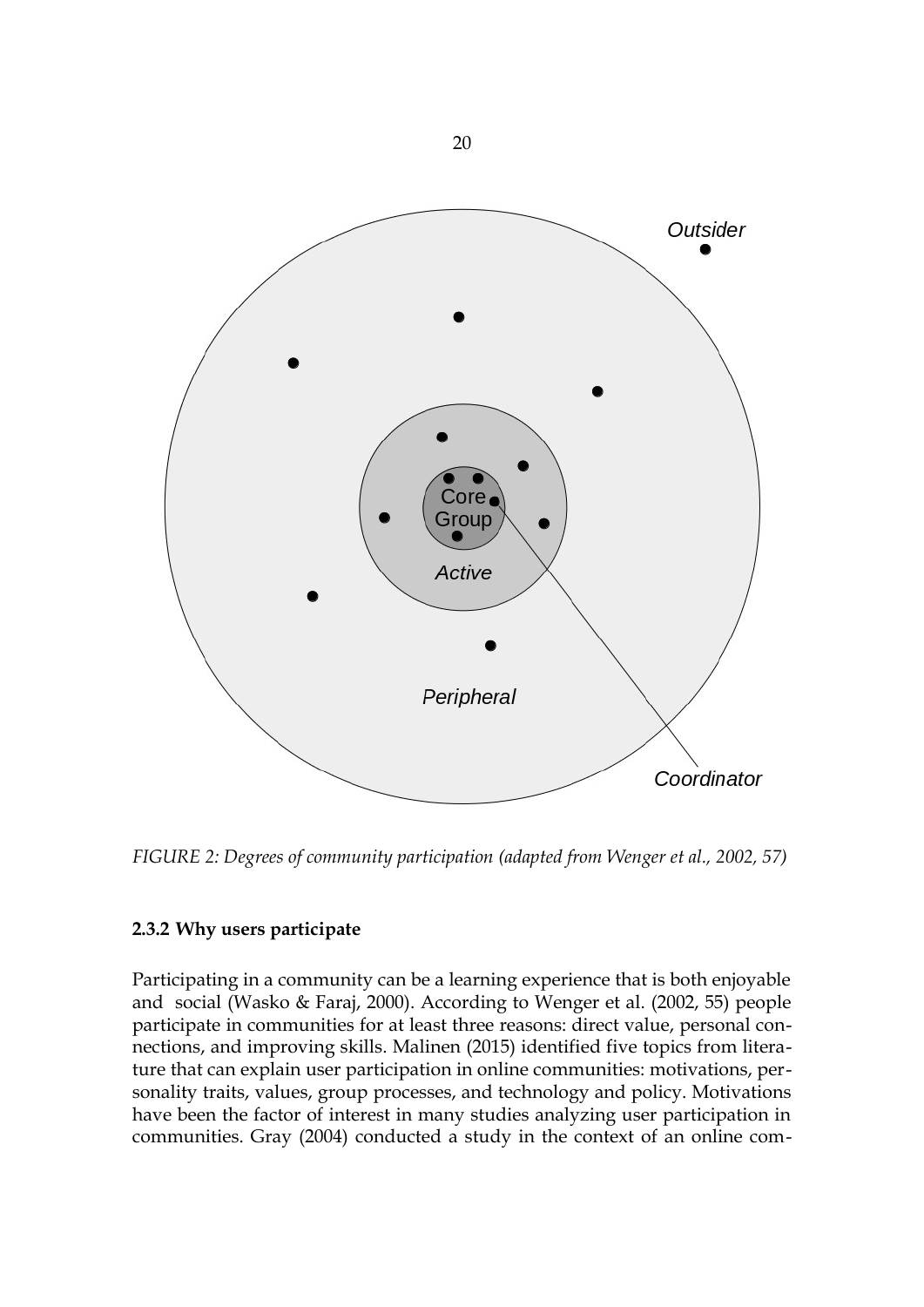munity of practice and found three motivations for users' participation: learning new skills, socially connecting with colleagues, and reducing geographic isolation. Learning may not be a motivation only for the passive users, it can also be a motivation for those that share knowledge, as they are looking to improve their own understanding in order to be able to explain something well (Wang & Noe, 2010). Socially connecting with colleagues, and geographic isolation might result from working in virtual teams of diverse professions, one might not get to engage in many face-to-face social interactions with others from the same profession, and the sense of belonging to a profession could be diminished due to not being able to communicate with professionals of ones own field.

Wasko and Faraj (2000) identified generalized reciprocity to be the major reason why users shared knowledge in a newsgroup. The users might participate in knowledge sharing because they expect their participation to encourage others to also participate in knowledge sharing - they don't expect the exact individual they helped to help them back, but perhaps to encourage them to help someone else. Bandura (1986) defines self-efficacy as what one believes to be able to accomplish with the abilities one has. Kankanhalli, Tan, & Wei (2005) found that knowledge self-efficacy and enjoyment in helping others had a significant impact on knowledge contributors use of electronig knowledge repositories. According to Cabrera and Cabrera (2002) the thought of belonging to a group has been shown to encourage contributions for public good. Lampe et al. (2010) confirm this idea that belonging to a community is an important reason for participation. Users also appreciate the social aspect of a community, and think that participation brings them satisfaction and that helping others is fun. Communities have also been found to be useful in keeping up to date with the topic of interest, therefore knowledge should be available so that the users would find the community to be useful in this sense. (Wasko & Faraj, 2000)

The two participation types of online knowledge sharing communities, active and passive, have slightly different motivational factors driving them (Lai & Chen, 2014). In online community literature, motivations for participation have generally been split into two categories: intrinsic and extrinsic (Malinen, 2015). According to Lai and Chen (2014) knowledge sharing intentions of active users are motivated more by intrinsic factors and passive users tend to be motivated more by extrinsic factors.

Jin, Li, Zhong, & Zhai (2015) studied why users share knowledge in a Chinese online Q&A community Zhihu. They collected data from the users actions for a time series of 15 weeks. The study is one of the few on the field of online communities that have collected panel data from user actions. They made three major findings; users who disclose more personal information (in their profiles for example) contribute more in Q&A communities by sharing knowledge; the feedback received from other users has a positive effect on contributions; and that social learning opportunities encourage more contributions. (Jin et al.,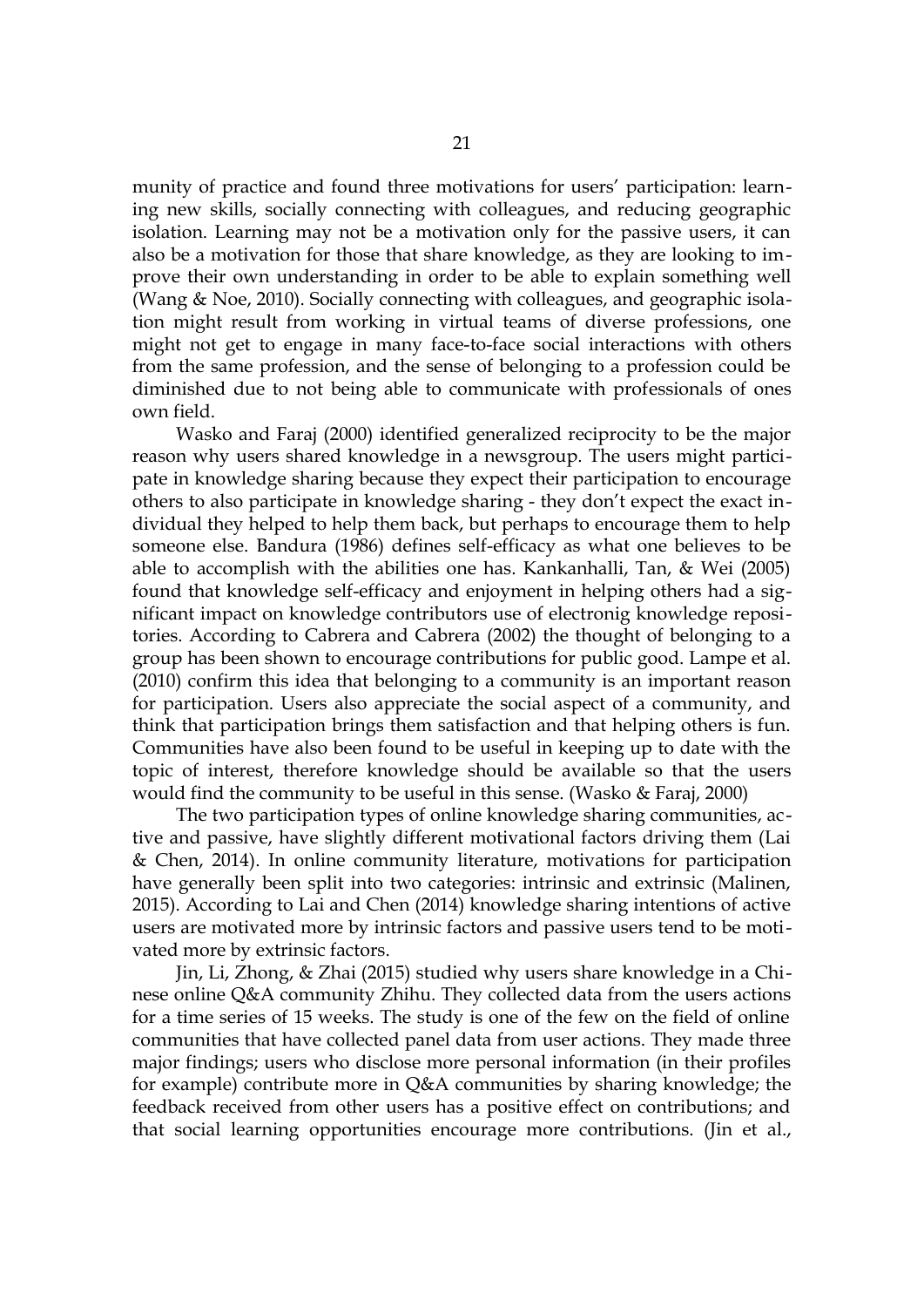2015.) Soliman and Tuunainen (2015) also identified feedback to be a major reason for continued participation in a crowdsourcing photo market platform. Giving feedback can make the users' feel that their contributions matter (Bock et al., 2005). The likelihood of continued participation in online knowledge sharing communities can be greatly influenced by whether the person receives responses to his or her first participation (Joyce & Kraut, 2006). For an online discussion group to be sustainable, the individuals taking part must collectively participate in creating conversations (Ridings & Wasko, 2010). Lampe et al. (2010) conducted a study on an online encyclopedia platform similar to wikipedia, and found that continued participation might happen for different reasons than initial participation. The motivations of the user for continuing participation can change over time (Lampe et al., 2010). Soliman and Tuunainen (2015) also found that motivations can change from initial to continued use, initial use being driven by selfish motivations, and continued use being driven by selfish and social motivations.

Wohn, Velasquez, Bjornrud & Lampe (2012) argue that habit might be a better defining factor for continued use than motivation. Users behave differently and engage in different kinds of actions within online communities, and might conduct these activities out of a routine without consciously choosing why and how they use the online community. They found that passive use can be explained with habit, while active participation cannot. (Wohn et al., 2012)

Lampe et al. (2010) make an important comment about the research done on user contributions; research has rarely been done from the viewpoint of why users do not contribute. By only examining the reasons why users contribute, it could potentially lead to a one sided view of the issue, and perhaps more research should be done from the viewpoint of why people do not contribute to online communities. This viewpoint has not been totally ignored though, as for example Ardichvili et al. (2003) found that some users might not want to contribute because they are afraid of criticism, or that they fear they might not be able to give accurate and relevant answers. According to Chiu, Hsu and Wang (2006) users' confidence plays a role when contributions are voluntary, when they doubt their knowledge sharing abilities they will not be likely to contribute.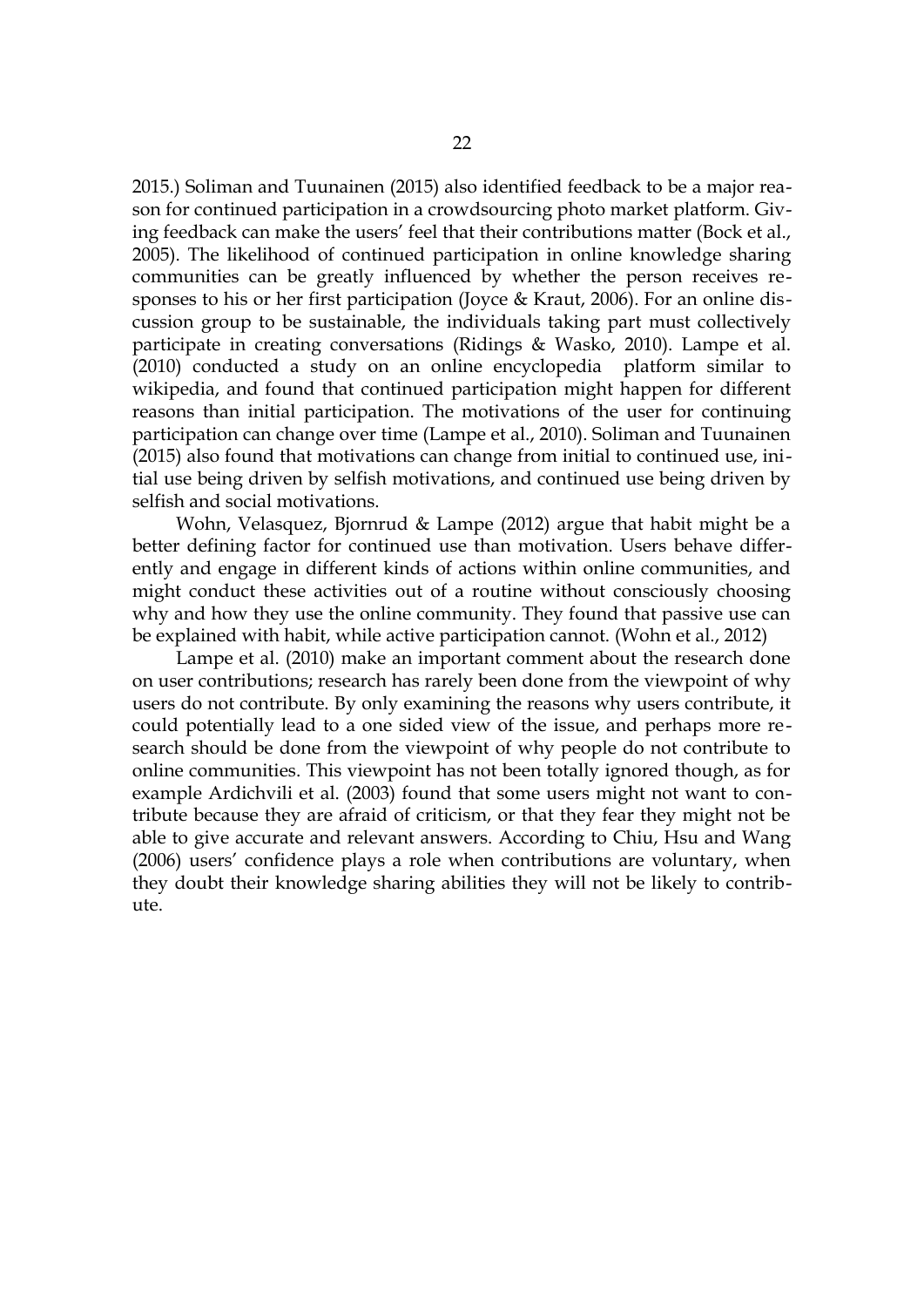## <span id="page-22-1"></span>**3 METHODOLOGY**

In this chapter the research methodology used in the empirical study will be discussed. This chapter consists of research goals and the motivations for the study, the research methods and the reasons for their selection, how the data was collected and how it was analyzed, a description of the study case, and the research ethics that concern this study. The goal was to find out how users of online communities become active knowledge contributors. Qualitative approach was the selected research method for this study. The case of the study was programming focused communities on Freenode IRC network. 18 semistructured interviews were undertaken, lasting between 30 minutes and 2 hours.

## <span id="page-22-0"></span>**3.1 Research goals**

The aim of the empirical research was to find out why users share knowledge, and how do users become active participants in knowledge sharing on programming focused online communities. In this study the focus was on those users that were currently in the active group and the core group in the degrees of community participation (Figure [2\)](#page-19-0), meaning that the users were actively participating in knowledge sharing. Users move between the groups organically, but finding those users that were once active but were no longer active would have been a troublesome task, therefore the focus was on the currently active users, as it would be possible to identify them. Freenode IRC networks programming focused communities fit well with the research goals, as programming focused knowledge is actively shared on them, and identifying the active users was possible with little effort.

This lead to the following research questions: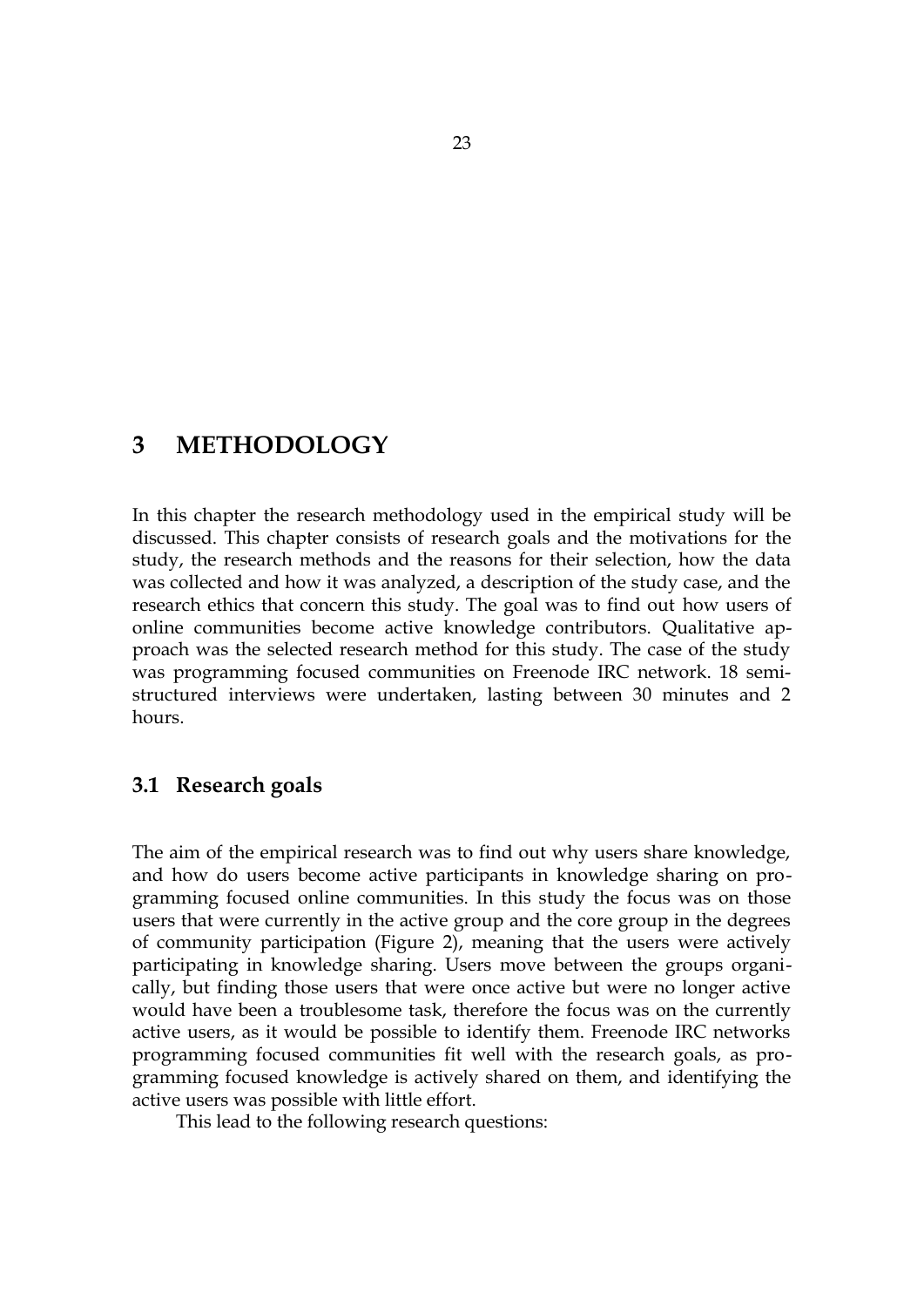- RQ1: *Why do users share knowledge on Freenode's programming focused communities?*
- RQ2: *How do users of Freenode's programming focused communities become active knowledge contributors?*

The study concentrates specifically to what happens in-between the first visit to the community, and the point when the users can be considered to be active knowledge contributors. The point of interest of the study were the users in online communities that were active during a specified duration of time, and could be considered to be participating in knowledge sharing within a certain community. Multiple studies have researched why users participate in knowledge sharing in online communities (e.g. Wasko & Faraj, 2000; Ardichvili et al., 2003; Gray, 2004; Jin et al., 2015), but only a few have studied how users become active knowledge contributors in online communities of practice. Joyce & Kraut (2006) did study how responses to first posts affected continuing participation for newcomers in newsgroups, and found that the users whose first posts received replies were more likely to continue posting.

It has been noted in literature that active participation is necessary for the sole existence of online communities (e.g. Joyce & Kraut, 2006; Ridings & Wasko, 2010; Lampe et al., 2010; Nov et al., 2010) and that it is often a small portion of users that make most of the contributions (Lampe et al., 2010; Carron-Arthur et al., 2015). It can be said that this relatively small group of users is the reason why these communities keep existing. Therefore it can be important from the viewpoint of online communities focused on knowledge sharing to understand how the users become active knowledge contributors and what motivates them in each step of their journey.

By finding out the different paths the users go through before becoming active knowledge contributors, it might be possible to identify people that could be likely to become active knowledge contributors. With this information it might be possible to find ways to encourage more users to become active knowledge contributors, thus helping online communities to become more sustainable, and perhaps even more useful for newcomers. If a community starts to appeal to new users, it might bring on more users, making the community more lively. This information could also interest those who are launching new services focused on knowledge sharing, as bootstrapping is a known problem for example to new social networks. Bootstrapping in this context means that the appeal of a social network is in its user base, without many users the social network isn't attractive to new users. It has been widely accepted that without user contributions, communities are not very likely to offer their members anything worth staying for, and therefore might cease to exist in the future (Joyce & Kraut, 2006; Ridings & Wasko, 2010; Nov et al., 2010). Motivating users to contribute knowledge is challenging (Chiu et al, 2006), and only some communities have succeeded in this (Lai & Chen, 2014). It is therefore crucial for communi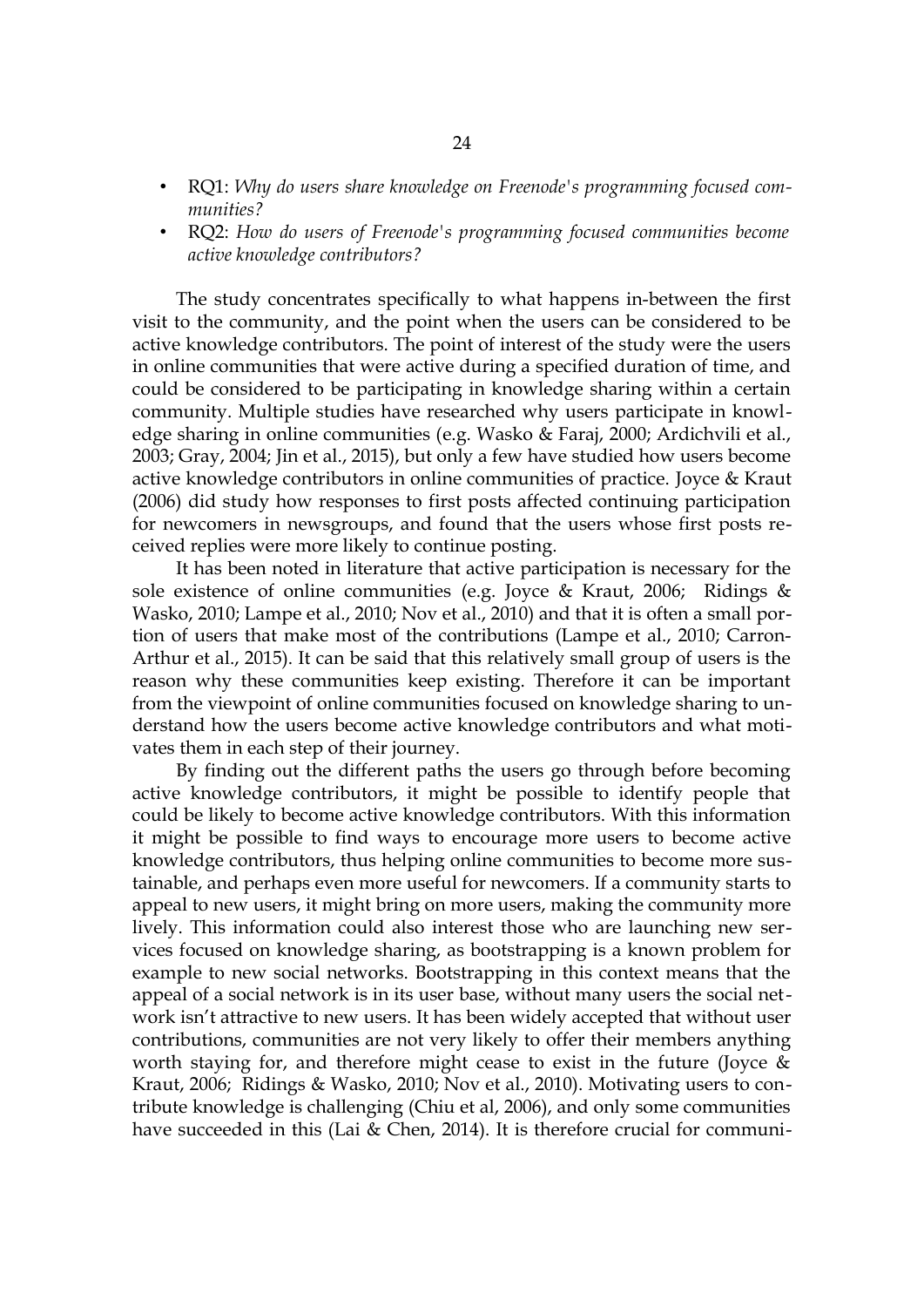ties to find ways to help them gain more contributors, especially in the case if they are an emerging community or if they lose existing contributors. The results of the study could provide new insights on the subject, which could then later be verified by quantitative studies.

## <span id="page-24-0"></span>**3.2 Research approach**

The qualitative approach was the method of choice for this study. In a fairly recent systematic literature review of user participation in online communities, Malinen (2015) reported that out of 83 selected articles from 2002 to 2014, only 16% were qualitative in nature. This indicates that there is room for more qualitative studies in this research area, thus making the choice of research method relevant. Qualitative methods have been used in the research of user participation in online communities to gain a deeper understanding of the experiences of the users (Malinen, 2015). As this thesis aims to gain a deeper understanding of the users' experiences, and specifically how they become active knowledge contributors after their initial use of the online community, the choice of qualitative method seems justified.

This thesis uses the inductive research strategy, meaning that the aim is to build theory from observations, the observations in this study's context being stories. Inductive approach was chosen because it was decided to do narrative interviews, which basically means collecting the stories of the interviewees, and when analyzing narratives, it can be useful to have an open mind and not to be directed by some theory. This can allow the researchers to make findings that are beyond the scope of some theory, and doesn't therefore restrain the thinking of the researcher.

In order to answer the research question, this study aimed to build a process theory that would show the different stages and the users go through before they become active knowledge contributors in online knowledge sharing communities. So in essence the target of the study is the time in-between the first use of the knowledge sharing community and the time time when a user became an active knowledge contributor. Stories (or narratives) were collected in order to build the process-theories.

Because narrative embodies sequence and time, it is naturally suited to the development of process theories and explanations. (Pentland, 1999, 717)

The stories were collected by interviewing users who were identified to be actively contributing to knowledge sharing in programming focused online communities. The process theory was built based on the analysis of the interview data.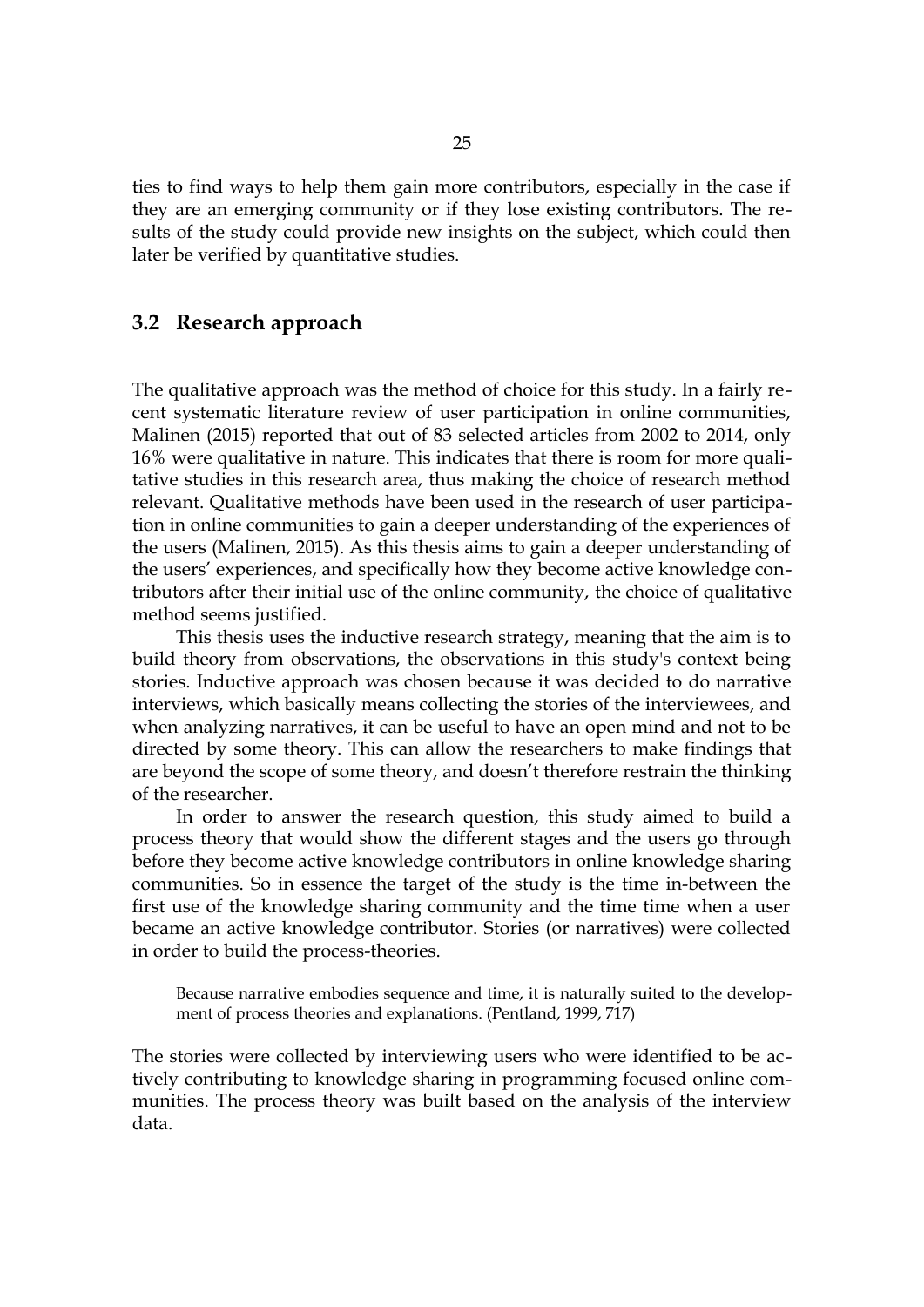#### <span id="page-25-0"></span>**3.3 The case of the study**

This section will describe the chosen case and explain why it was chosen. The chosen case was Freenode's programming focused communities. Freenode is a internet relay chat (IRC) network focused on open source software. The programming focused communities on freenode were chosen as the case because they represents a specific kind of knowledge sharing community that is mature, but has not been studied before from this point of view. IRC is unique for example in the way that the messages are not saved and that there is no reputation point system present. Freenode is also representative for programming focused communities as many open-source projects have their official community (support) chats on it. What clearly differentiates IRC from almost anything, is that generally you don't need to register anywhere to use it, although some communities on IRC require that. IRC is free to use for anyone.

IRC is a protocol that people can use to communicate with each others in real-time. It was implemented in 1988 to replace BBS (Bullettin board system) chats. In 1993 a Request for Comments (RFC) 1459 was submitted to the Internet Engineering Task Force (IETF) by Jarkko Oikarinen. (Oikarinen & Reed, 1993) RFCs are publications or documentation of IETF standards (Hoffman & Harris, 2006, 29-30). The IRC protocol is a ruleset for implementing IRC servers and clients. In the context of IRC, IRC network is a collection of servers connected to each other as a network, and can be considered being a platform in the context of this study. Users can discuss with other users connected to the same network by joining channels of certain topics, or by privately sending messages directed to a desired user name. Users are identified by a user name, which can't be reserved according to the protocol, but some IRC networks have implemented features that allow users to register and reserve user names in order to protect ones identity.

IRC has a special characteristic not present in other online platforms used for knowlege sharing: the messages to a channel are generally not logged by the IRC network to be later shown to users who were not present at the time. This means that a user has no direct access to messages sent during the users time offline, making the user possibly unable to take part in discussions that started before the user was online. When thinking of an IRC channel as a place for knowledge sharing, the knowledge available to the user is usually only available in that space during a relatively short period of time, because as more messages come in, the earlier messages kind of get lost in the list of messages. IRC channels can be considered to be virtual spaces for knowledge sharing in which the knowledge available at a certain time is dependent on the users that are online and actually present at that time period, and the knowledge that these users hold. This distinguishes IRC as a knowledge sharing platform from many other social knowledge sharing platforms: it is potentially possible to get help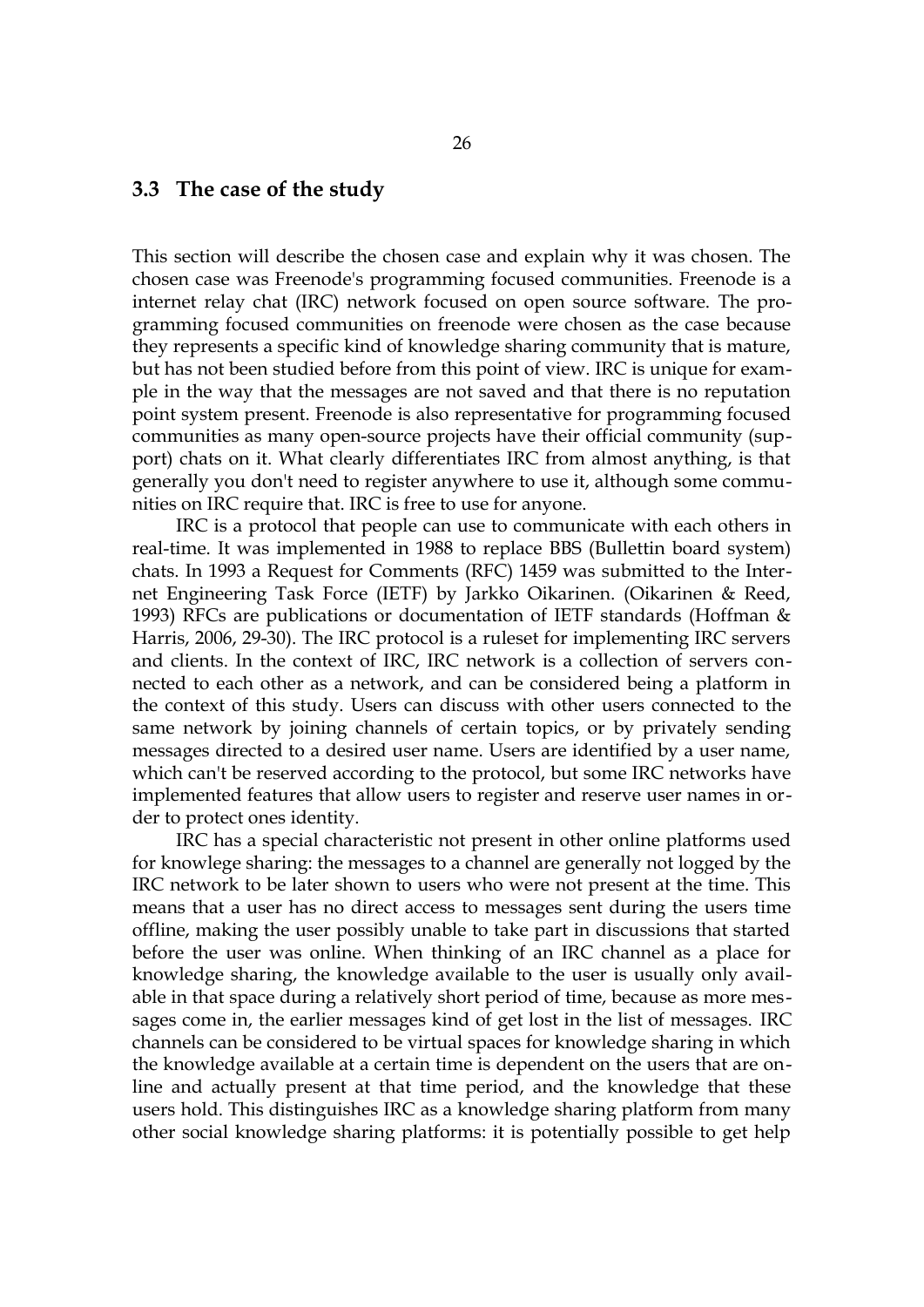faster, but also if you don't get help quickly, it is likely that you won't get any help at all, especially if the channel is very active and unless you repeat your question. Because of this, the effort the user has in forming questions and providing information about them could have a direct effect on whether the user receives any responses to them, especially during busy times when there are a lot of questions coming in rapidly.

IRC networks (as platforms) could be compared to other chat-based collaborative communication platforms e.g. Slack and Gitter, which have been gathering some popularity as of lately. One of the major differences between these newer platforms and IRC is that the newer platforms often save the logs of the discussions, and possibly show different kind of (push) notifications to their users. It is also possible to log discussions on IRC with the client program, but the users are generally required to set up logging themselves, and during offline time logs cannot be produced. When comparing IRC to Q&A communities, one major difference is that the questions can't be searched for on IRC, and that there are no voting mechanisms present to indicate the quality and the relevance of the answers. The knowledge seeker therefore has to evaluate the quality of the answers themselves. Users could perhaps also evaluate the answers depending on who gives them, by observing the channel dynamics and figuring out who seem to be knowledgeable or considered to be experts. Some users might have gained a reputation for providing quality answers or advice in the eyes of the knowledge seeker.

## <span id="page-26-1"></span>**3.4 Data collection**

The chosen method for data collection was interviews. The case of the study was IRC network Freenode's users on programming focused communities (also known as channels). A total of 18 Freenode IRC network users on programming related communities were interviewed. The communities from which the interviewees were selected from are not listed in order to keep the interviewees identities as anonymous as possible. By naming the communities, the possibility of identifying interviewees would increase, for example based on their writing style due to the usage of direct quotations.

#### <span id="page-26-0"></span>**3.4.1 Selection of interviewees**

In this section the procedure of interviewee selection will be explained in detail. The goal was to find about 20 individuals to interview using purposive sampling. Purposive sampling, which is also known as purposeful sampling, is a type of nonprobability sampling (Daniel, 2012, 87-88). In purposive sampling the subjects are selected based on how well they match the goals of the study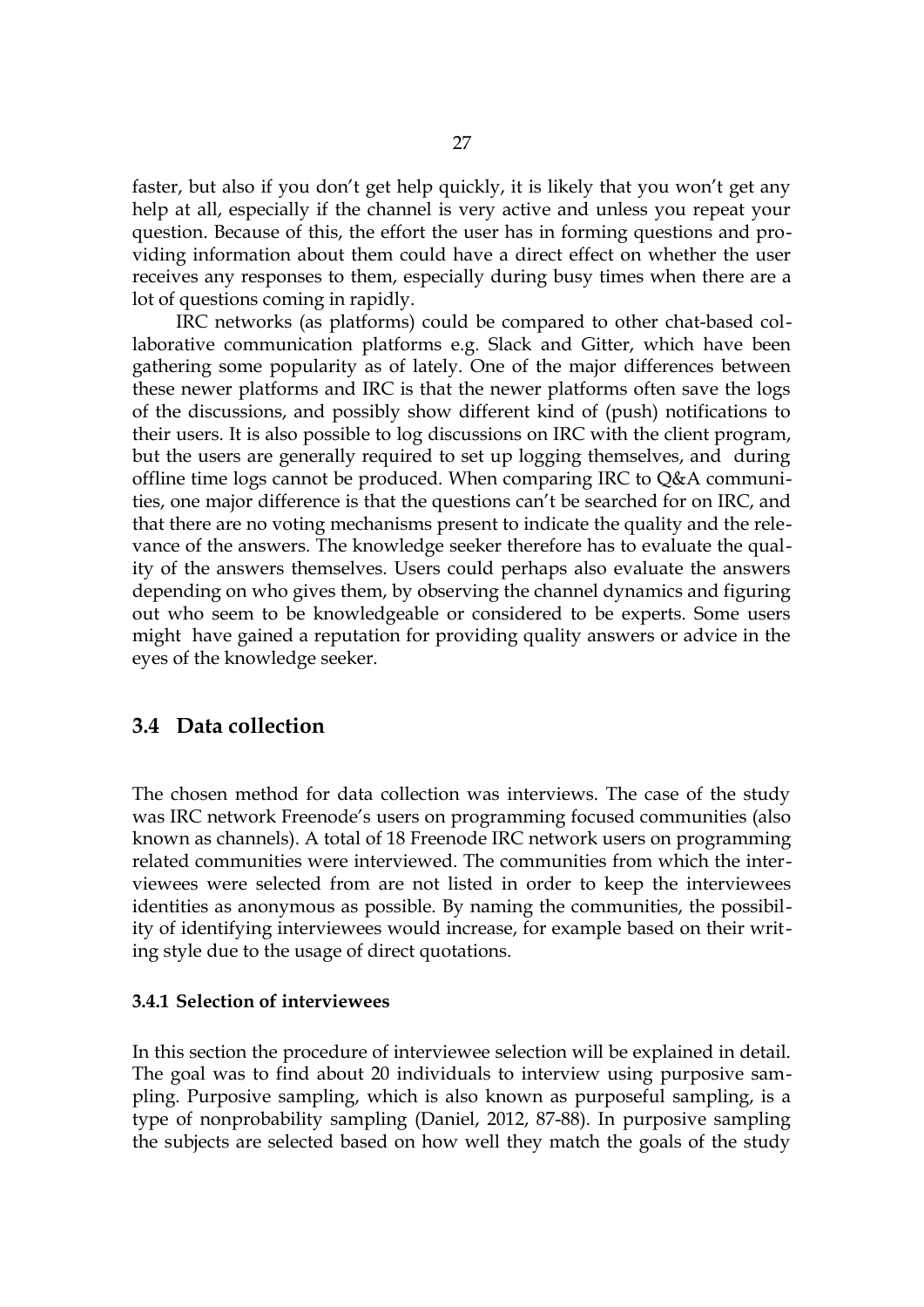and how well they fit the studys inclusion and exclusion criteria (Daniel, 2012, 87-88).

The case of the study was chosen to be Freenode IRC networks' users on programming and software development related chat communities. The communities were selected based on several criteria that were thought to be fitting with the scope of the study. One criteria was that the channels had to have over 300 users at the moment of inquiry for user counts per channels. The reason for excluding channels that were smaller was to try to make sure that the communities were somewhat active. The user count criteria for the communities was decided after an initial look at the general user counts of IRC channels on Freenode.

The data collection of the user counts on the channels happened on November 24th at 13:57 (UTC+2) in 2017. A list of channels with more than 300 users was collected by utilizing a bot known as "alis", which Freenode IRC network offers as a way for gathering information about the channels on the network (Freenode, 2018a). Freenode also suggests an alternative method for gathering user counts, which would have been using a website netsplit.de (Freenode, 2018a). The "alis" bot offered easier access to the data, which could be easily acquired by running a few commands on the bot, which then would return the results as plain text. The other option, netsplit.de, only shows 20 results per a web page, which would have required building a web scraper, and then the results would have needed to be parsed from the HTML (Hypertext Markup Language) of the web pages. In the end the "alis" bot ended up being less cumbersome for performing this task, and was therefore chosen for the job.

The search resulted in 163 channels which had over 300 user at the time of the query. For some reason at least one channel that was later found to be within the query parameters was left out. It might be that the channels user count happened to change during the time the queries were made to the bot. It is possible that some other channels were left out too, although it is not very likely. The missing channel was noticed because it was known that it would fit in the scope of the study and it had clearly more than 300 users on it.

The next step was to categorize these  $163 + 1$  channels. It was done in two steps, first the channels were categorized into rather specific groups, and after that to more general groups. The categorizing of the channels resulted in 11 categories in total. The general categories and their channel counts can be seen in Figure [3.](#page-28-0) The missing channel from the dataset belongs to the category programming language, boosting that category's channel count to 24 in total. Out of the 11 categories, 2 were chosen because they are directly programming related. The two chosen categories were "programming language" and "framework/library". The amount of channels was 37 and when adding the one that was missing, there were 38 channels in total from where to look for interviewees.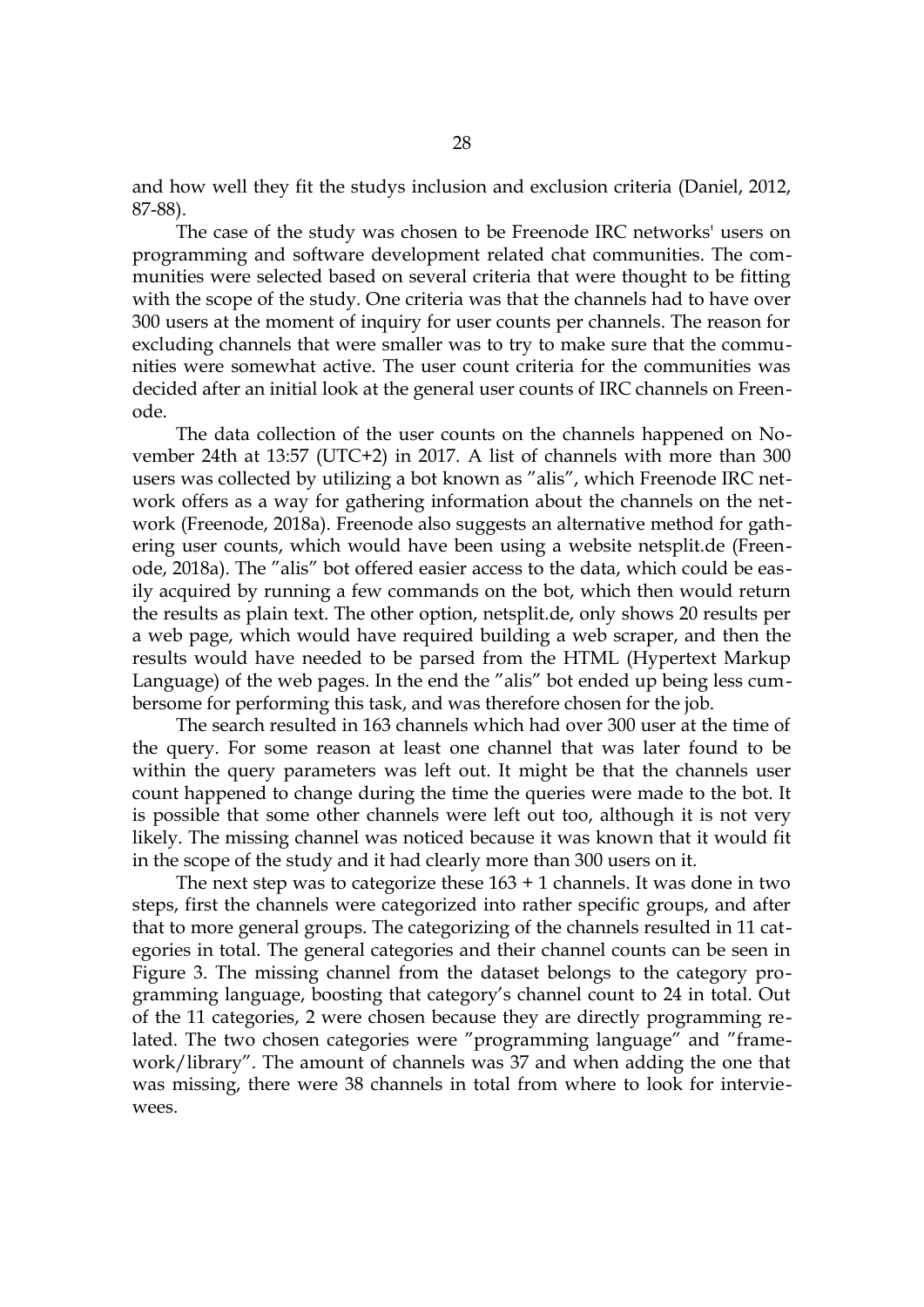

Channel counts per category

<span id="page-28-0"></span>*FIGURE 3: Channel counts per category*

To help picking interviewees, chat logs were acquired for as many of the target channels as possible. In the end logs were acquired for 22 channels in total, with the addition of acquiring end result data for 2 channels which were processed by a third party according to given instructions, because the helping users didn't want to share the chat logs directly. Freenode's channel guidelines mention that sharing logs is not encouraged, at least if the channel does not explicitly state that it is being logged (Freenode, 2018b). Because of this, getting logs for some channels was problematic. Due to problems acquiring log data for all of the channels, 14 channels and their users were left out of the list of potential interviewees.

In order to produce a list of potential interviewees that could be considered being active in knowledge sharing, the logs were processed to count messages sent by each use during the time period of September 1st of 2017 until the end of 31st December of 2017. After this was done, data was available for 24 channels total, listing their most active users by messages sent to the channel. Users with less than 100 messages sent during the time period were removed from the data set, so that the list would not include user names clearly not relevant to the study. It should be noted though, that some users might have used several different user names during this period. It was not attempted to calculate total message counts for users, as it would have been close to impossible to identify this. It could have also violated the privacy of the users using different user names, as they might have their own privacy based reasons for choosing to do that.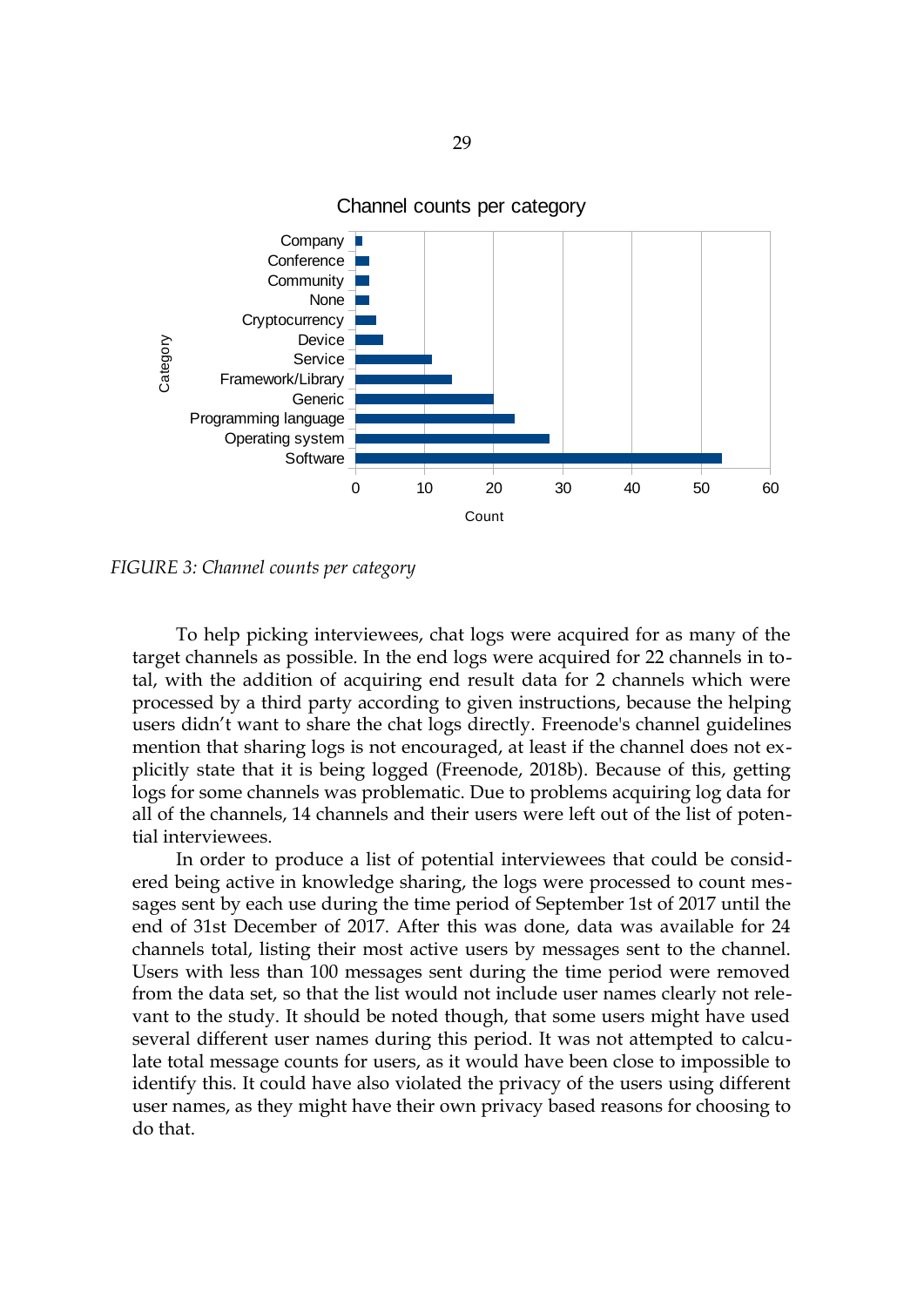The interviewees were then chosen from the lists of users that had written the most lines per channel during the selected time period. It was also manually confirmed from the chat logs that the user was active in knowledge sharing related activities, and that the user was not just a off-topic talker with a writing style that would account to many lines, thus making the line count of the user higher than those contributing knowledge. This manual verification was done to users of the 22 channels that logs were acquired for. After this it was possible to find out which users to ask to interview. The goal was to ask users to be interviewed from all of the 24 channels in an attempt to cover multiple channels instead of focusing on just a few.

#### <span id="page-29-0"></span>**3.4.2 Interviewees**

In this section the backgrounds of the interviewees will be examined in detail, so that it is more transparent what kind of a group of people were interviewed. Potential interviewees were contacted by sending them a private message on the Freenode IRC network asking whether they would be willing to participate in the study by being interviewed. The people that agreed to be interviewed were from multiple different communities on Freenode. They were selected based on the processed chat log data, from which they were identified to be active in knowledge sharing, meaning that they helped other users who asked for help in the community. The total amount of interviews that were conducted ended up being 18. After making more inquiries for interviews it was decided that it was not worth the effort to push for more interviews, as it started to become increasingly more difficult to find interviewees.

The group of interviewees that agreed to be interviewed had very diverse backgrounds. The ages of the interviewees ranged from under 18 to under 50, with the biggest group being 18 to 30 year olds, as can be seen in Figure [4.](#page-30-0)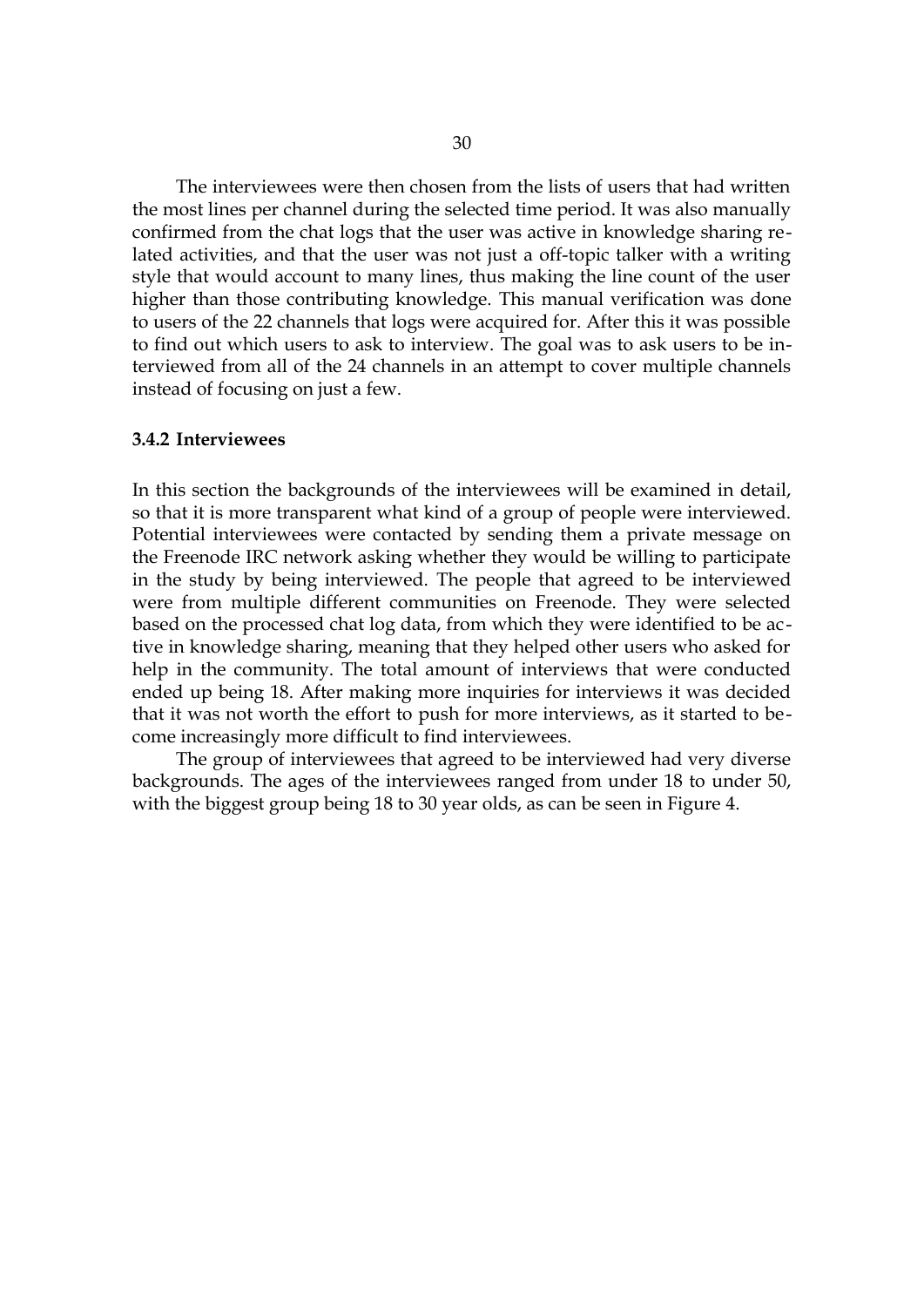

Counts of age groups

*FIGURE 4: Interviewee age groups*

<span id="page-30-0"></span>Perhaps surprisingly the majority of the interviewees originated from the United States, as can be seen in Figure [5.](#page-31-0) All of the interviewees were from North America or Europe, except one who was from Australia,. It was to be expected that the majority of the users would come from these continents, as they include mostly developed nations in which the level of technology usage is high. However, it was rather surprising that there were no interviewees from continents like Africa, Asia and South America. There can be many reasons for this, including language barriers and cultural differences. Even time zones could have an effect, if the majority of Freenode users come from Europe and North America, it could be possible that users from other continents wouldn't show up in logs with high line counts, because there simply aren't that many discussions going on during suitable times for people from different time zones. It can also be that people from other continents simply don't use IRC, and possibly use something else in its place. In the interviews there were mentions of Chinese and Indian users, so there probably are some, but none of them happened to fit the criteria, or they could have declined the interview offer. As evident, there can be many reasons for getting interviewees mainly from Europe and North America, but the reasons can only be wondered about.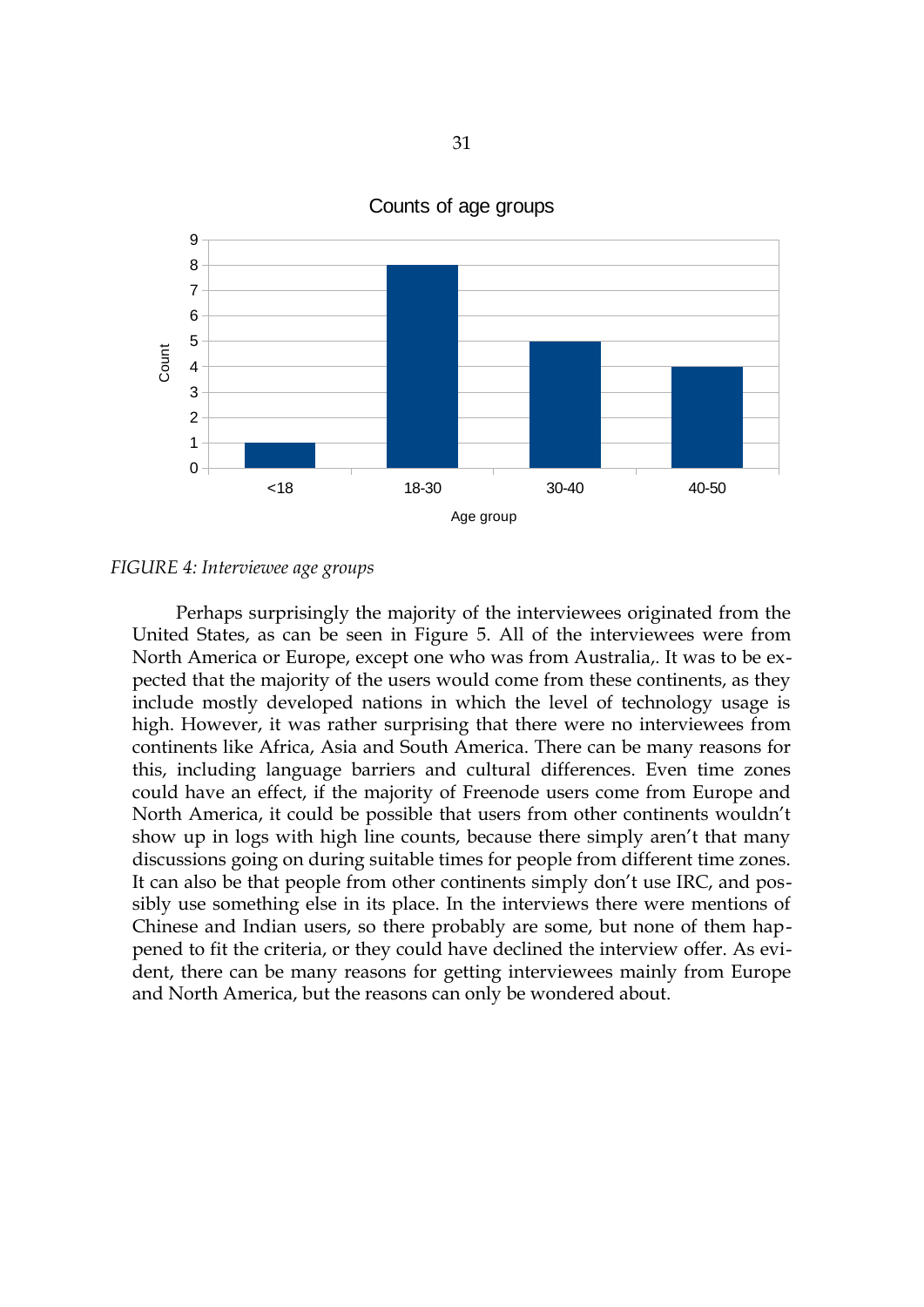

### Country of origin

*FIGURE 5: Native countries of interviewees*

<span id="page-31-0"></span>The majority of the interviewees had plenty of work experience in the field of software development, as can be seen in Figure [6.](#page-32-0) This perhaps isn't that surprising, as one might expect that helping people with programming related questions probably requires some experience and knowledge of programming. It is however entirely possible that someone knows a lot about programming but isn't doing it professionally, but this wasn't typically the case within the interviewees of this study. One interviewee was under 18 and didn't have any work experience because of this, and another interviewee had work experience in completely different field than software development. Most of interviewees had work experience in the field of software development.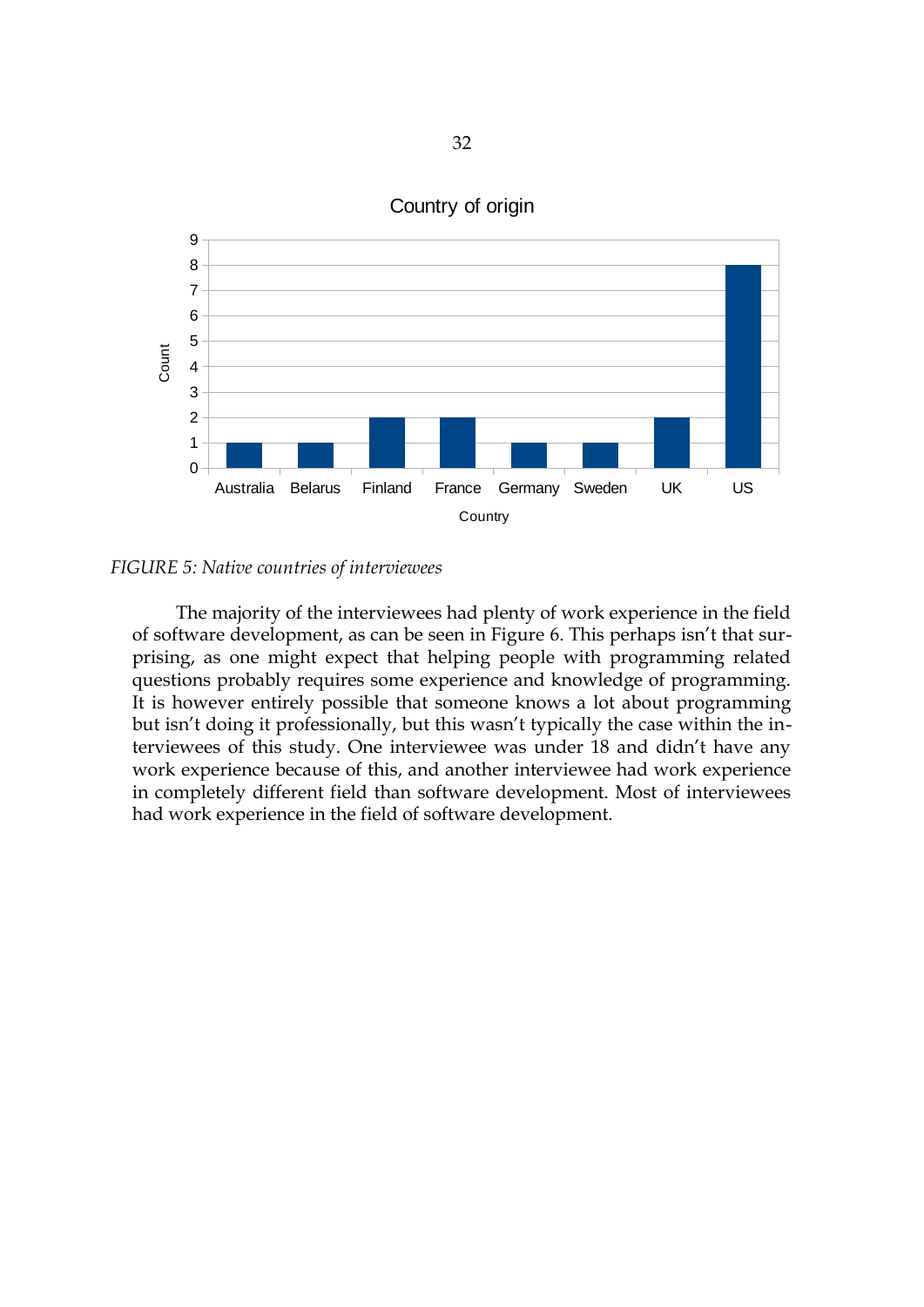

Work experience

Educational background varied a lot, and perhaps surprisingly about half of the interviewees' educational level was high school or below. The categories for educational levels try to illustrate the Finnish school system. The results might not be entirely accurate as the interviewees come from many different countries that have different school systems. The categories only give a very general view of the educational levels of the interviewees. PhD means that the person has done a dissertation, MSc refers to a Masters level of university degree, and BSc to Bachelors level of university degree. High school refers to the Finnish high school, which can be equivalent to upper secondary school, sixth form college (in Britain), or senior high school (in the USA).

<span id="page-32-0"></span>*FIGURE 6: Work experience*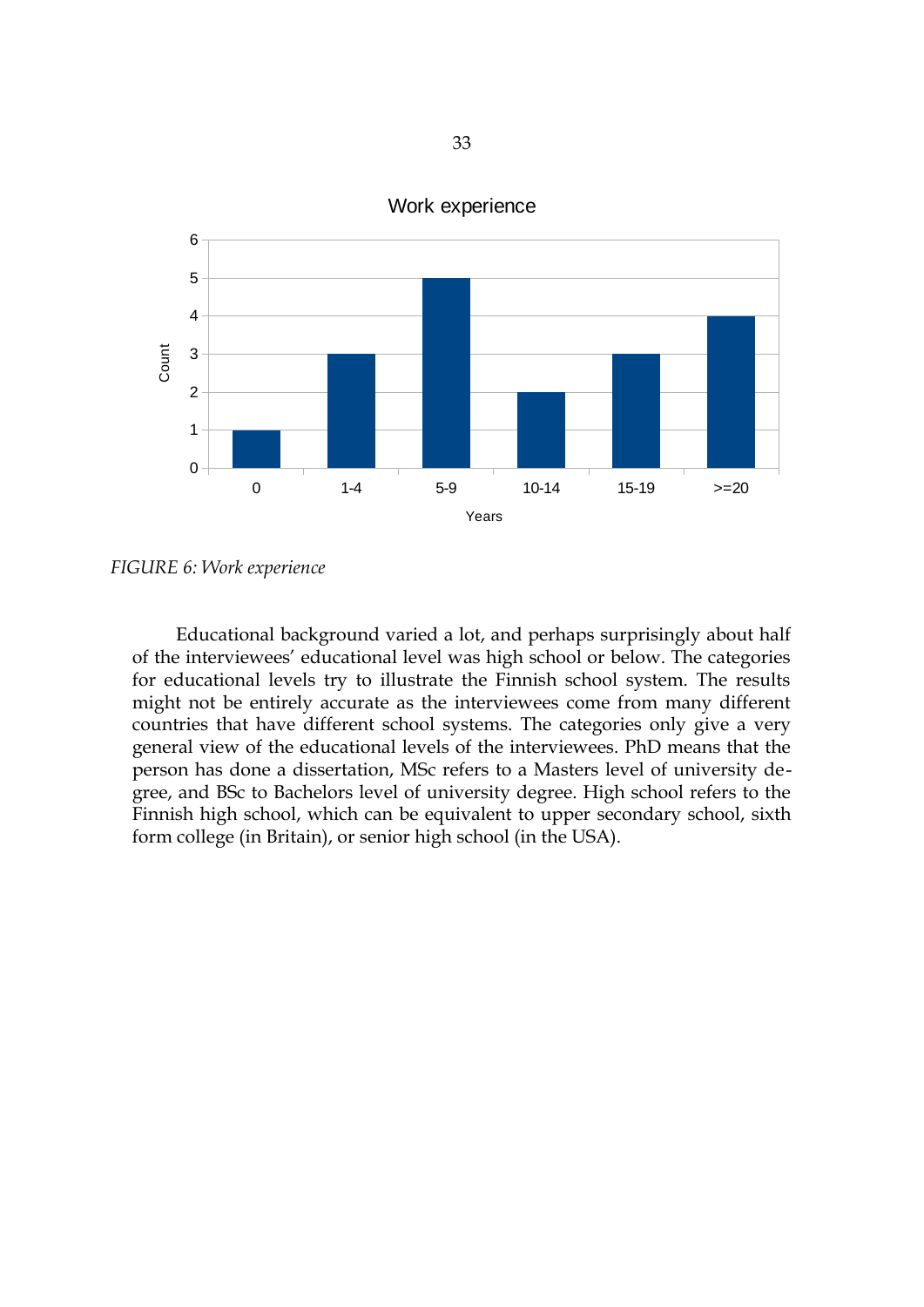

## Educational background

*FIGURE 7: Educational background of the interviewees*

<span id="page-33-0"></span>It is important to note that the users interviewed were all identified to be active in knowledge sharing, and they all still used IRC. This means that any users that might have stopped using Freenode's programming focused channels were not interviewed. It could be that these users might have totally different stories to tell, but that is beyond the scope of this study. It is good to keep in mind, that the interviewees were all active current users of Freenode's programming focused chat channels.

Getting interviewees on Freenode proved to be both hard and easy. It seemed to be much easier to find interviewees on programming communities that covered higher level programming, while on the other hand communities focused on lower level programming proved to be harder to get anyone to interview. High level programming has more abstractions from the details of the computer, while low level programming deals with less abstractions and work on a closer level to the processor instructions. One possible reason for this observed difference might be that the users that were asked to be interviewed on the low level programming language themed channels were much more privacy focused, and did not want to share anything about themselves, especially to someone they did not know beforehand.

## <span id="page-33-1"></span>**3.4.3 Interviews**

The aim of the interviews was to find out how the interviewees became active knowledge contributors in Freenode's programming focused communities. The interviews were conducted online, since it would have been hard to find users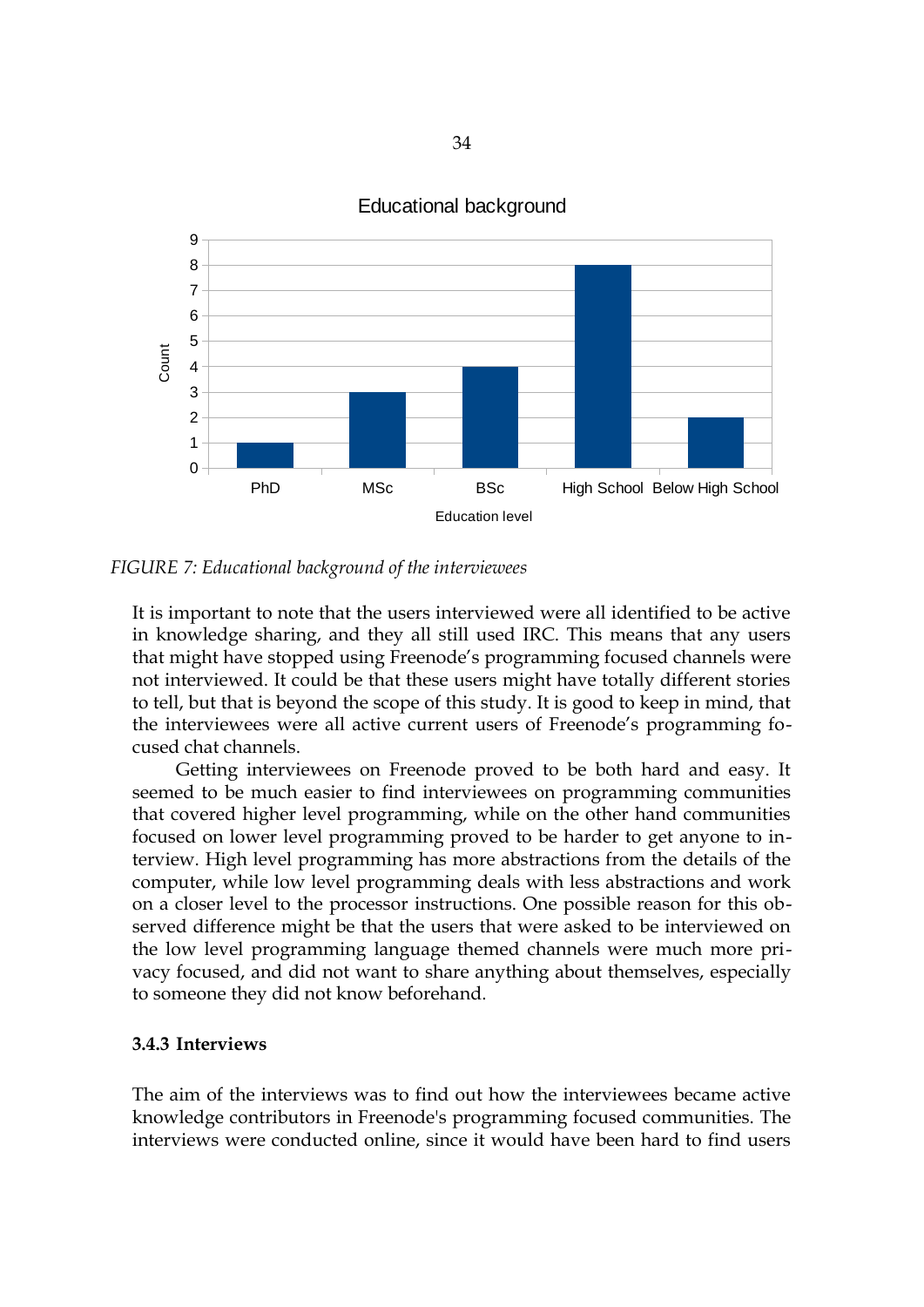for face to face interviews, as Freenode users come from all over the world. The interviewing was performed on the Freenode IRC network. It was the chosen medium because of several advantages: the users were already comfortable with IRC and there was likely to be very few technical problems, the interview logs could be automatically be saved by both parties reducing the risk of losing the data, the interviews could be conducted online so that users from all over the world could be interviewed, and the interviews didn't have to be transcribed because the interviews would already be in text form. Another possibility would have been to conduct the interviews by phone or via video conference calls, which would have made the interviewing process much more complicated, and the risk of something going wrong with the recording would have been much higher. Video conference calls might have had some benefits though, for example it could have allowed picking of verbal cues, and some users might have preferred it over IRC. On the other hand there might have been difficulties with communication due to different pronunciations of English, and some interviewees might have even refused to do video conferences, but were comfortable doing the interview on IRC.

The choice of IRC as the interviewing medium proved to be suitable for this case. Only one hiccup was noticed that could have been removed by other means, sometimes it was hard to tell whether the interviewee was still thinking and was about to write more about something. That might have also caused the interviewing to take more time due to possibly unnecessary waiting done by the interviewer, but on the other hand the interviewees had more time to form their thoughts before they had to submit them.

The chosen interview type was semi-structured interview. According to Myers and Newman (2007) semi-structured interviews typically have an incomplete script and they require improvisation. In semi-structured interviewing the researcher has to give room for the story to develop and try to avoid directing the interview too much (Myers & Newman, 2007). According to Schwarz, Chin, Hirschheim and Schwarz (2014) individuals must be guided to look into their minds and to examine their behavior so that they are able tell their story. The best case happens when the interviewee can tell his or her story and analyze the reasons of his or her actions without the need for the interviewer to intervene much. The interviews weren't intended to be structured because the aim was to collect the stories from the users, and with a clear structure the interview might have lost some insight about certain things, as the interviewees could not ponder freely. Corbin and Morse (2003) note that unstructured interviews don't usually follow the same pattern and thus differ quality and length. The same is true for semi-structured interviews as well. This became evident in practice, as the interview types ranged between unstructured and semi-structured, depending on each individual interview. Some questions were prepared beforehand to aid in driving the interviewing forward in case the interview didn't flow naturally, but they were used in an improvised manner. Many of the questions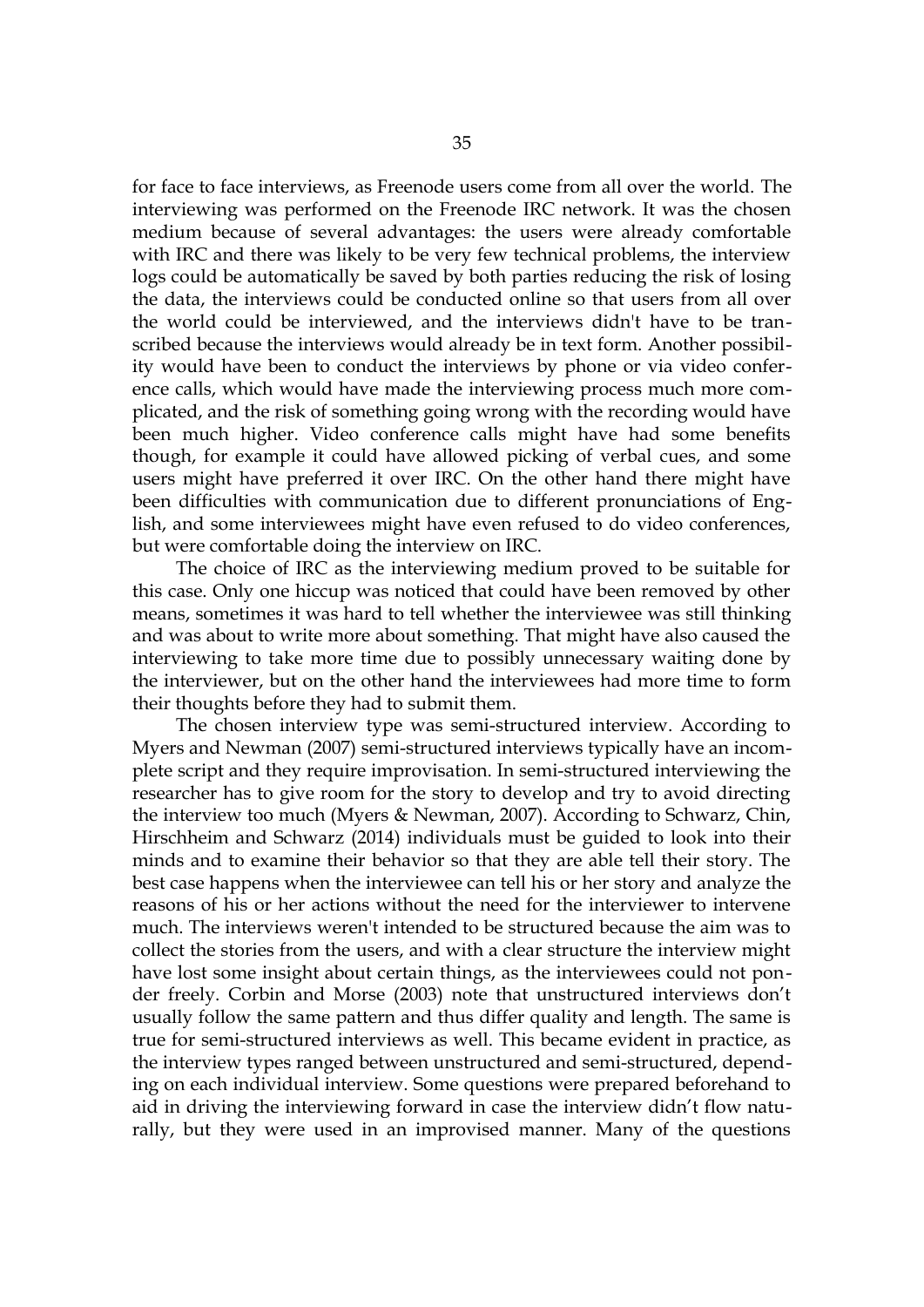asked were formed during the interview in order to guide the interviewee to tell more about some topic or to concentrate on a specific viewpoint for example. It was attempted to intervene as little as possible, perhaps naturally some interviews required more intervening than others.

The interviews were thought mostly successful, even though interviewing was much harder than assumed beforehand. The interviewees were informed that the interview would take from 30 minutes to an hour. Almost all the interviews took longer than expected. The least time used was 30 minutes, but the majority of the interviews took at least an hour or more. The longest interview might have taken about two hours. Thankfully in the interviews that needed more time, the interviewees agreed to continue even though it took longer than what they agreed to. It seemed that majority of the interviewees were interested in the topic, and wanted to help by participating by being interviewed. This might have something to do with why they share knowledge with others to begin with. After the interviews had been performed and while doing the analysis, one interviewee was presented a question after the interviews in order to clarify the order of events in interviewees story.

#### <span id="page-35-0"></span>**3.5 Research ethics**

National Advisory Board on Research Ethics (2009) mentions three ethical principles research should follow: the autonomy of research subjects, avoiding harm, and privacy and data protection. Regarding the autonomy of the research subjects, the participation should be voluntarily and it should be based on a consent. The participants should also be informed about the research topic, data collection method and the estimate of required time, the purpose of the data and how will it be archived for secondary use, and that participating in the study is voluntary. In case the participant is a minor, the researchers have to evaluate if it is necessary to ask for the permissions from the parents, as in some cases it is justified not to ask for their consent. (National Advisory Board on Research Ethics, 2009) The interviewees were informed about this before the interview, and they were asked for consent. It was mentioned to the interviewees that the interview data shall only be used for this study, and that it shall not be used by anyone else but the researcher and the supervisor, with the exception for the case if the interview data has to be verified in some way by a third party. It was decided that if the interviewee would be under 18 years old, the parents of the interviewee should be asked for consent. This was done because the goal of the research was to get participants not only from Finland, but from all around the world, and the laws and rules might be different to Finnish ones. The National Advisory Board on Research Ethics is Finnish and it was not certain whether the guidelines would be fitting to every possible country.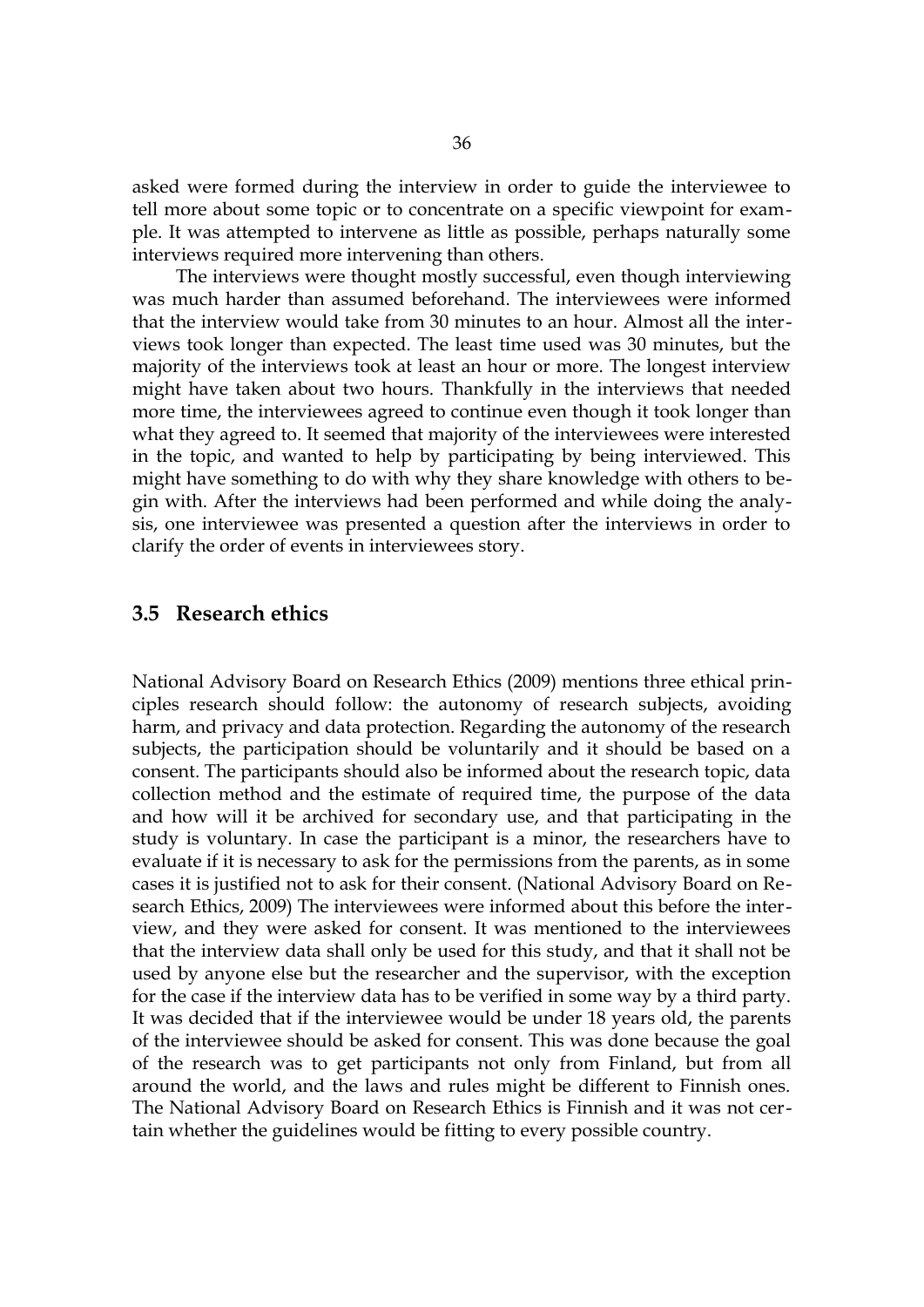According to National Advisory Board on Research Ethics (2009) harm caused to participants can stem from the collection and storage of data, and from the publication of research. There are at least three kinds of harm that should be avoided: mental, financial, and social. In order to avoid these kinds of harm, the participants should be treated with respect, and privacy and data of the participants should be protected. (National Advisory Board on Research Ethics, 2009)

Protecting privacy and data is considered to be important in research ethics, while also being part of the Constitution of Finland. The participants' privacy may be at risk if the research data is not handled with care and according to plans prepared beforehand (National Advisory Board on Research Ethics, 2009) When the participants of a study share personal and intimate information about their lives, they put their anonymity at risk (Corbin & Morse, 2003). This research intends to keep the interviewees identities as anonymous as possible, and extra effort has been placed in to making sure that the interviewees' identities would stay anonymous. During the interviewee acquiring period it was made sure that no information was shared to anyone concerning whom, if any, in a community had been approached. Unfortunately, in one instance this information was leaked, while asking one person to be interviewed: the person decided to publicly announce that the person had been approached to be interviewed.

Serious consideration has been placed to make sure that no information regarding who have been interviewed would be leaked at any time, even after the research would be done with. A serious emphasis was also put on data storage, and it was decided that none of the interview data should be stored on any cloud storage platforms, even after removing identities from the data. This was done in order to make sure no data was leaked due to possible mistakes by any 3rd party. The data was only stored locally, and backed up to a local file storage server not accessible from the internet. Before the interview data was handled any further, it was anonymized by removing nicknames and names from the data. When directly quoting any interviewee in this thesis, it has been considered could the identity of the interviewee be at risk. According to Corbin and Morse (2003) it is always possible that someone might recognize the interviewee from a quote. It has been acknowledged that total anonymization of interview data is probably impossible, which is a reason for this careful handling of the data. In order to better protect the identities of the interviewees, the IRC channels where interviewees were looked for is not listed in this thesis. Before interviewing, the interviewees were informed that the data wouldn't be shared to any 3rd parties, and that anything the interviewee says can be quoted in the thesis in a way that the interviewee shouldn't be identifiable from it. If the interviewee wouldn't consent to this, the interview couldn't begin.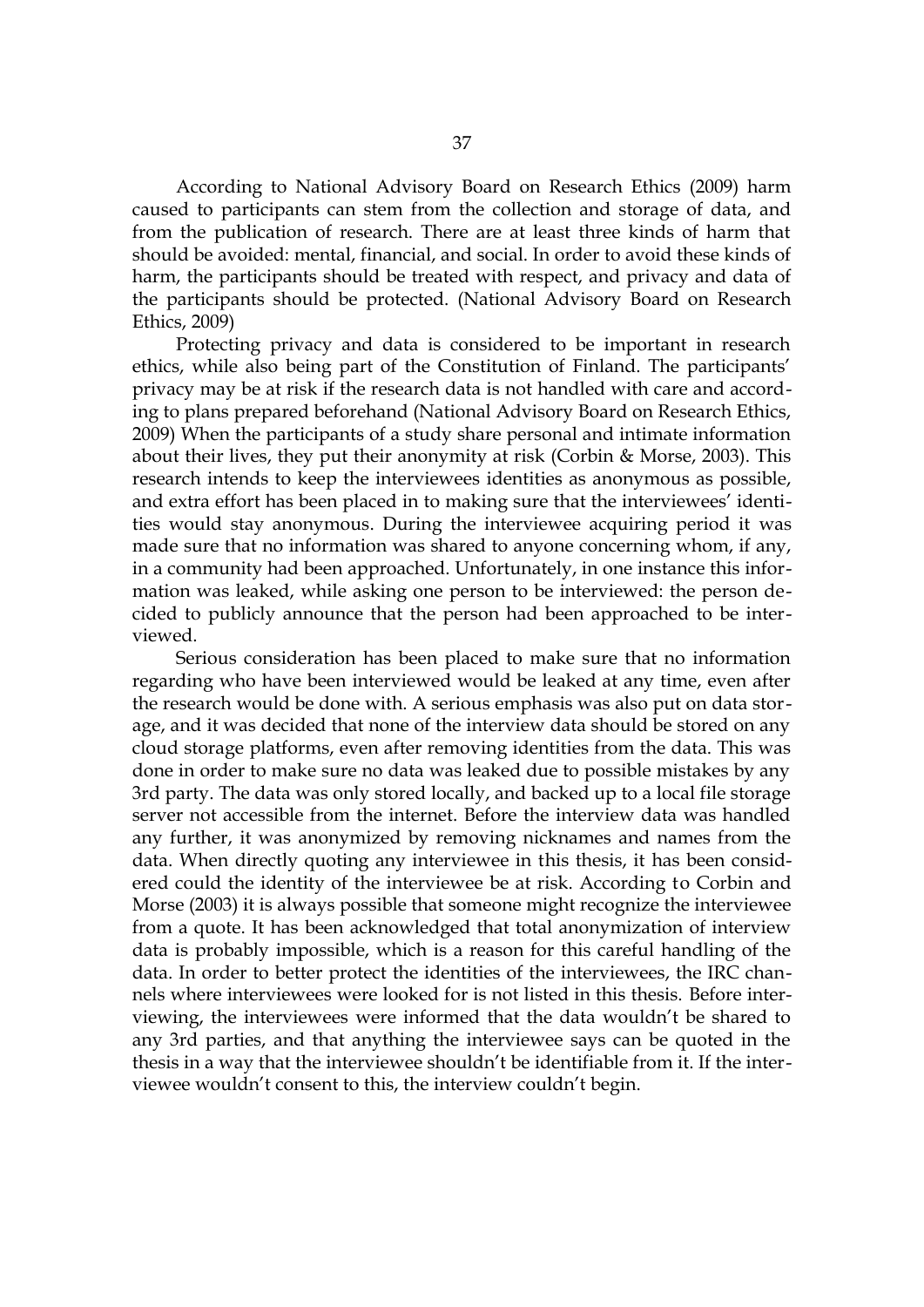## **3.6 Analysis**

The goal of the analysis was to build a process theory from the stories gathered in the interviews. The targets of the study were currently active knowledge contributors, and the objective was to study them from their initial use of the community until they became active knowledge contributors. This was done to narrow down the scope of the study. Pentland (1999) argues that stories (narratives) are well suited for building process theory, because the sequence of events and their timing can be identified from the stories and they can be placed on a timeline. In a process model the events form a chain in which one event leads to another. The scope of this study was to study the time after the initial use of the community until the user became an active knowledge contributor. Therefore the events are placed on a timeline with a beginning and an ending, and because of this the events before the beginning and after the ending are not within the scope of the study.

This research used an inductive research approach, which means that the goal was to build theory by identifying underlying patterns from observations. Theory was constructed based on the identified patterns, and in the case of this thesis the theory was a process theory. Keeping an open mind was one of the main goals in the analysis, which was possible because of using the inductive approach. The analysis concentrated on finding patterns in the data rather than than following assumptions made in previous theories. Siggelkow (2007) notes that case data rich in details can be a great inspiration for new ideas, while it can also be useful for finding and filling gaps in existing theories. Even if having an open mind is good, it can be useful for a researcher to use the information from existing research as a compass guiding the direction of the analysis. It can even be argued that completely blocking out existing assumptions is not possible for a researcher. (Siggelkow, 2007)

The methods used for the analysis of the interview data were content analysis paired with narrative analysis. According to Tuomi and Sarajärvi (2002, 105), content analysis is an analysis method in which documents are analyzed in a systematic and an objective way, in order to produce a compact description of the collected data. In narrative analysis the aim often is to produce short summaries of stories that condense the storylines of the stories. These summaries can then be used to come up with a base story that represents the typical storyline of multiple stories in a condense format. (Saaranen-Kauppinen & Puusniekka, 2006)

Building of the process theory was guided by the levels of structure in narrative (Pentland, 1999), which can be seen in Figure [8.](#page-38-0) The interview data was processed according to levels of structure in narrative. First the text interview data of each interview was processed to form a coherent story that was in a chronological order. After this the stories were compared to each other to find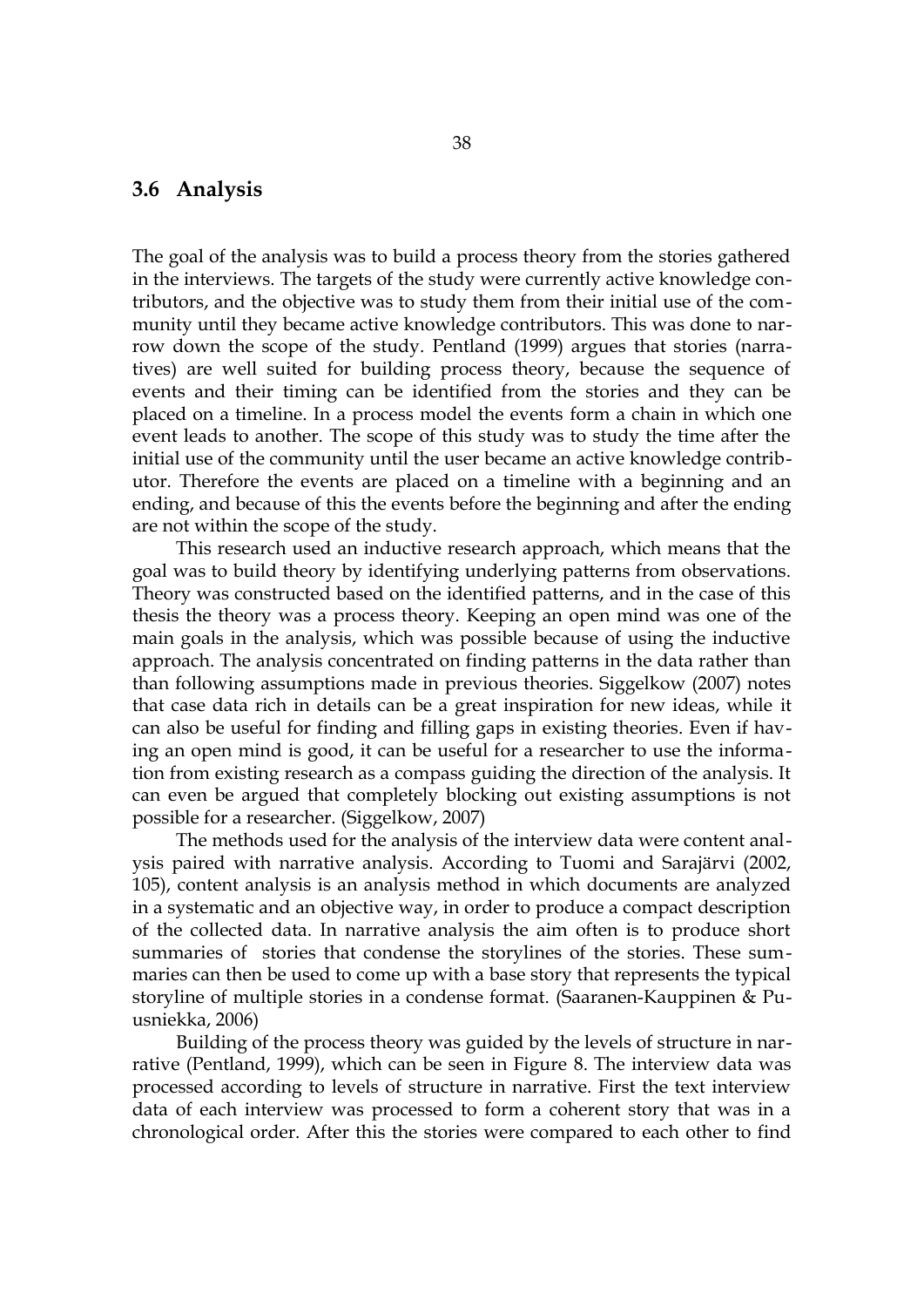similarities, which was done multiple times until it seemed that the most common story types were gathered. After the story types were ready, the key forces for each event were analyzed. Once the story types and their key forces were identified, the stories were converted to the fabula level of narrative, which included a generic description of the events and explained the relationship between the events. Then lastly the generating mechanism were identified for each event in the fabula.

#### Level **Definition** Example Particular telling of a Actual text of his or her story: Text story by a specific "When I showed up at the interview... narrator Version of a fabula from A new employee's own version of Story a specific point of view how he or she was hired Participants' Researchers' stories stories Generic description of a How a particular person was Fabula particular set of events hired: what happened, who did and their relationships what Underlying structures Generating Overall recruiting process: how that enable or constrain mechanisms people in general are hired the fabula

#### **Levels of Structure in Narrative**

<span id="page-38-0"></span>*FIGURE 8: Levels of structure in narrative (adapted from Pentland, 1999).*

When the interviews were finished and there was data from 18 individuals, the interviews needed to be transformed into the story level according to the levels of structure in narrative (Figure [8\)](#page-38-0), by identifying the different stages in-between the initial use and active participation in knowledge sharing. The analysis began by transforming the interview data, which is at the text level of the narrative, into chronologically ordered events from the viewpoint of each interviewee. After the overall events had been formed for each interviewee, the narratives were then transformed to the story level. It was made sure once again that the events were ordered correctly in a chronological order, one event leading to another. After each interview was transformed to the story level, the stories were fine tuned while also looking at the generating mechanisms. At this point the interview data was viewed again in order to figure out the reasons for the events in the stories, and the structures that enabled or constrained the stories were briefly looked at. Once this was done, it was possible to start grouping the narratives based on the stories and also the generating mechanisms. Then began the process of comparing the stories with each other in order to find any recurring patterns from the interviewees' stories. The goal was to group the sto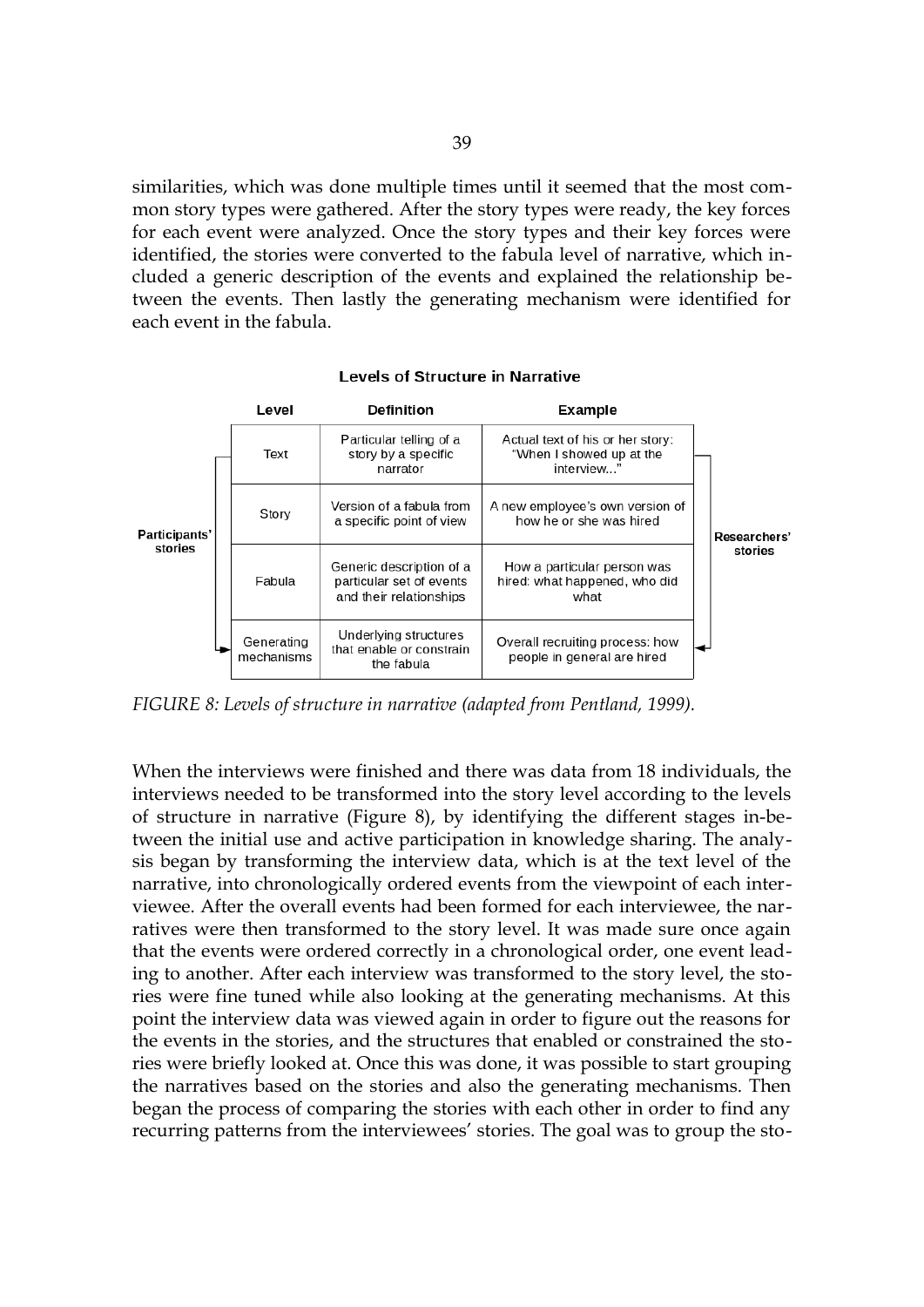ries based on the patterns found, so that it would be possible to come up with only a few story types that would best describe the different kinds of stories. This part of the analysis required quite a few iterations, as while grouping the stories to story types there were constantly new things coming up when looking at the data from different perspectives. The events that were identified also changed names and meanings multiple times during the process, and with each iteration there were fewer story types left, meanwhile the stories were improving as well.

Once it was decided that the story types were at a satisfactory level, there were a total of 3 story types left. Each story type showed a different pathway to becoming an active knowledge contributor in online communities. Next the pathways and their stages were analyzed for generating mechanisms, meaning that work began to identify the forces that were affecting the users decision on moving from one stage to another. Previously the generating mechanisms were looked at for each interviewees story, and now this information was used when identifying the generating mechanisms for the pathways (story types). Once again the interview data, which is at the text level of the narrative, was also looked at to confirm the generating mechanisms and to possibly find hints of generating mechanism previously not identified.

When the generating mechanisms had been identified for all of the stages in the three pathways, it was time to begin creating the process theory. The process model sits on the fabula level of the narrative (which can be seen in Figure [8\)](#page-38-0). The fabula level of narrative describes the overall story that best explains the generic set of events. To transform the narratives to the fabula level, the pathways were directly used to identify the most common story. The time spent on the numerous iterations when analyzing the interviews, forming stories, and grouping the stories into story types (later pathways) made it rather easy to come up with the fabula, as at this point it was pretty clear what the overall story would be. After the fabula had been formed, the final part of the analysis began: identifying the generating mechanism for the fabula, which would then form the process theory. The generating mechanisms identified in previous stages of the analysis were looked at and added to the fitting stages in the fabula. The outcome was a process theory that describes the overall story of how users of online knowledge sharing communities become active knowledge contributors.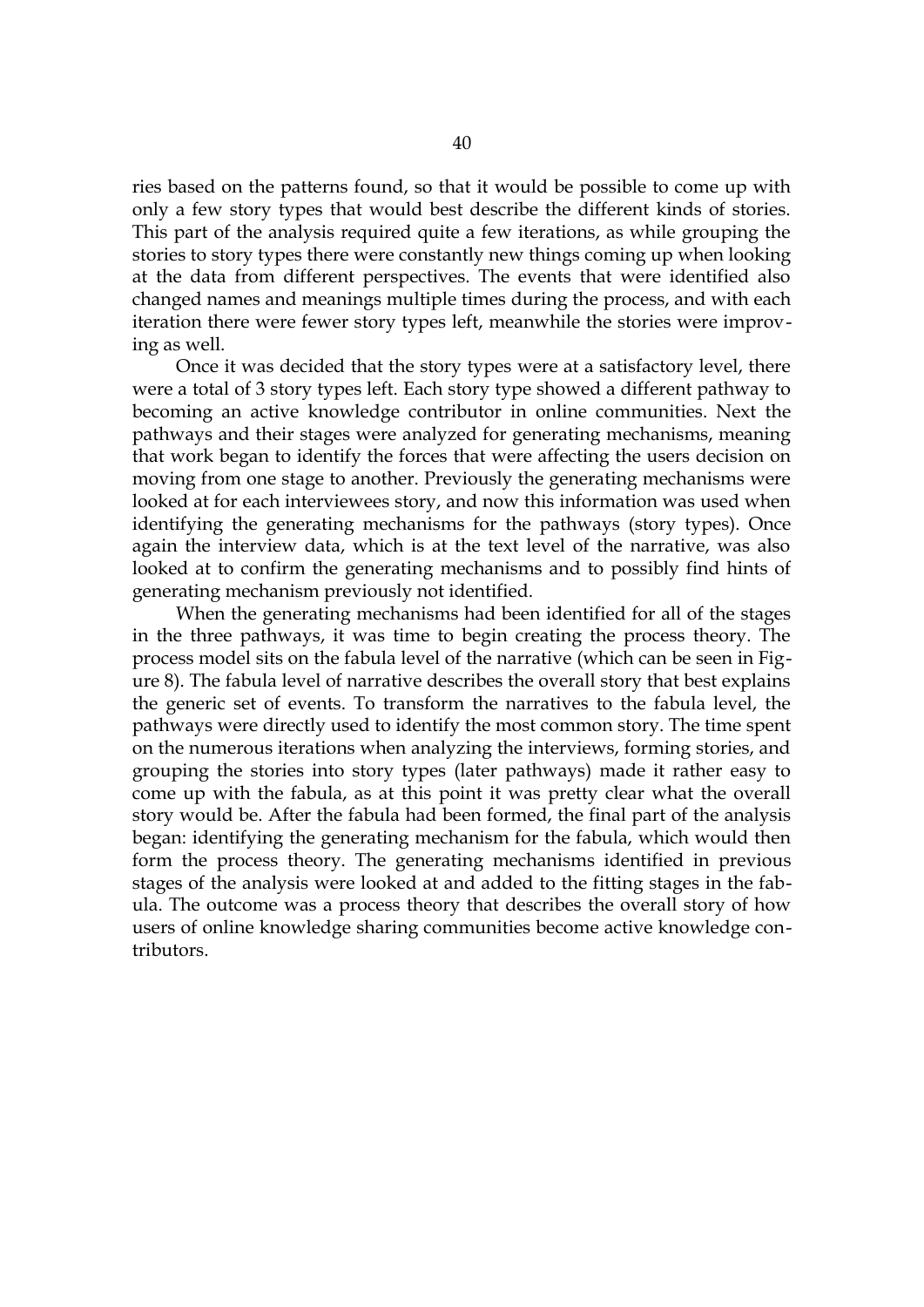# **4 RESULTS**

This chapter showcases the findings of the empirical study. First will be shown the reasons for why users participate in programming focused online communities paired with the advantages of IRC to knowledge sharing. Then the three pathways showing how users become active knowledge contributors are presented, after which the process theory based on the pathways will be shown. While reading through the results, it is good to keep in mind that case of the study was active knowledge contributors in programming focused IRC channels on Freenode IRC network. Active knowledge contributor is defined in this research as posters or active users. According to Wenger et al. (2002, 57) definition of degrees of community participation which can be seen in Figure [2,](#page-19-0) most of these users would probably belong to the core group and some to the active group. Some communities tend to be more active than others, which was not taken into account when contacting users for interviews. It is important to note that these findings concentrate on users that became active knowledge contributors and still continue to contribute knowledge actively, not on users that did not become active. There are also users that have become knowledge contributors, but for some reason stopped being active. This study does not cover these users, nor their motivations for stopping being active.

The results section will include relevant quotes directly from the intreviews. The direct quotes from the interviews are shown as is, with the following exceptions: non-relevant parts are cut out by using three dots inside brackets (…), and some parts that are censored to protect anonymity have been replaced with square brackets and an explanation (like [channels]). Also some obvious but small typing errors might have been corrected.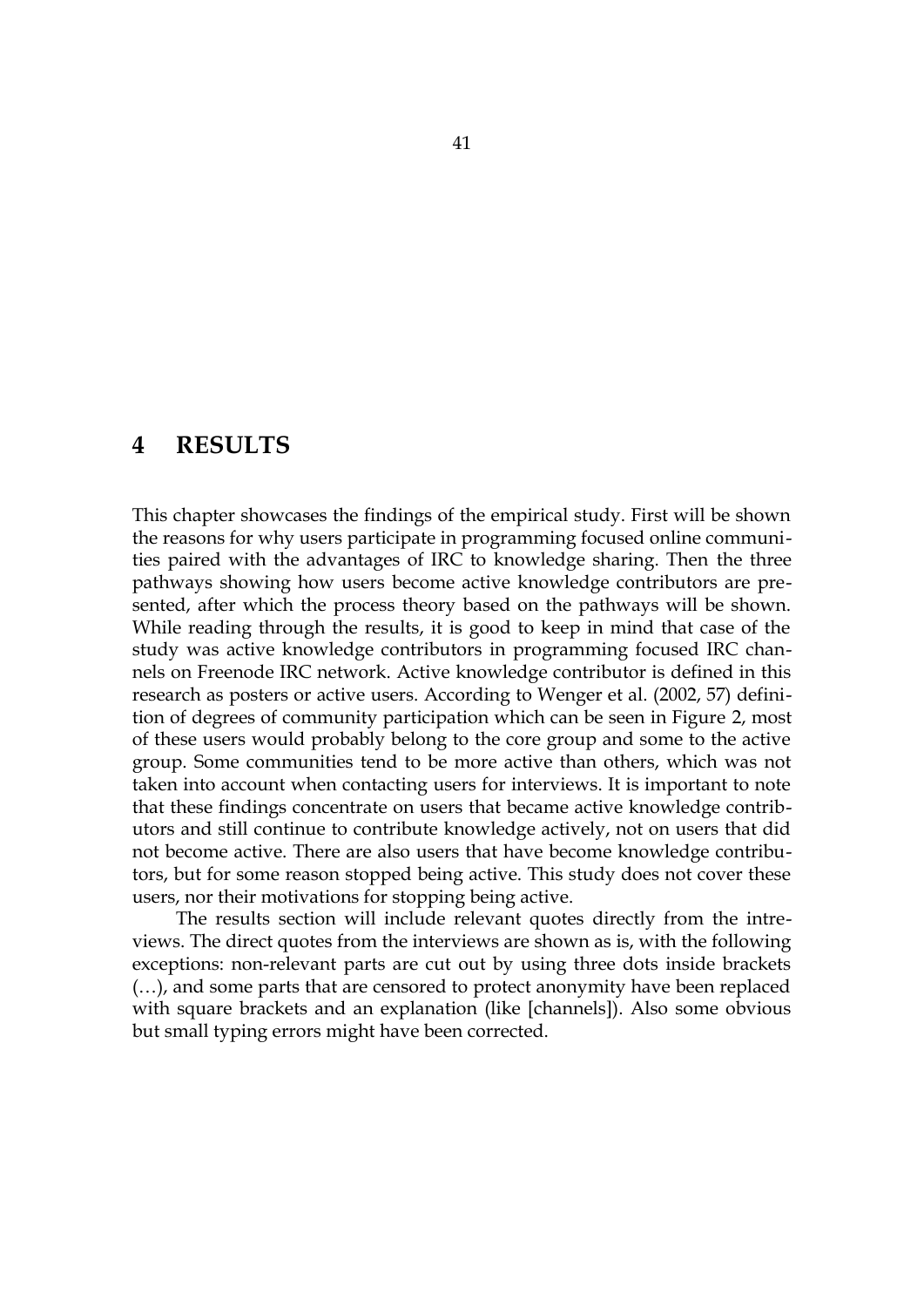# **4.1 Why users participate in programming focused online communities**

In this section the motivations for participating in freenodes programming focused online communities are discussed. In the social media era there are many diffent kinds of communities of varied topics to choose from. IRC has been around for a long time, and it still is actively used especially by programmers. The reasons and motivations for participating in online communities concerning RQ1 are presented, and also the advantages of IRC in knowledge sharing are discussed next.

## **4.1.1 Reasons for participation in online communities**

There are many motivations behind participation in programming focused online communities. The motivations identified for each interviewee can be seen in Table [1.](#page-42-0)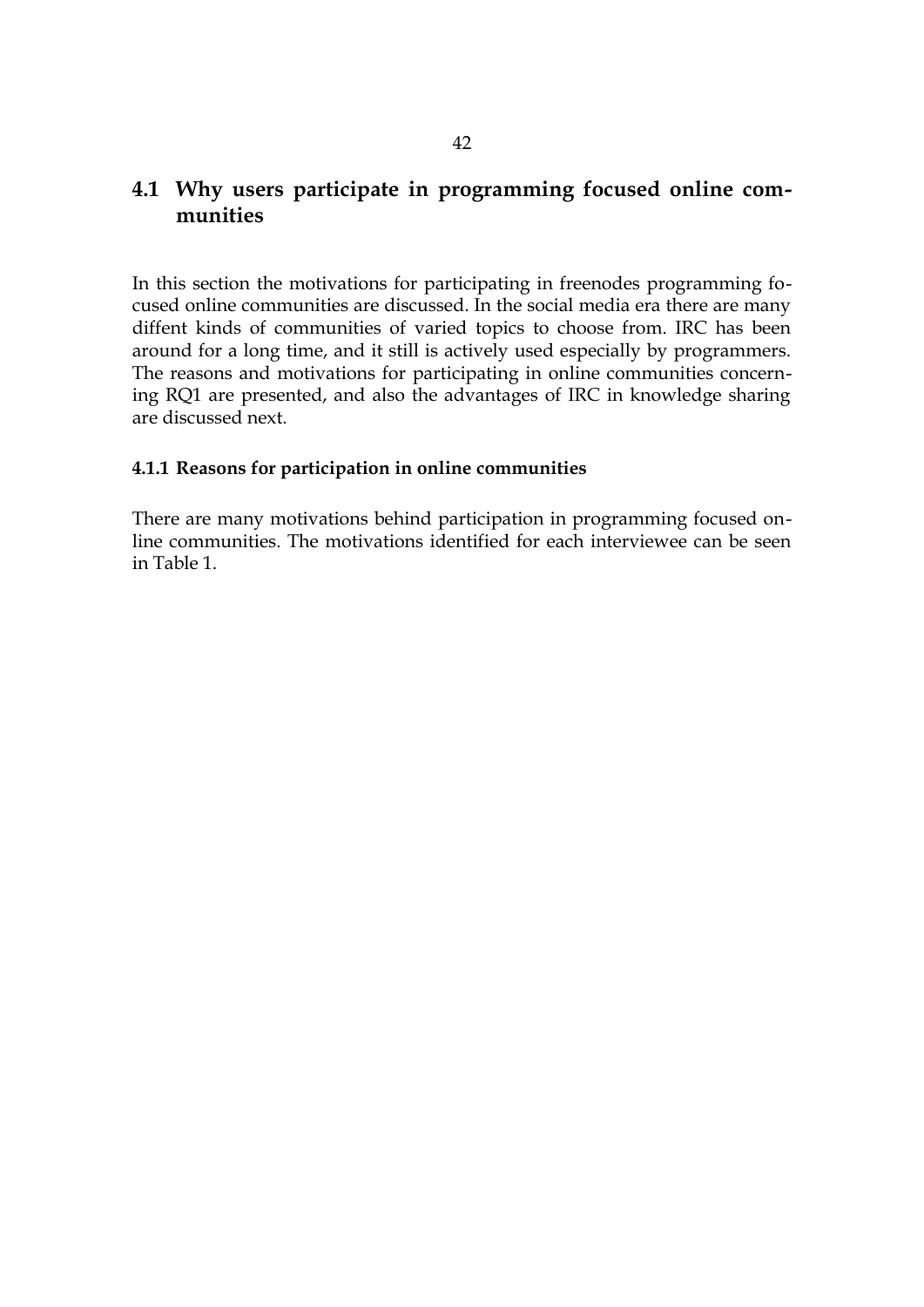| Inter- | Advance<br>viewee   commu-<br>nity | Belong to $Enjoy$<br>commu-<br>nity | helping $ help$     | Get                 | Influ-<br>encing    |                     | Learn Problem Reputa- Social-<br>solving | tion                | ize                 | to date             | Stay up Validate<br>knowl-<br>edge |
|--------|------------------------------------|-------------------------------------|---------------------|---------------------|---------------------|---------------------|------------------------------------------|---------------------|---------------------|---------------------|------------------------------------|
| #1     |                                    | $\mathbf x$                         |                     | $\mathbf{x}$        | $\boldsymbol{\chi}$ |                     |                                          |                     |                     |                     |                                    |
| #2     | $\boldsymbol{\chi}$                | $\mathbf x$                         |                     |                     | $\mathbf{x}$        | $\mathbf{x}$        | $\mathbf x$                              |                     | $\boldsymbol{\chi}$ | $\boldsymbol{\chi}$ |                                    |
| #3     |                                    |                                     | $\mathsf X$         | $\mathsf X$         |                     | $\boldsymbol{\chi}$ |                                          | $\mathsf X$         |                     | $\boldsymbol{\chi}$ |                                    |
| #4     |                                    | $\mathbf x$                         | $\mathbf x$         | $\mathsf X$         |                     | $\boldsymbol{\chi}$ | $\boldsymbol{\chi}$                      |                     | $\mathsf X$         | $\boldsymbol{\chi}$ |                                    |
| #5     | $\mathbf x$                        | $\mathbf x$                         | $\mathbf x$         |                     | $\mathbf{x}$        | $\mathbf x$         |                                          |                     | $\mathsf X$         | $\boldsymbol{\chi}$ | $\mathbf x$                        |
| #6     | $\mathsf X$                        |                                     | $\boldsymbol{\chi}$ |                     |                     | $\mathbf x$         |                                          |                     |                     | $\boldsymbol{\chi}$ |                                    |
| #7     |                                    |                                     |                     |                     |                     | $\boldsymbol{\chi}$ |                                          |                     | $\boldsymbol{\chi}$ | $\boldsymbol{\chi}$ |                                    |
| #8     | $\mathsf X$                        | $\mathbf{x}$                        | $\boldsymbol{\chi}$ |                     | $\mathbf{x}$        | $\boldsymbol{\chi}$ | $\mathbf x$                              | $\boldsymbol{\chi}$ | $\boldsymbol{\chi}$ | $\boldsymbol{\chi}$ | $\mathbf x$                        |
| #9     | $\boldsymbol{\chi}$                | $\mathbf{x}$                        |                     |                     | $\boldsymbol{\chi}$ | $\boldsymbol{\chi}$ | $\boldsymbol{\chi}$                      | $\boldsymbol{\chi}$ | $\boldsymbol{\chi}$ |                     |                                    |
| #10    | $\mathsf X$                        | $\mathbf x$                         | $\mathbf x$         |                     |                     |                     |                                          |                     |                     |                     |                                    |
| #11    |                                    | $\mathbf x$                         |                     |                     |                     | $\boldsymbol{\chi}$ |                                          |                     | $\mathsf X$         | $\boldsymbol{\chi}$ |                                    |
| #12    |                                    | $\mathbf x$                         | $\mathbf x$         |                     |                     | $\mathbf x$         |                                          |                     | $\boldsymbol{\chi}$ |                     | $\mathbf x$                        |
| #13    | $\mathsf X$                        |                                     |                     |                     |                     | $\mathbf x$         |                                          |                     |                     |                     |                                    |
| #14    |                                    | $\mathbf{x}$                        | $\boldsymbol{\chi}$ | $\boldsymbol{\chi}$ |                     | $\mathbf x$         |                                          |                     | $\mathsf X$         |                     |                                    |
| #15    |                                    | $\mathbf x$                         | $\boldsymbol{\chi}$ |                     |                     | $\mathbf x$         |                                          |                     |                     | $\boldsymbol{\chi}$ |                                    |
| #16    |                                    |                                     |                     | $\boldsymbol{\chi}$ |                     | $\mathbf{x}$        |                                          | $\boldsymbol{\chi}$ | $\boldsymbol{\chi}$ |                     |                                    |
| #17    |                                    | $\mathsf X$                         | $\boldsymbol{\chi}$ | $\boldsymbol{\chi}$ |                     | $\boldsymbol{\chi}$ |                                          | $\boldsymbol{\chi}$ | $\boldsymbol{\chi}$ | $\mathsf X$         | $\mathbf x$                        |
| #18    |                                    |                                     | $\mathbf x$         |                     | $\boldsymbol{\chi}$ |                     |                                          |                     | $\boldsymbol{\chi}$ |                     | $\mathbf x$                        |

<span id="page-42-0"></span>*TABLE 1: Summary of motivations for participation per interviewee*

Most users want to learn or to keep up to date with some technology:

(...) with my profession being [software development], I have a strong reason to be online and be interested in the regular topics and conversations in the channels I'm active in. (Interviewee #8)

Some just want to belong to a community and look for a place to chat to socialize with others. Knowledge contributions seem to be motivated by reputation and the chance to influence others by helping them learn a technology. Some users really like to solve puzzles, and are willing to drop anything they are currently doing when presented an interesting one. IRC was thought to be good for especially new users who don't necessary know the required terminology, due to the immediacy present they can have back and forth discussions explaining their problem by answering to questions made by other participants. The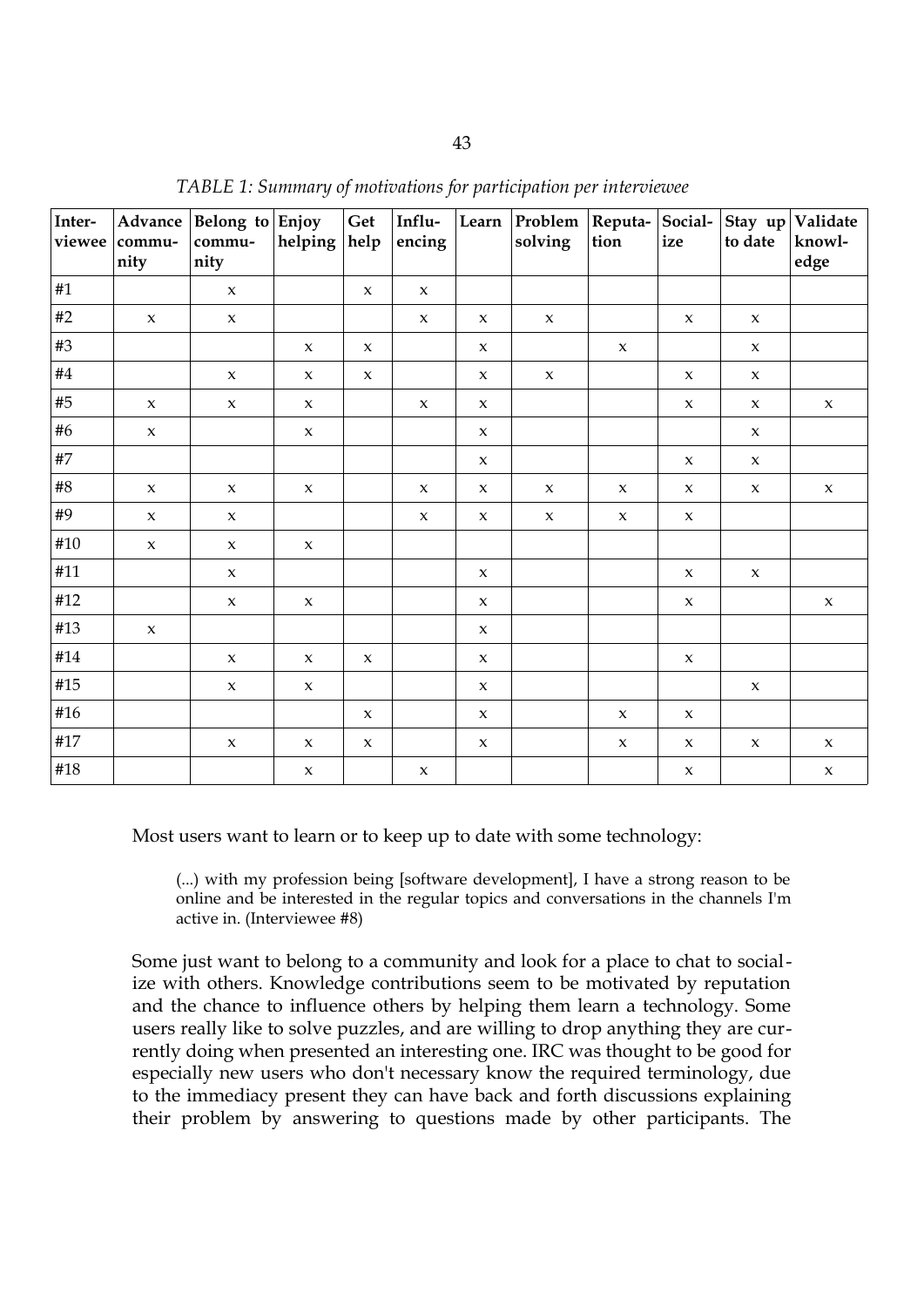ephemeral nature of messaging on IRC was also thought to be beneficial as the users might feel more free to say what they think.

It is vital for the communities that their knowledge contributors don't stop contributing. It has been acknowledged that only a small portion of users provide the majority of the contributions (e.g. Lampe et al., 2010; Carron-Arthur et al., 2015). It was thought that if the top contributors stopped contributing it would have a major negative impact on the communities:

Well, honestly each channel really only has a limited number of regular question answerers. If you stopped the top five answerers from each channel, it would severely cripple the channels. (Interviewee #8)

#### *4.1.1.1 Learning*

One of the most common motivations for participation in online communities was learning. People can learn from the discussions by observing others questions and answers, asking questions or presenting problems themselves, and they can learn by helping others. One can even learn by making mistakes when giving answers to others questions, if there is a mistake another community participant might correct the misinformation. One interviewee had a strong opinion about correcting misinformation:

(...) if someone else answers it incorrectly, i'm very likely to jump in and correct them (...) correcting misinformation is more important than providing information (Interviewee #6)

Learning was a motivator for almost all of the interviewees, whether the interviewee was seeking knowledge or helping others by sharing knowledge. One interviewee even loved learning:

(…) the desire to get help got replaced by the desire to learn more, then the desire to help people (while still learning more. I love learning) (Interviewee #4)

Learning is not limited to just observing or asking questions, several interviewees mentioned that they learn but helping others:

one of the ways I learn is by helping others; that's something I enjoy doing, but it also serves as a sort of check for me -- do I know something well enough to explain it (Interviewee #15)

One perhaps surprising way how people learn on Freenode programming communities seems to be validating ones knowledge. An interviewee mentioned that helping others is an opportunity to learn even if one makes mistakes: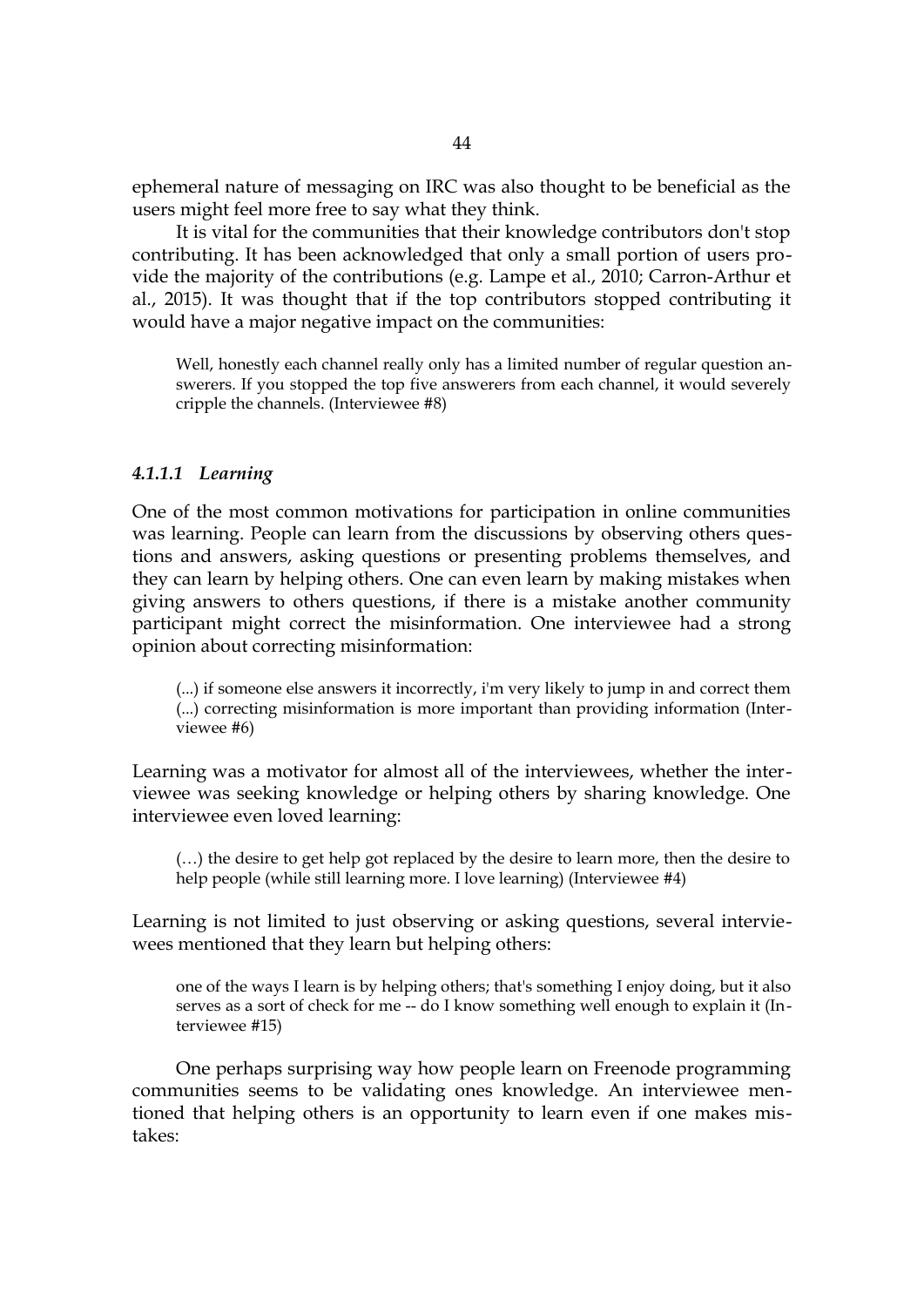it helps me learn especially when i am wrong and someone corrects me (Interviewee #12)

There were a total of 5 interviewees identified to be motivated by validating knowledge which means learning when others correct ones mistakes.

### *4.1.1.2 Influencing*

Trying to make others interested in the same topics was identified to be a motivation towards helping others by sharing knowledge, like one interviewee mentioned:

(...) I also want people to be interested in topics I care about, and sharing knowledge to people who are interested is the best way to do it (Interviewee #18)

If someone wants to spread the use of a technology they love, helping others to use that said technology is a concrete way to try to encourage them to continue to do so. One interviewee mentioned that if the interviewee and other volunteers would stop contributing knowledge, it would have an effect on the popularity of the technology:

I imagine the technologies I like to use will become less popular (Interviewee #1)

This could be one reason for why so many technologies come and go, once the users discover a new thing, they might stop their voluntary support to the previous one and direct it towards the newest thing. This would likely encourage less people to use the previous technology. It also might be that people are drawn towards communities that are currently popular. One interviewee had an interesting view of this phenomenom:

Communities focused around things like web frameworks are essentially ephemeral -- because those frameworks themselves tend to turn over very quickly. And once the people who were using it move on to something else, it is somewhat rare for the majority of them to all move on to the same thing. So it is more like looking at activity hives, with transient swarm aggregation happening, and each actor in a swarm following its own rule set. The focus for each actor is not the swarm, it is the interest of the hive and then incidentally the size or "feel" of the swarm collected around it. The hive (whatever the focus of a channel or forum may be) MUST have intrinsic interest for each actor. Nobody goes there looking to make friends as a primary goal. (Interviewee #5)

The interviewee thought that if the communities grow too big too fast, they start to fragment:

Some communities have a very high signal::noise ratio. Usually small ones. Once communities grow beyond a certain size, though, it turns to chaos, so you see frag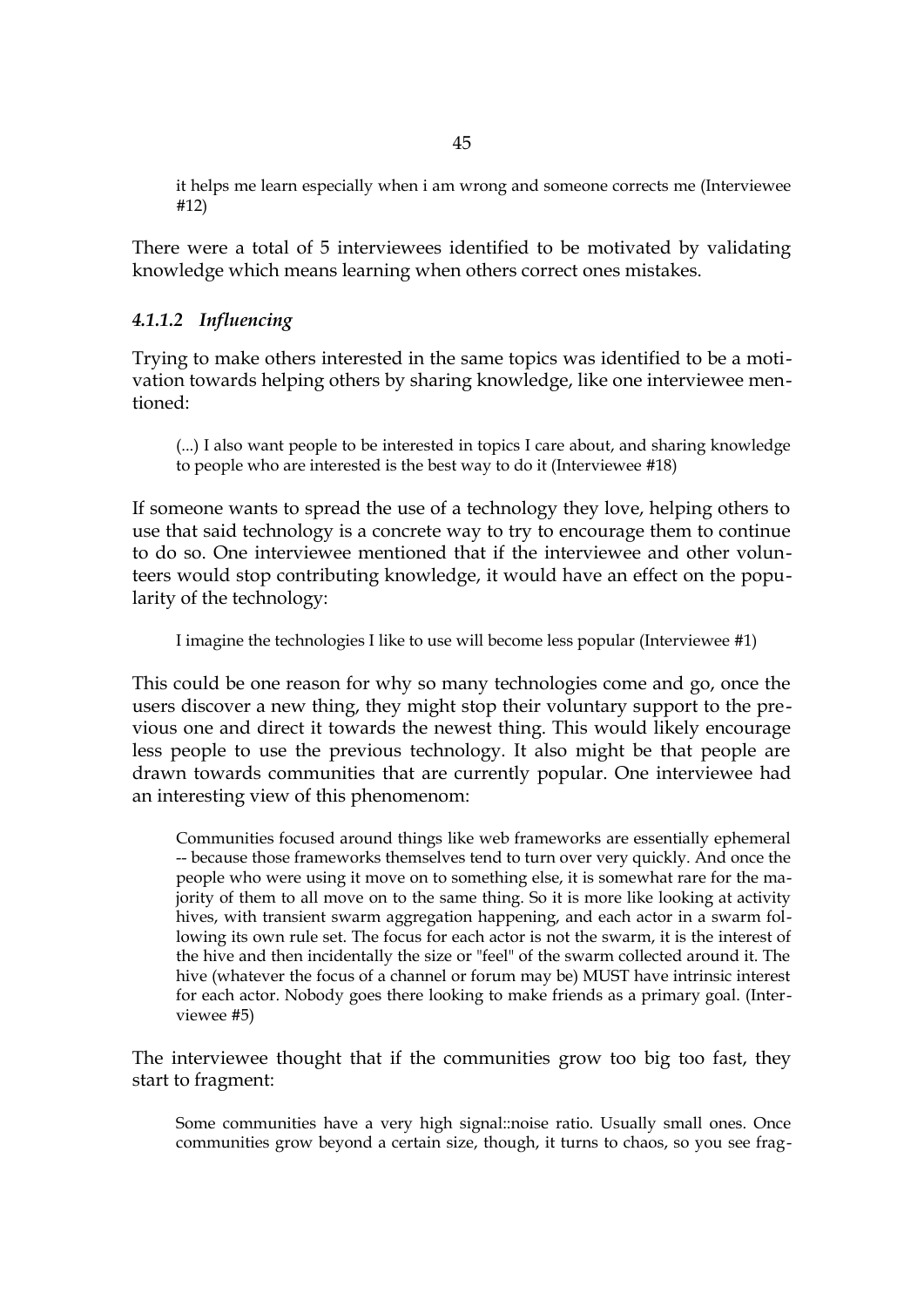mentation. If you go to a JavaScript channel or forum, for example, you are unlikely to find really sound advice there. Noobs and larval-state hackers dramatically outnumber the old gurus who know everything. That is uncomfortable for the gurus. They get worn out, and you get this problem with students coming in every new semester hammering the channel about beginner stuff, and then other students who are about a semester ahead telling them basically wrong answers. The blind following the blind. Because there is no inherent social ranking system outside of super old and insular communities, an old guru will get shouted down by people who don't know what they are talking about. So gurus tend to avoid such communities entirely, making the channel even MORE noisy relative to when they were sticking around. Eventually you wind up with a starvation of good ideas and the community fragments. Most of those people move on somewhere else, grow up, graduate, whatever. They sort of disappear. (Interviewee #5)

And the interviewee also thought that there might exist a sweet spot for the size of a community:

There is a sort of Goldilocks size for an online community. And I don't know if that really is a question of total size, or whether it is a Goldilocks ratio of experts to newcomers. A community that is too small can't aggregate enough useful knowledge without wearing out the one guy who knows what is going on (he'll leave, and his absence spells disaster for the community). A community that is too big is too noisy and troublesome, so once again the experts leave. A community that is a sort of medium sized and starts out heavily populated by long-time members who have all amassed a lot of knowledge can easily metabolize and take care of newcomers. And these communities are often very durable. So that is the "goldilocks size" I mean. And it may really be more of a ratio than a total size. (Interviewee #5)

#### *4.1.1.3 Boosting reputation*

Boosting ones reputation can be a motivation to some. As in probably any community there are visible and nonvisible social structures present:

I'd like to think I haven't messed up enough times that some might even respect me. I think IRC's like anywhere else, one came make a name for themselves (...) (Interviewee #16)

Having an ego is thought to be a negative thing among the interviewees. One interviewee mentioned that some users stroke their egos by treating new users badly when they don't conform to their standards. Users that have an ego can also be useful for the community, for example when they are motivated to try to be the first to answer questions. Gaining respect within a community can also be useful for the user, as others might be more willing to help users they respect. Two interviewees characterizes having an ego in the following ways: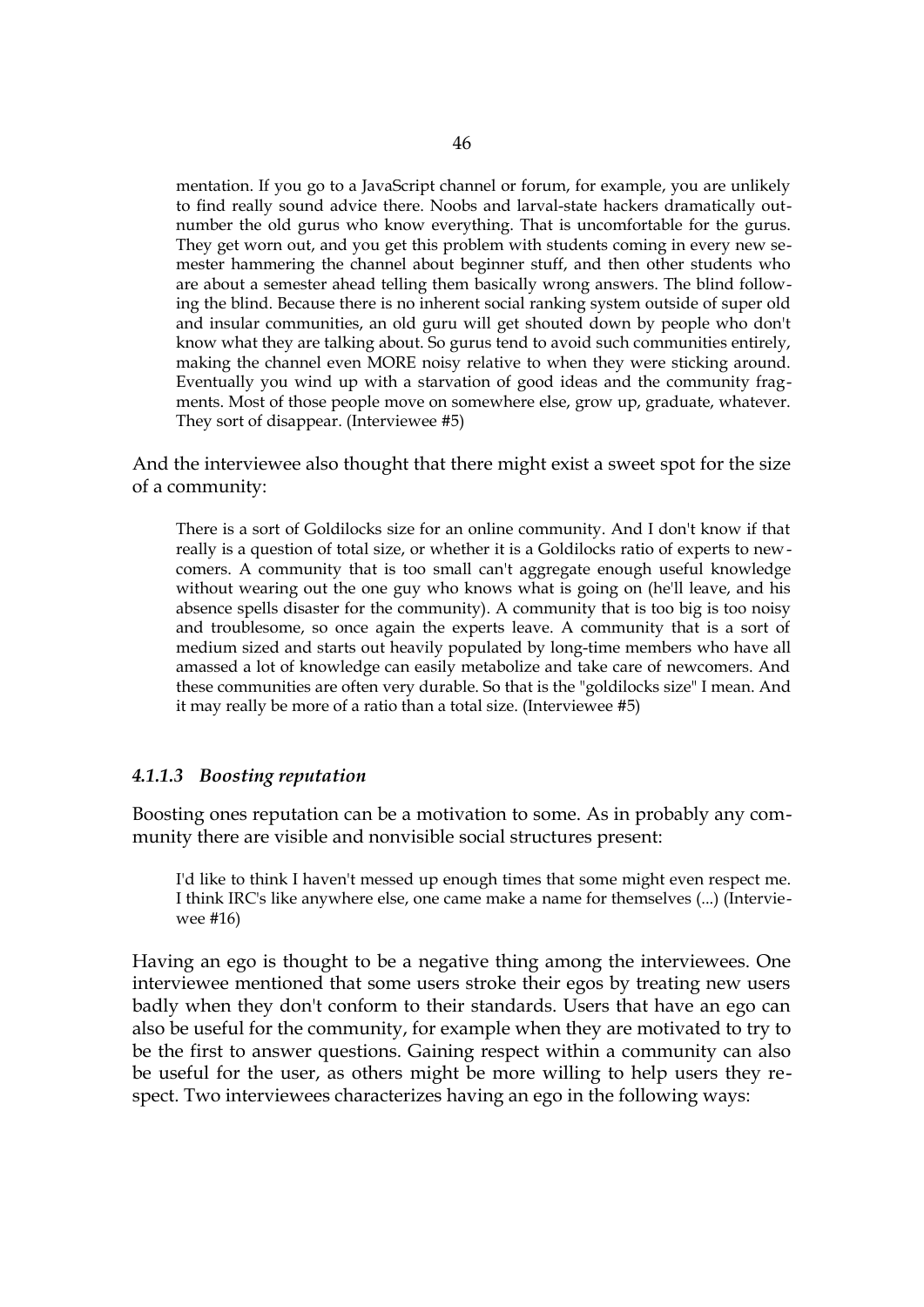It's also fun to try to answer a question before anyone else. (...) Answering questions makes you feel smart and puffs up your ego. I didn't learn to be humble early on, so I have a strong natural tendency to be pretty arrogant. It's a bit of a source of pride that I can answer questions in the IRC channels that I frequent. (...) It's bad because pride really isn't a good thing generally. But, it does help to offset "impostor syndrome", which is the tendency for a developer/programmer to feel that they aren't actually very good. It's sort of a reverse-pride in your ability. Having the small pride boosts helps keep you on track that you must be at least somewhat competent, or you wouldn't be able to answer questions. (Interviewee #8)

(...) it'd be a lie to not acknowledge that it also gives my ego a boost, which is a bad reason but still there. also, i suspect it builds my 'street cred'(ibility) such that i'm more likely to get help and explanations from other active users when i want it. (Interviewee #17)

Gaining a good reputation within the community can have many positive side effects, some might even get job offers due to their good reputation in the community:

well, I guess I do conduct business on here also, have connected with a few clients, been offered jobs, etc. it's more a side effect, I get business sometimes through my exposure on here (...) because (a) you sometimes see people asking for work, and (b) I'd meet people who needed work done (Interviewee #9)

#### *4.1.1.4 Belonging to a community*

Some like to belong to a community, for instance to fight the feeling of geographic or social isolation. Sometimes programmers work in environments where they have no colleagues within the same profession, and therefore are unable to discuss their work on a desired level with anyone in the work community. Some people also work alone for example from their home and they don't get to meet any colleagues, if they even have any. One interviewee expressed thoughts concerning this:

working from home and not being a really social [person]... this is where i get my socialization. (Interviewee #17)

Online communities were thought to reduce the feeling of isolation, be it social or geographical, although this wasn't the case for everyone.

#### *4.1.1.5 Problem solving ("Nerd sniping")*

Several interviewees mentioned "nerd sniping" as a reason for why they might participate in knowledge sharing. Nerd sniping is a term popularized by Ran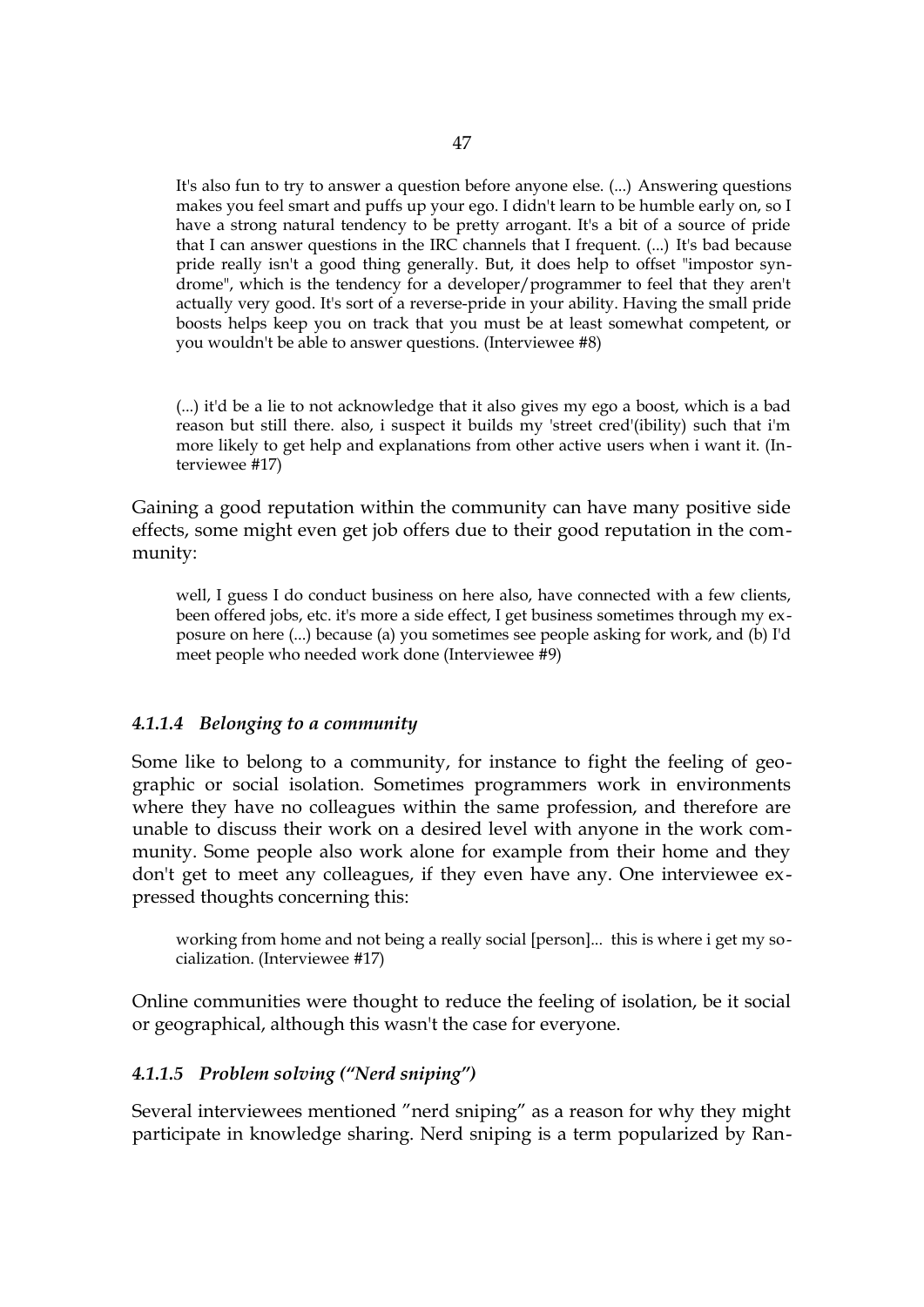dall Munroe, the creator of the comic xkcd. The comic can be seen in Figure [9.](#page-47-0) In short "nerd sniping" means that people who are prone to being "nerd sniped" will stop anything they are doing at the time if they are presented with an interesting problem to solve, and will instead start working on solving the problem. At least some of the interviewees might do the same if an interesting problem is presented. One interviewee told about ones motivations to help others with their problems:

(...) I like solving interesting problems. I'm particularly vulnerable to being "nerd sniped", per that old xkcd comic (https://xkcd.com/356/). (Interviewee #8)

Another interviewee mentioned the comic when telling that sometimes the questions include self-contained puzzles to solve:

it's enjoyable to solve some puzzles yes (...) even if they're not intentionally constructed as such (Interviewee #2)

It seems that problem solving is something that strongly motivates some of the users to help others. Problems are not always solved alone, users also collaborate together to solve problems and solving problems with others is enjoyable:

Also like collaboration on a problem with other experts (Interviewee #1)



<span id="page-47-0"></span>*FIGURE 9: Nerd Sniping (Munroe, 2007).*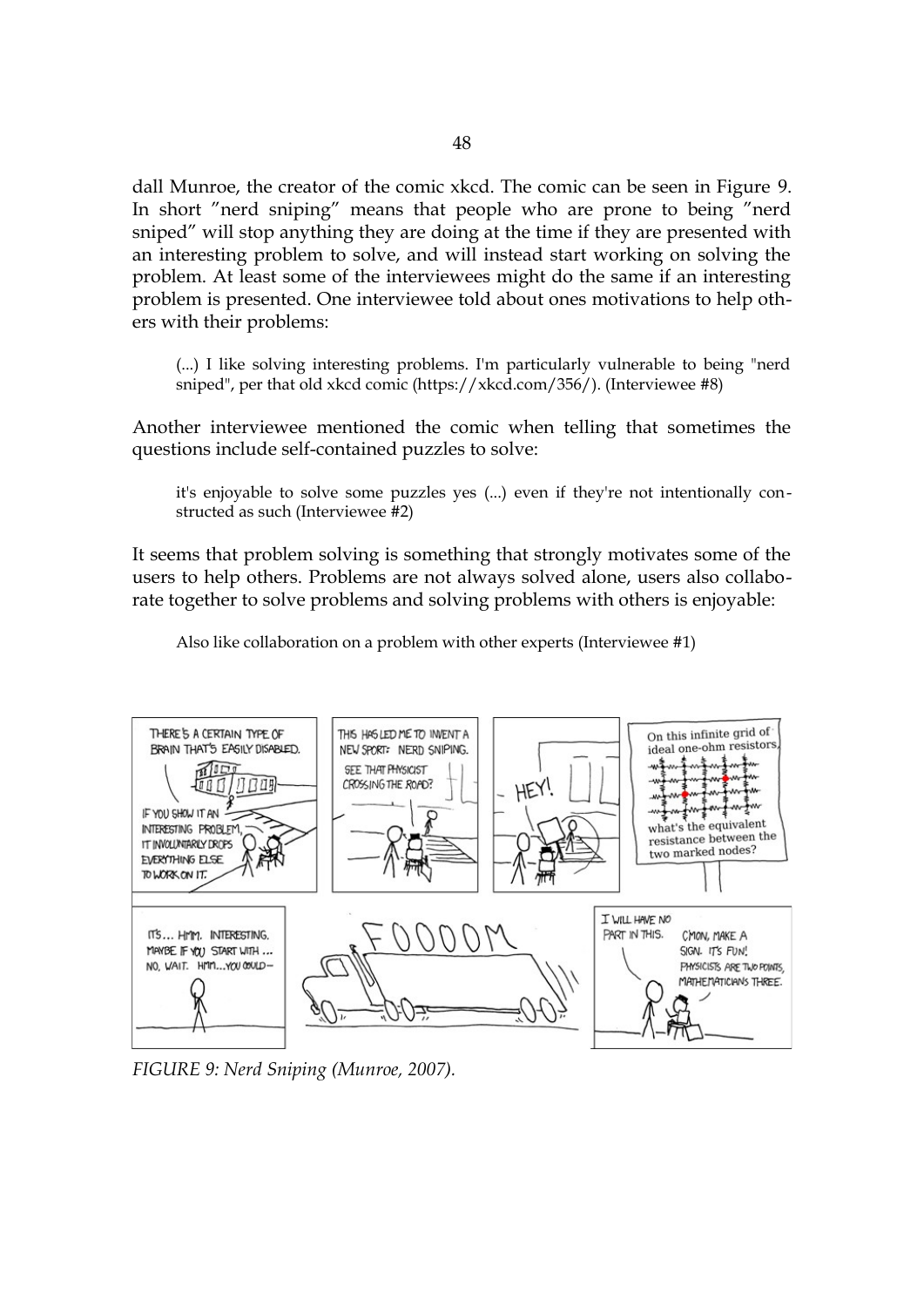#### **4.1.2 Advantages of IRC to knowledge sharing**

In the era of social media, there are many kinds of platforms available for forming online communities that encourage knowledge sharing. IRC is a chat-based medium that doesn't keep logs of the previous discussions. For instance IRC communities were thought to be a good way to keep oneself up to date with technologies and the direction they are heading to. It was mentioned that by following the discussions on IRC you stay ahead of the trends compared to other media. Being a chat-based medium has some advantages and disadvantages, which will be discussed next.

## *4.1.2.1 Fast feedback cycle*

IRC was generally considered to be a suitable place for seeking and sharing knowledge. Some interviewees thought that IRC fits well to people that are beginning to learn about a certain programming related topic like a programming language or a software framework. When comparing IRC to Q&A web platforms like StackOverflow some interviewees mentioned that the faster feedback cycle helps newcomers and that asking on IRC is more informal:

IRC has faster feedback cycle and more "immediate" feel, so it's more suitable for people early in their learning process (...) (Interviewee #18)

(...) asking on IRC is usually faster and more informal than e.g. posting on stackoverflow (Interviewee #3)

On the otherhand some thought that Q&A platforms are better suited for finding solutions to specific technical problems, but only if the user is aware of the required keywords. The benefit of IRC is that one can explain the problem in ones own words:

(...) sometimes it's easier to explain your problem than try to find keywords for it (Interviewee #14)

That could be because asking good questions might also require some knowledge about the topic:

when you're starting out with something, it can be hard to get answers because you don't even know enough to ask the right questions (Interviewee #10)

This may be one of the advantages IRC and other chat based communities have, as newcomers can often get informed of the proper terms they should look into to solve their problem.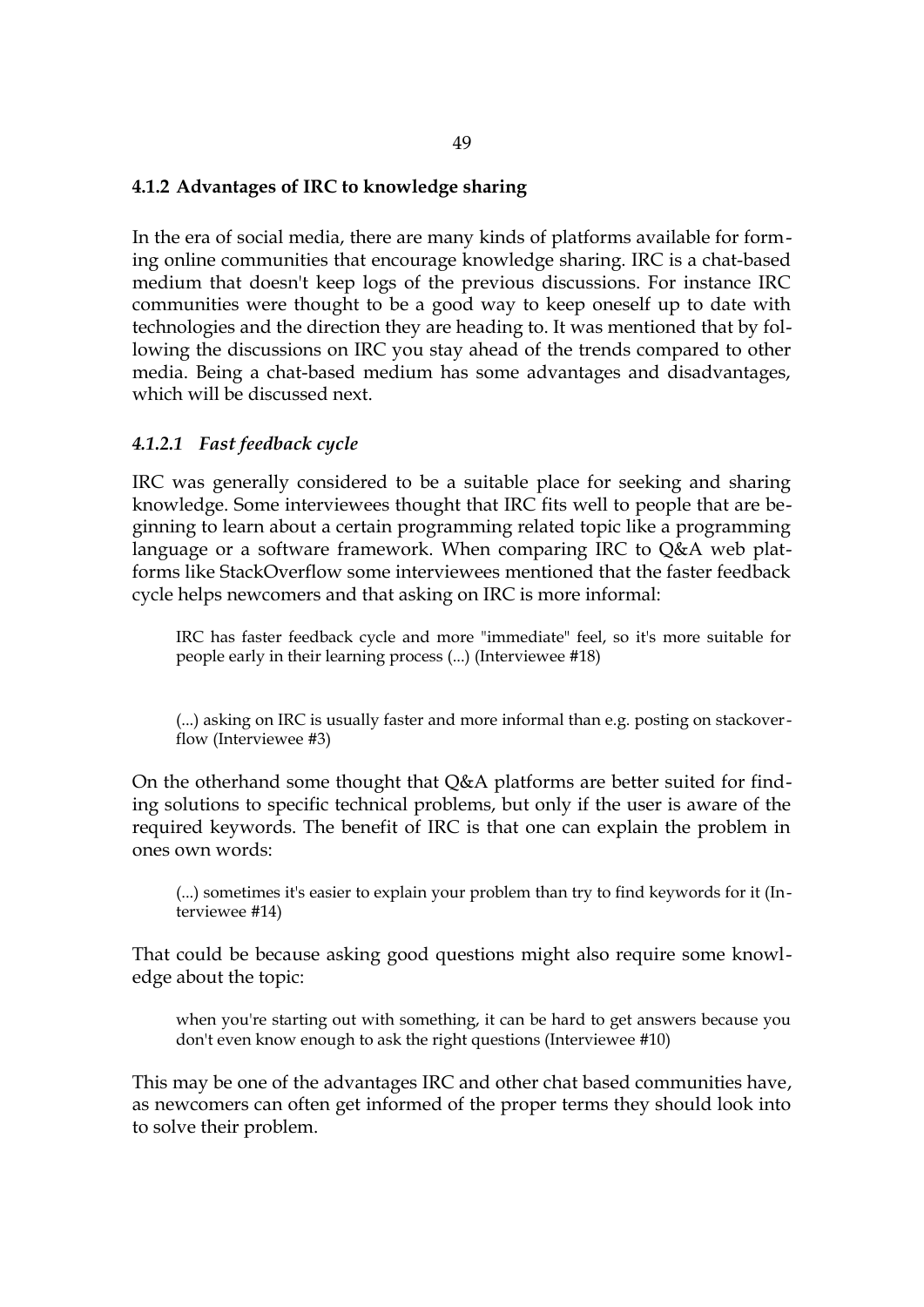It was also mentioned that IRC works well for mentoring and teaching others, unlike Q&A web platforms like StackOverflow, which might be better suited for helping someone with only one question. IRC is a socially engaging platform, at least more so than many Q&A platforms:

IRC also allows for more back-and-forth discussion compared to SO where you have comments but it's mostly one question and then answers, ideally without having to clarify things (Interviewee #3)

It is much easier to have conversations with other users, as the response cycle is faster due to the nature of live chat. The chat format might allow people to form social relationships with each other more easily, for example due to the possibility of having in-depth discussions. Dialogue is something that many users seem to enjoy. Several interviewees found this to be an advantage of IRC:

Here you also kind of 'see' the person you are helping, their reactions and struggles, it's more interactive (Interviewee #11)

(…) IRC specifically is a very conversational medium that models real-life interactions pretty well (Interviewee #15)

#### *4.1.2.2 The lack of a reputation point system*

Many Q&A platforms use vote-based reputation systems to indicate the quality of questions and answers (Anderson et al., 2012). This can lead to a situation in which the answerer's main motivation might not be helping the user, but instead looking good by answering and gaining reputation points. Reputation point systems can motivate users to give more answers, but there is a risk that some knowledge contributors might begin to focus on the low hanging fruit, the easy questions that don't take too much effort to answer. On IRC however there is no reputation point system. At least one interviewee thought that this leads to the users encouraging others to work through their problems rather than just focusing on gaining reputation points:

People actually encourage others to work through their problems instead of trying to look good by answering (Interviewee #11)

Since there is no reputation point system, the reputation of a user is built by others observing the actions of a user. So each user who wants to gain reputation within the community has to convince each participant, as the community given collective reputation can't be observed by a quick glance from the users points.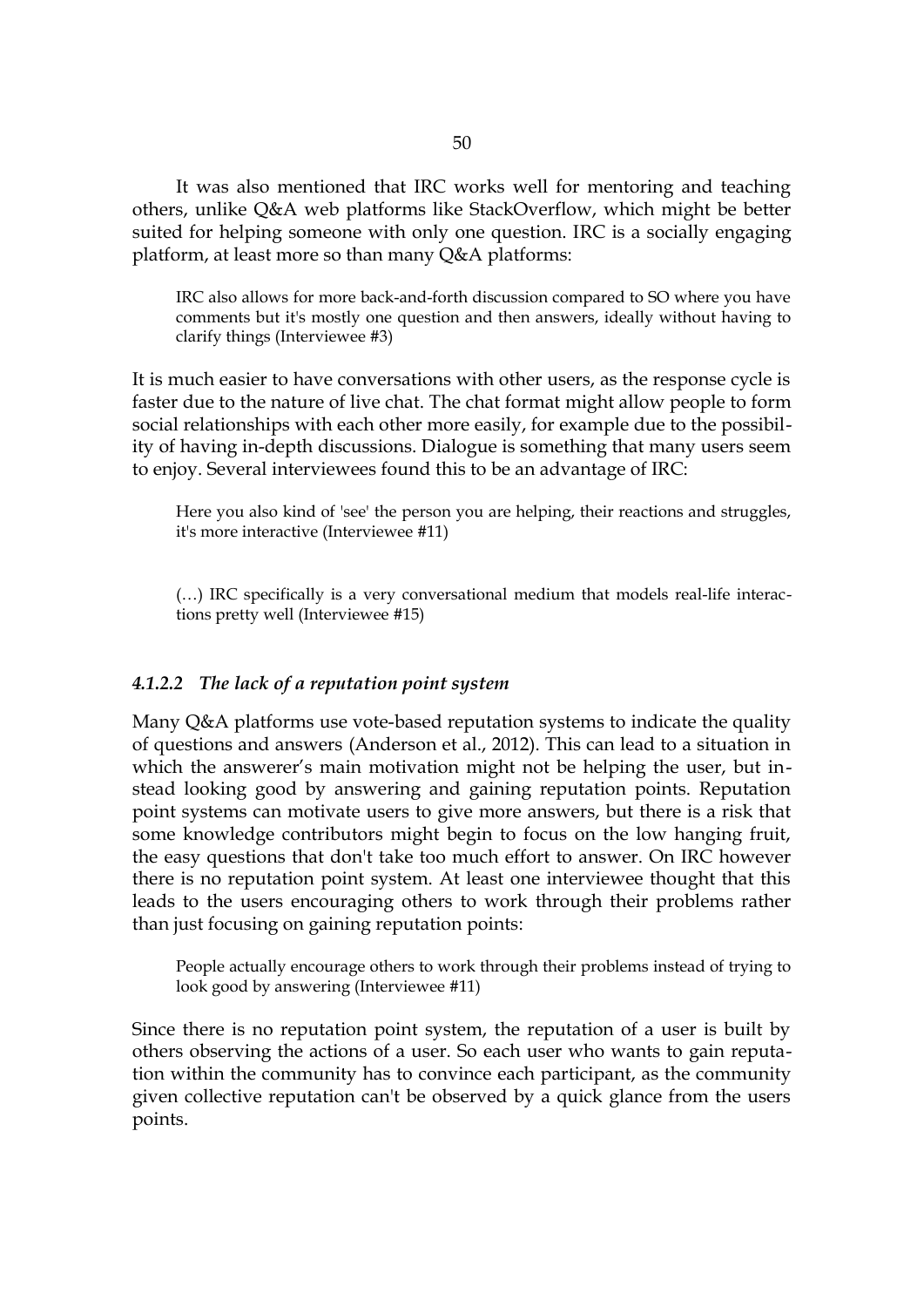#### *4.1.2.3 Ephemeral messaging*

Many platforms, like Slack and StackOverflow, save messages automatically for them to be viewed later on. This is the case especially on Q&A platforms where the questions and answers are meant to be looked up later on as they form sort of a library of information. This is not generally true on IRC as the servers don't log the messages, although the users can do that themselves if they want to. Essentially though the questions aren't archived for long-term use. This was thought to benefit IRC in multiple ways, for example because the users don't have to worry as much about what they say. This was mentioned by several interviewees like so:

a positive is that people are more free to simply speak and let the conversation flow .. any mistakes or possibly embarrassing things automatically go away after a time (...) perhaps another way to put that is, there's less of a consequence for being wrong, which I think is important for productive learning (Interviewee #15)

We tend to consider IRC as totally ephemeral. People feel more free to express any crazy idea here. Because if you change your mind later, make some controversial statement in a moment of anger, or whatever, it just disappears over time and people move on. If you make a controversial statement in Slack, a mailing list, twitter, etc. with the current level of political insanity in the West, well, you might lose your job for it 5 years later when someone digs it up. So ephemeral messaging is one of the very last places you can still be known by your real identity and say what you actually think. (Interviewee #5)

The lack of logs was also thought to be a negative thing in some respects like for example in repeated questions:

one of the common downsides to lack of records is the frequent questions, there is nowhere for someone new to find the answer because they cannot see that it was already asked yesterday .. or 10 minutes ago (Interviewee #15)

#### **4.1.3 Reasons for not sharing knowledge**

In programming focused communities it is often expected that the asker or the knowledge seeker puts effort into the questions. This way the knowledge seekers might solve the problems while improving the presentation of them, and at least then it is easier to figure out what is really being asked. It is often expected that at least stacktraces of errors and the relevant code are shared: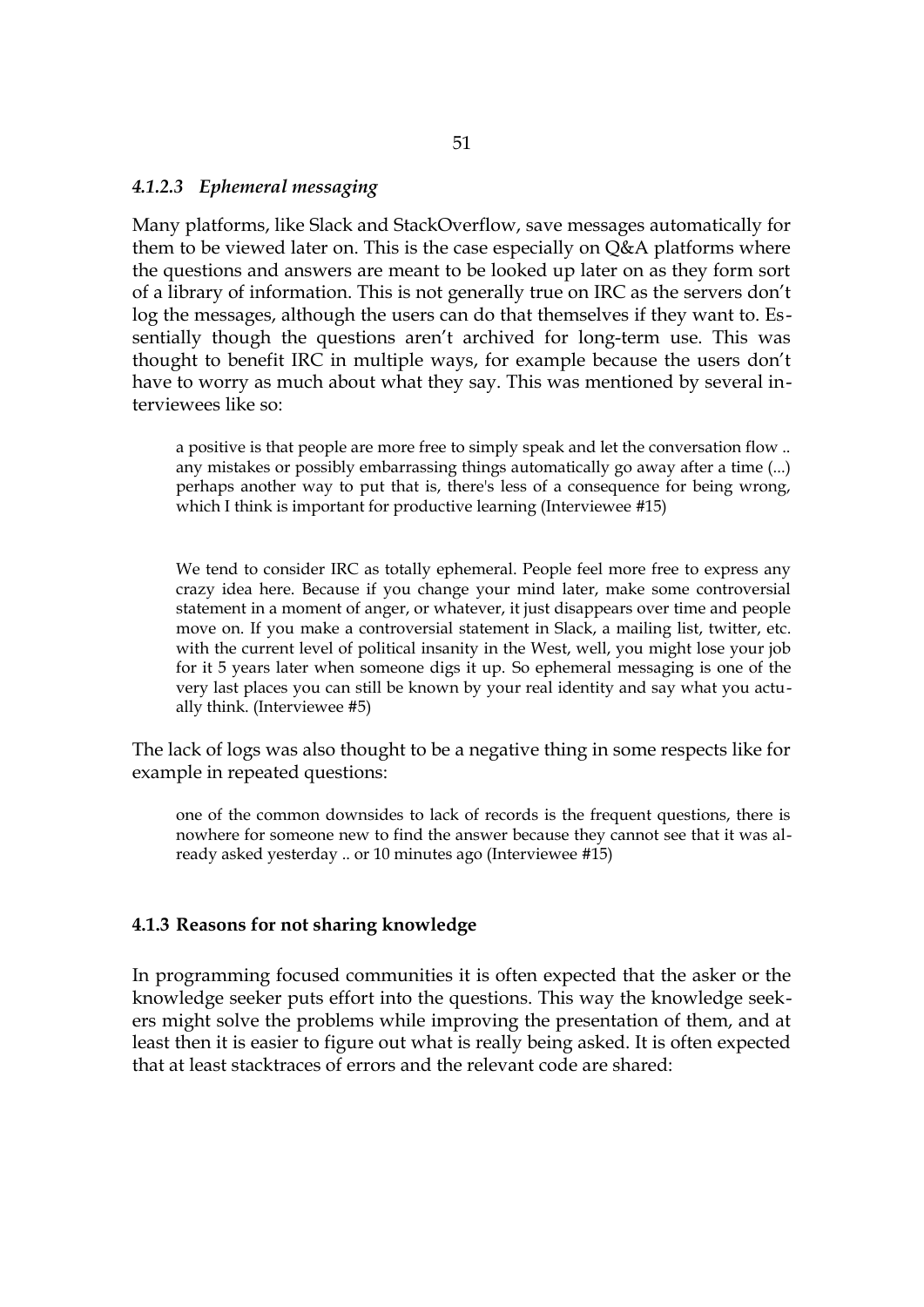(...) IRC (and other technical resources) have a different set of rules from everyday conversation. It generally expected that you (a question asker) puts more effort into getting your question answered than the answerers. (...) (Interviewee #8)

It seems that some active knowledge contributors don't like to help people that come asking for concrete solutions to their problem without making any effort to solve it themselves. A special case seems to be students trying to solve their programming homework. Knowledge contributors might refrain themselves from handing out straight answers to the questions when they notice for example that the one seeking for help is a student:

I might hold back a bit if it were obvious that they were a student and needed to learn on their own (...) (Interviewee #16)

An interviewee mentioned that the active contributors often ask newcomers to show code or other artifacts to indicate that they have attempted to solve the problem themselves. The interviewee stated three reasons for doing this:

giving more information on the problem in question, determining the skill level of the person asking, and warding off "help vampires", who just want others to solve their problem without giving anything back (Interviewee #18)

The so called help vampires were also described by another interviewee as a reason for deciding not to help someone. Another interviewee mentioned that help vampires are users who want to be shown code that they can directly use in their own projects. The interviewee doesn't like helping that kind of users because it feels like doing someone elses work:

(...) it's the kind of user who feel entitled to get everything spoon-fed[.] i'm not there to do someone else's work, which is what these people are often asking for (Interviewee #3)

## **4.2 How users become active knowledge contributors**

The following paragraphs will showcase the stories that were built as a result of the analysis of the interviews. Also the findings concerning RQ2 are presented. First the different stages in the pathways to becoming active knowledge contributor will be introduced, after which each pathway is looked at one by one.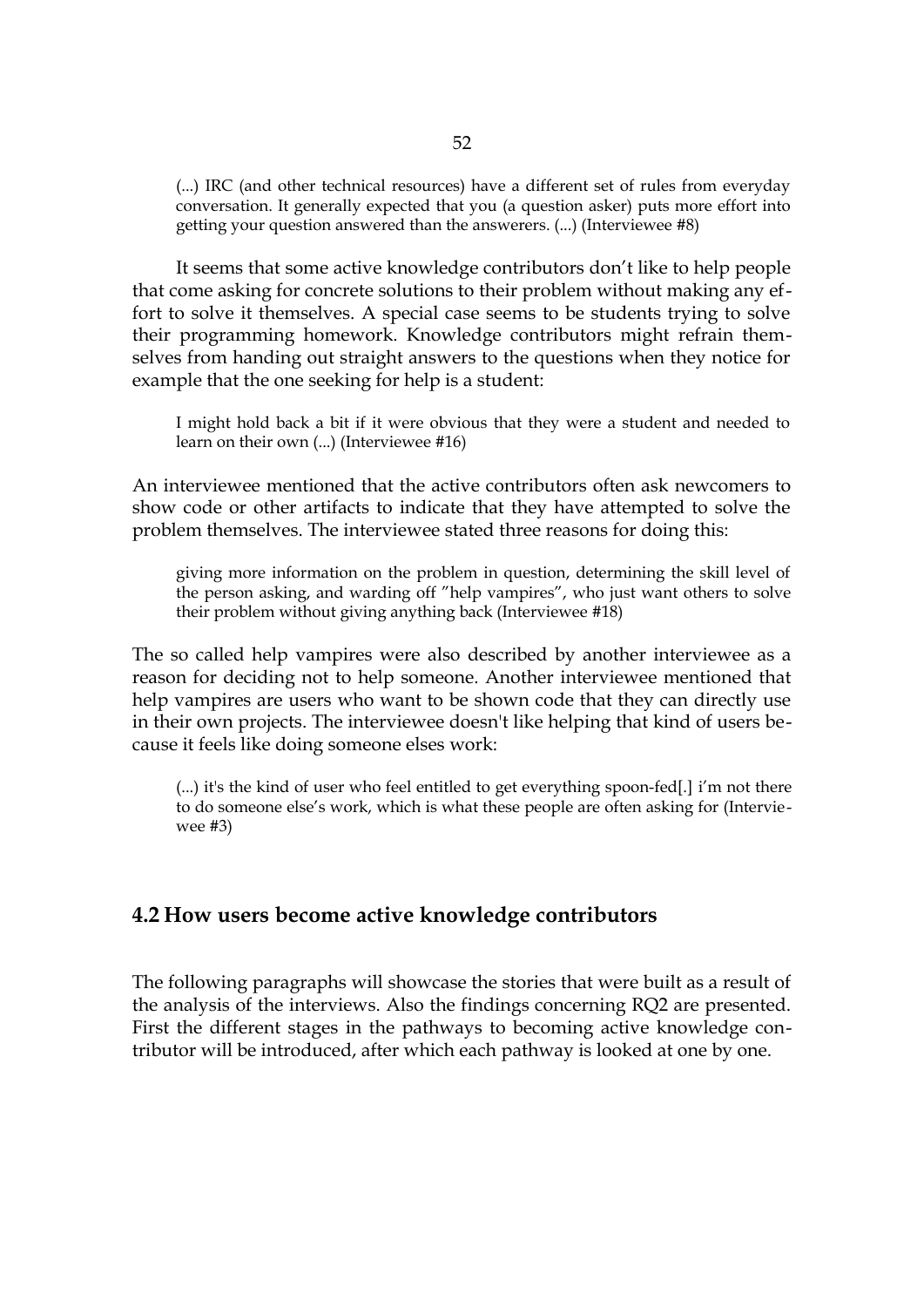#### **4.2.1 Pathways to becoming active knowledge contributor**

The analysis first came up with three different pathways to becoming active knowledge contributor in online communities. The pathways were built based on the analysis of the interviews, and each of the 18 interviewees were placed into one pathway. The process of building these pathways was multi-staged, first a story was constructed for each interviewee individually, after which the stories were intensively compared and then grouped together to form the 3 pathways.

The pathways describe the stages users go through before becoming active knowledge contributors in an online community. It is important to note that when a user moves from one stage to another, it doesn't necessarily mean that the activities of the previous stages stop, it rather means that a new activity starts. All of the three pathways begin with joining the community, which refers to the first time the user used or visited the online community. The initial use of the communities happened for various reasons, for example because the user was interested in IRC, was looking for a community to meet like-minded people, wanted to get help, or just wanted to learn about the topic of the community. One user described the reasons for initial use in the following way:

(...) I was like "Hey, IRC is often populated with technical people, maybe I can get help on there!" (Interviewee #4)

The stage familiarizing with community means that the users were not participating in knowledge sharing related activities, but paid attention to the discussions and tried to learn from them and also to understand what the community was like. The term "lurk" is often used in literature to mean passive participation in a community. Often the users familiarizing themselves with the community were lurking, although some might have socialized with others in order to getting to know them. The lurking users on IRC can be seen participating in the community in the list of user names that are online, but the users don't necessarily take part in knowledge related discussions and prefer to just read them. It could also be that the users might be observing the community in order to figure out whether it is worth it for them to continue participating in it. One interviewee mentioned this as a motivation for lurking in a community:

it was to get a sense of the channel dynamics and whether I would want to participate or not. (Interviewee #7)

The lack of knowledge about the topic of the community, and especially the confidence in ones knowledge might be the underlying factors why the users decide to lurk before participating in knowledge related discussions. Multiple interviewees felt that they learn by lurking and observing the ongoing discus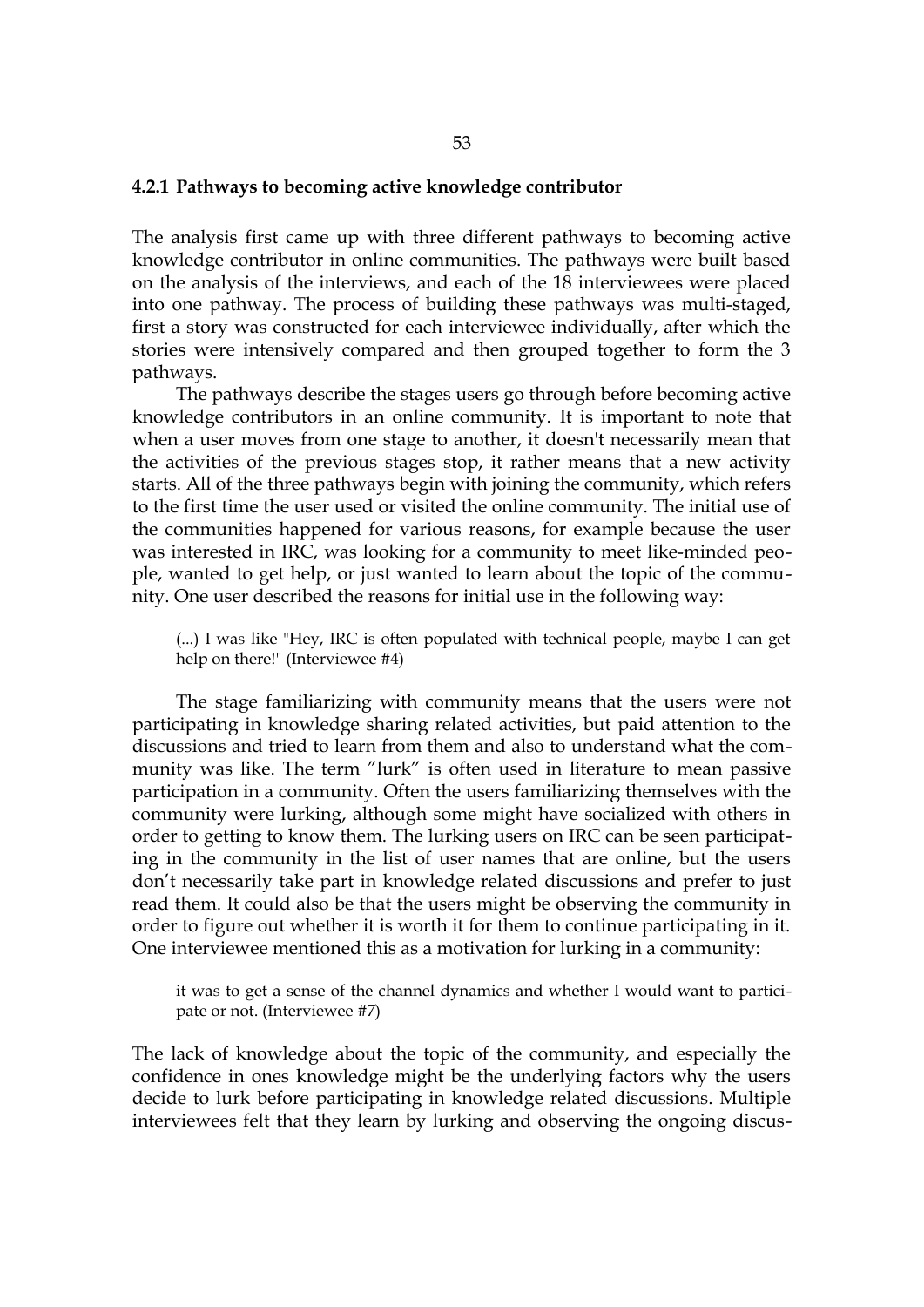sions in the communities, thus gaining more knowledge and confidence. It was also mentioned that lurking in an IRC community of a specific topic is a quick way to check which direction the general community of the topic is heading towards without the hype that is present on other media. Several interviewees mentioned that IRC communities are a good way to keep abreast of new trends:

So the quicker way to check the pulse and direction of the community is, of course, to hop into IRC and lurk. (Interviewee #5)

Some users seem to tend to skip lurking altogether, and immediately begin socializing with others, some users just want to get to know new people:

(...) when I got online everything was smaller and more personal, and I have always been into getting to know new people, so probably I didn't lurk at all (Interviewee #11)

The stage seeking knowledge refers to a period in which the user begins asking questions or presenting problems in the community. Some of the interviewees seem toimmediately move to the seeking knowledge stage, and only after that familiarize themselves with the community. These users first come to the communities with questions or problems they hope to get some help with.

In the stage sharing knowledge users begin answering others questions or helping them to find the answers. One interviewee described the reasons for helping others in the following way:

a. I like to share knowledge with people, it helps me better encompass what I do and do not know, and more often than not a question is the starting point of a process of documentation and research about the things I help people with (Interviewee #4)

b. A developer career is based on building a technical expertise, it helps my career that I cultivate the skill of helping people, documenting myself and learning stuff. Reciprocally, getting better at knowing-learning stuff makes me want to help people more, and so on :P (Interviewee #4)

This explains some of the points on why users share knowledge. Users that are sharing knowledge are motivated by learning, just like they are in every other stage. Helping others is also seen by some as a way to validate ones knowledge, as other users have the chance to correct the advice one gives. Generally when users learn, they gain more confidence in their knowledge and thus can help with more challenging questions:

(...) as i learned about various useful features of [programming language] itself, libraries, general programming techniques etc my knowledge and confidence grew and would increase the questions i would answer (Interviewee #17)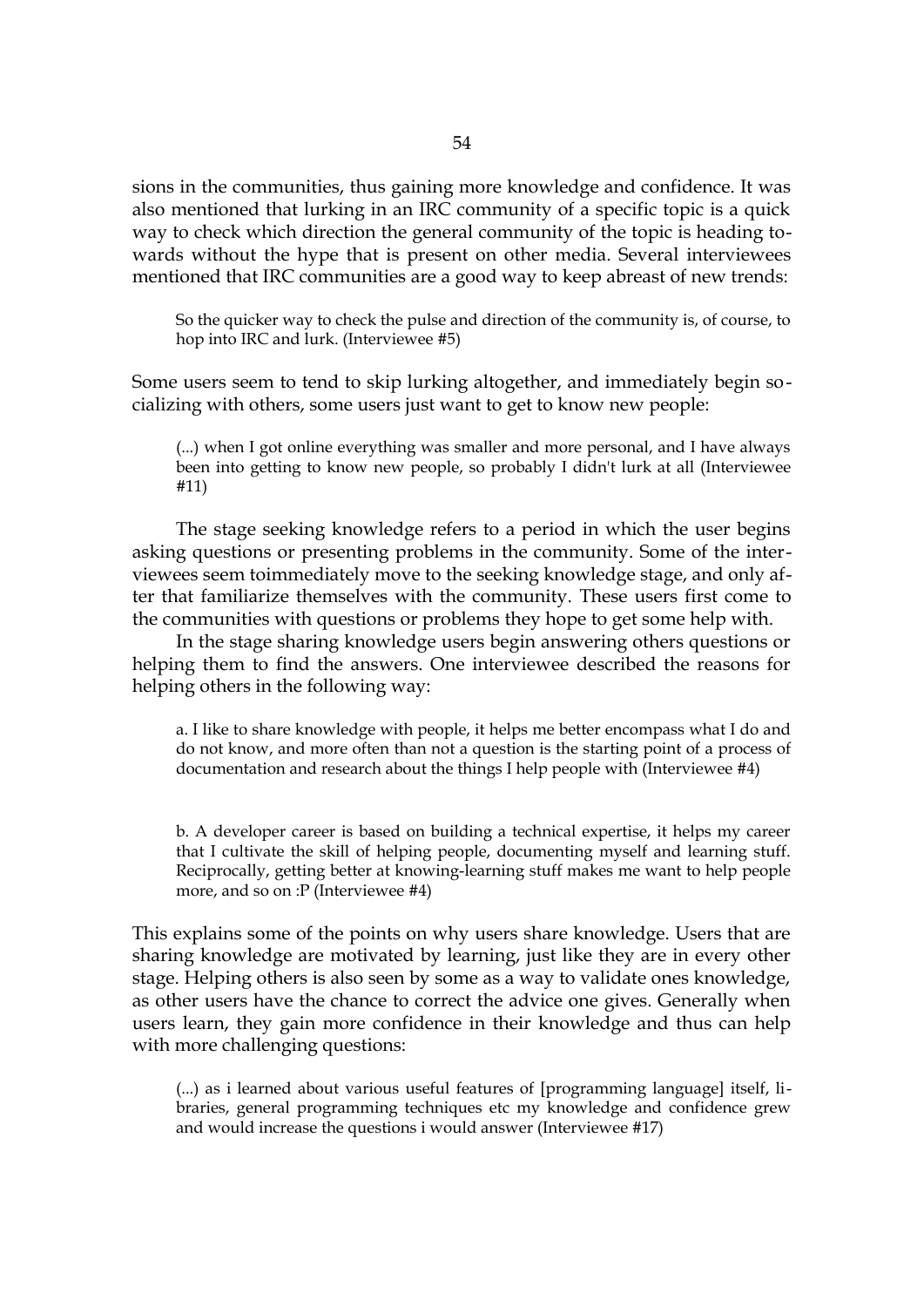Next we will take a closer look at each of the three pathways one by one.

#### *4.2.1.1 Pathway #1*

Pathway #1 consists of 4 stages: joining community, familiarizing with comunity, seeking knowledge, and sharing knowledge. These stages can also be seen in Figure [10.](#page-54-0) This pathway was constructed based on the interviews of 7 interviewees.



<span id="page-54-0"></span>*FIGURE 10: Pathway #1*

The majority of the interviewees of this pathway were initially motivated to joining the community by learning. One interviewee was specifically looking for a place to chat, and two interviewees needed help. After their initial use of joining the community, they began to observe the discussions and familiarized themselves with the community*.* There were several reason for this, the most mentioned reason was the lack of knowledge and the lack of confidence in ones knowledge. Language barrier was also mentioned as a reason once:

initially i wasn't using [channel] that much, so was just trying to get a feel of it. i wasn't very used to english back then too. (Interviewee #13)

Other reasons mentioned were getting to know the people and figuring out the social hierarchy, or as one interviewee put it "who not to annoy". After lurking for a while, these interviewees started asking questions, and they also asked help with their problems. Asking for help was motivated by learning as well, which was specifically mentioned by four interviewees. When moving to the sharing knowledge stage, the interviewees had learned enough so that they were able to answer questions or help in other ways like showing other users where to look at for answers. At this point they had gained enough knowledge to help with what they considered to be easy questions. One interviewee started helping others to validate knowledge. The interviewee felt that when providing help or answers to others, someone would let the interviewee know if the help or answers they had provided were incorrect, and the interviewee considered that to be an important learning opportunity. Once the interviewees had learned even more they also gained even more confidence in their knowledge.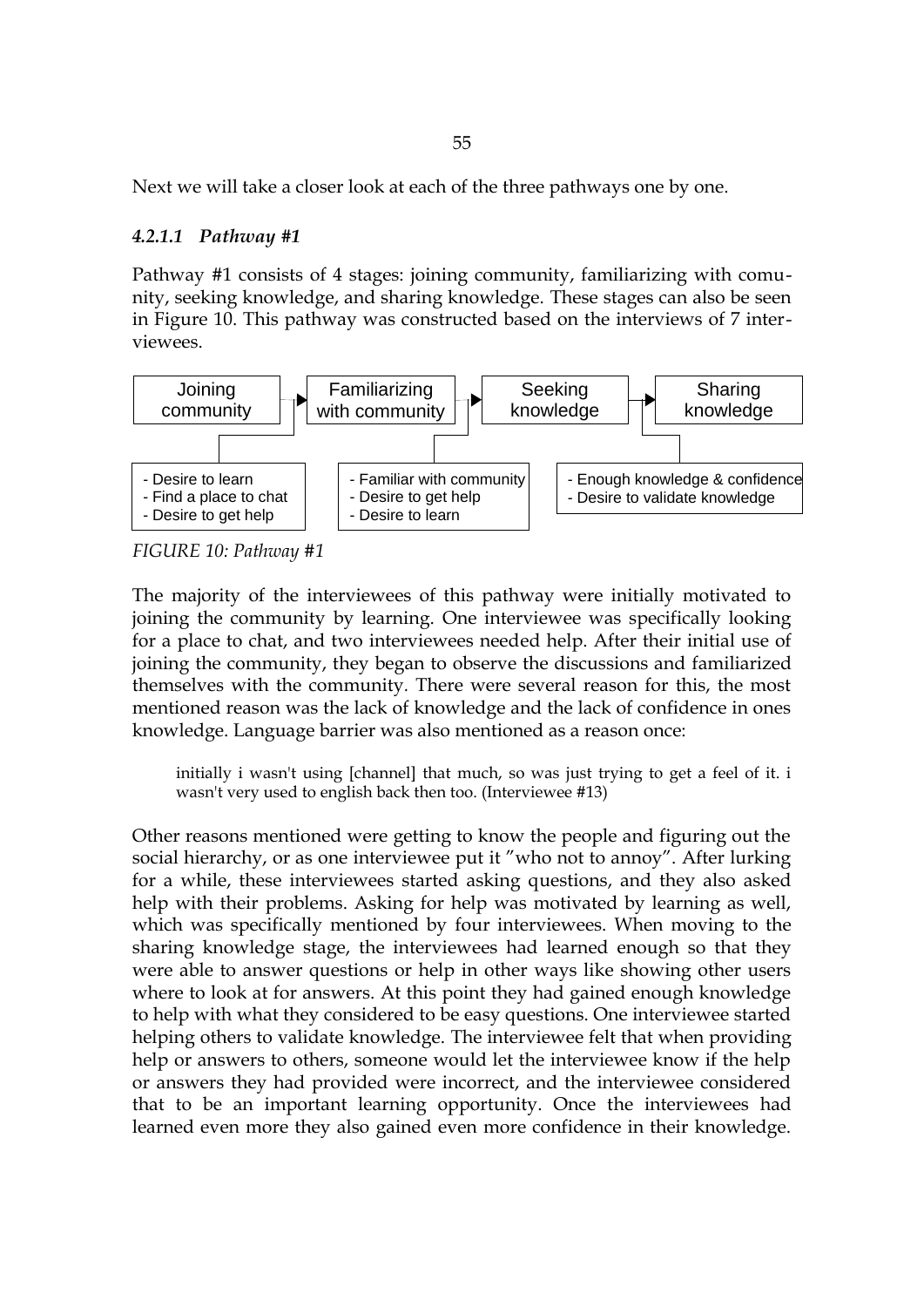This led them to becoming active knowledge contributors within the community.

Several interviewees also thought that helping others was fun, which probably contributed to them becoming active knowledge contributors. One interviewee mentioned to be getting socialization and finding the community useful as the reason for becoming active participant. The reasons for continuing being an active participant in the community were somewhat different to each interviewee. At least three interviewees were motivated by advancing the community, for which there are several different kind of ways. For example one interviewee was motivated by encouraging other users to begin helping, which is important for the healthiness of the community. Knowledge sharing communities need knowledge contributors in order to be lively. Boosting ones ego was also mentioned by one interviewee.

#### *4.2.1.2 Pathway #2*

The pathway #2 has 4 stages: joining the community, seeking knowledge, familiarizing with the community, and sharing knowledge. See Figure [11](#page-55-0) for a visual representation of the pathway. A total of 7 interviewees' stories were the basis for this pathway.



<span id="page-55-0"></span>*FIGURE 11: Pathway #2*

The initial motivations for using the community were learning and the idea that the interviewee might get help or advice, so they were seeking knowledge. Just trying out IRC was also a reason for the initial use. After finding the community useful, these interviewees sticked around, asked questions and familiarized themselves with the community. Once they got more familiar with the community, some interviewees started to ask questions even more actively. Some were afraid to start helping others because they thought that only experts could do something like that, so there certainly exists a threshold that is blocking some of the interviewees from helping others. The interviewees began sharing their knowledge once they had learned more and had enough confidence in their abilities to do so, and one could say that perhaps some of them felt that they were becoming experts in the field. After starting to help others by sharing knowledge, some quickly found that one can also learn by helping others: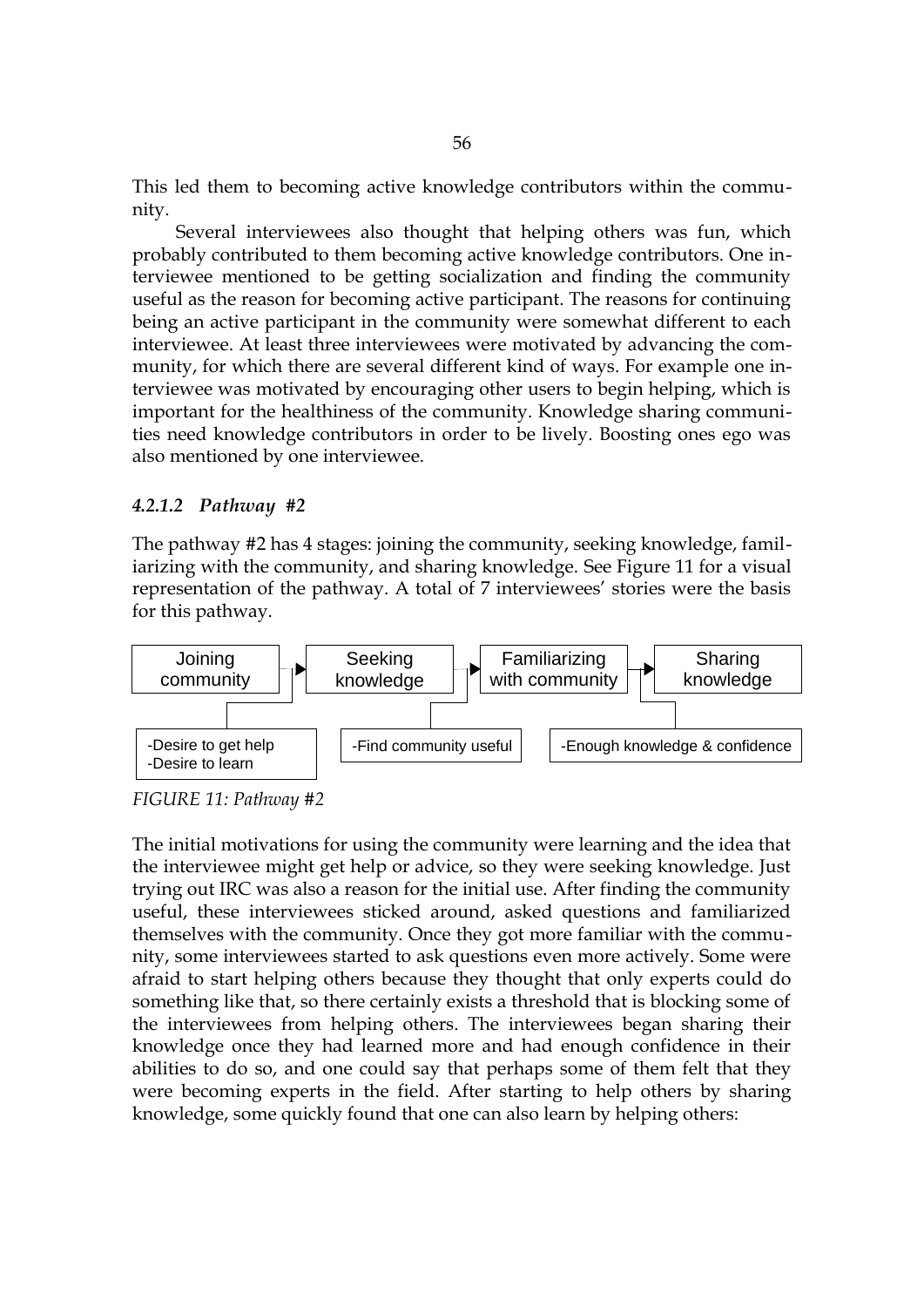I fairly quickly realized that answering questions was as much of a learning opportunity as asking questions, so I started trying to answer any questions I could. (Interviewee #8)

Realizing that helping others is a learning opportunity made some of the interviewees even more active helpers in the community. Continuing to help others was motivated by advancing the community, the interviewees felt that they belonged to the community and were members of it and that their actions could make a difference to the community. One interviewee cared deeply about the experience of the new users, and tried to make the experience pleasant for the new users in hopes of encouraging them to continuing to participate in the community. Helping other users to learn was something most of the interviewees enjoy:

I'm also very interested in specifically helping others learn. If I had a dream job in this or a similar field, it would probably be teaching this stuff and mentoring. (Interviewee #8)

Also the feedback received when helping someone motivated some of the interviewees to continue to do so.

The main difference of this model when compared to other stories is that the familiarizing with the community stage is not directly after the joining stage. This is because the interviewees initially joined the community to ask questions or to ask for help with their programming problems. They thought that they could fullfil their initial needs by visiting the community, and once they had (or had not) received what they came for, some of the parted the community, and returned after they needed help with something again. They didn't feel being part of the community initially, and viewed it as a useful knowledge resource they could utilize whenever they needed to.

#### *4.2.1.3 Pathway #3*

The pathway #3 consists of only 3 stages: joining the community, familiarizing with the community, and sharing knowledge. These steps can be seen in Figure [12.](#page-56-0) The pathway is based on the stories of 4 interviewees.



<span id="page-56-0"></span>*FIGURE 12: Pathway #3*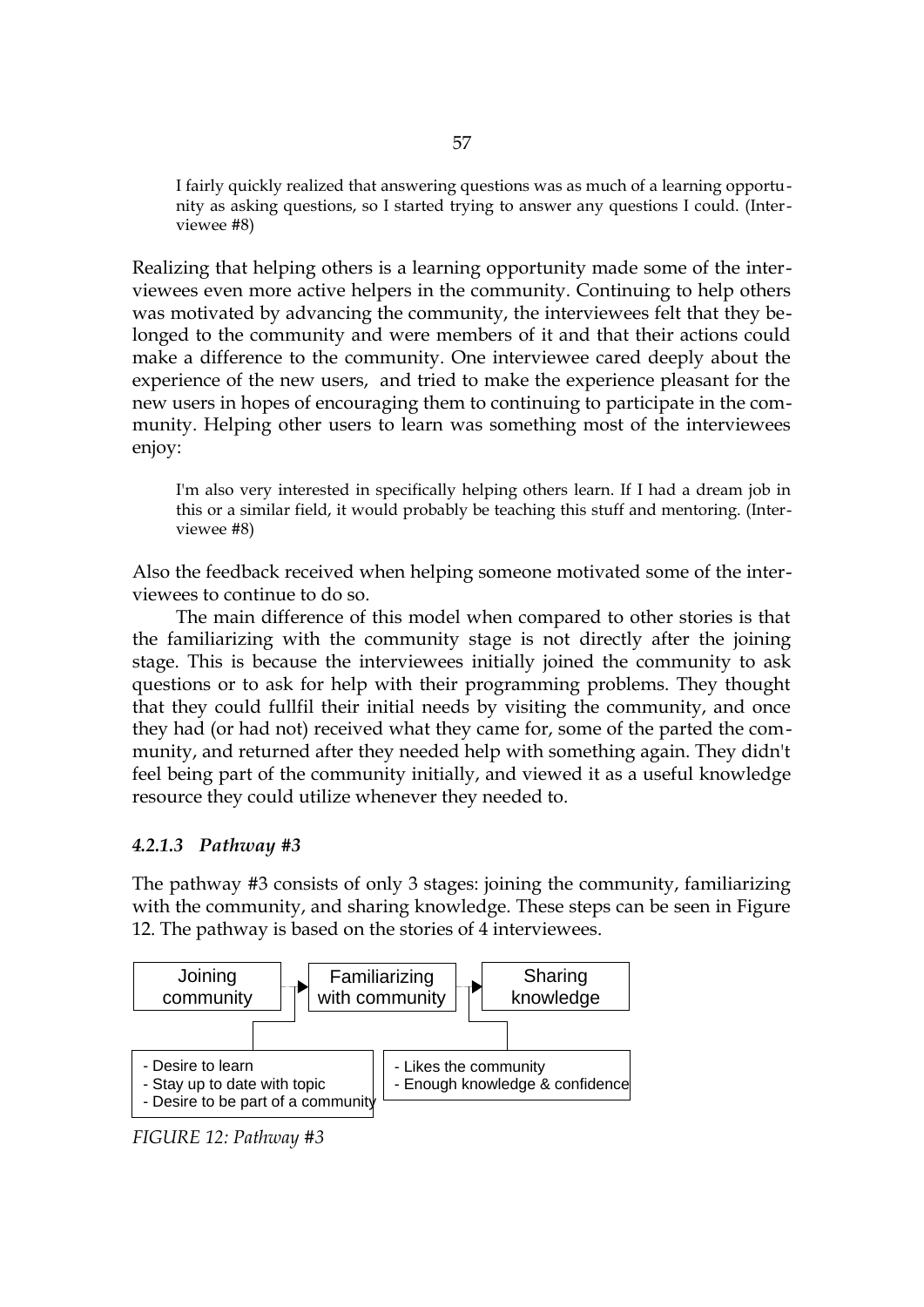The interviewees that belong to this pathway were initially motivated to visit the community to learn more about the topic of the community, but some also wanted to familiarize themselves with the community of a specific topic. Initial use of the community was also motivated by staying up to date with the topic, and the feeling of belonging to a community. After joining the community the interviewees started to familiarize themselves with the community. While familiarizing with the community, they were also learning about the topic by observing the community discussions, questions, and answers. One interviewee wanted to observe the channel dynamics in order to find out whether the interviewee liked the community or not, and if it was worth participating in. The interviewees wanted to get to know the people, social hierarchies, guidelines and so on. Some did this by observing others, while some started to socialize with the community participants. After the interviewees had familiarized themselves with the community, they began helping others. They started sharing their knowledge mainly because they felt that they had learned enough from others questions while observing and possibly by studying the topic from other resources. The interviewees started by helping other users that had easy questions or problems for which they were certain they had the answers to. Once they had gained enough knowledge and more confidence in their skills to help others, they began helping others even more actively.

One interviewee learned from the questions the interviewee was unable to answer. Continuing to share knowledge actively was motivated by learning, some interviewees thought that they learn by helping others with their problems. Overall it seems that helping others is something the interviewees in this pathway enjoy. Other motivations for continuing to share knowledge actively are to advance the community. Some interviewees even mentioned that in order to improve their teaching and communication skills they began experimenting with communication and teaching styles. This pathway differs from other stories in that the knowledge seeking stage is missing altogether. One reason for this could be that the interviewees in this pathway were all very experienced in programming or in the topic of the community.

#### **4.2.2 Process model: how users become active knowledge contributors in online communities**

Based on the three pathways it was possible to move up to the *fabula* level in the levels of structure in narrative (as shown in Figure [8\)](#page-38-0). This means having one story that best describes the overall story of this study. The process model, which can be seen in Figure [13,](#page-58-0) is directly based on the *fabula*, which was the most common story among the interviewees.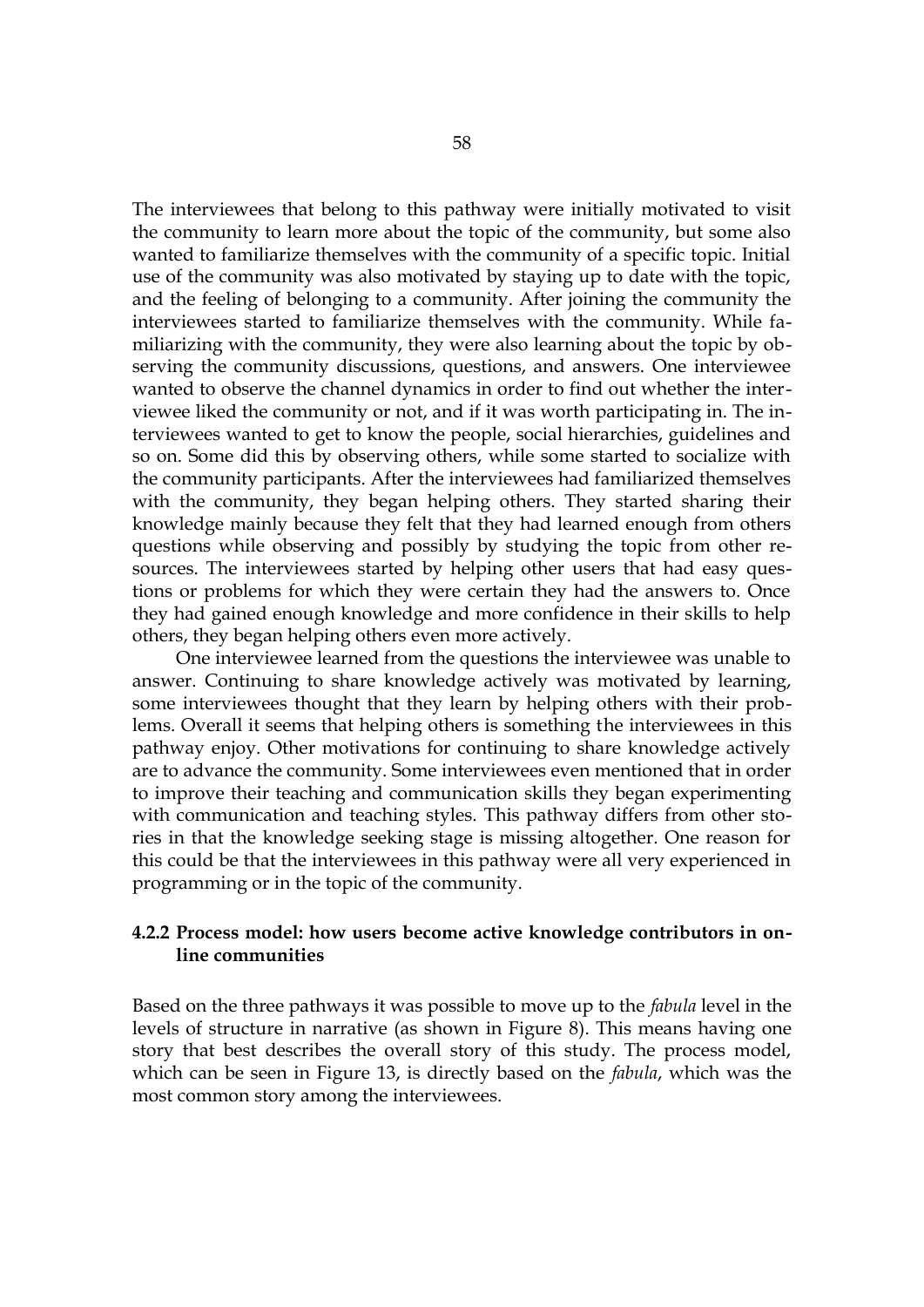

<span id="page-58-0"></span>*FIGURE 13: Process model: how users become knowledge contributors*

The stages in the process model are exactly the same as in the pathway #3 (Figure [10\)](#page-54-0), the forces affecting the moving to the next stage are quite similar too with some additions from the two other pathways. The process model shows how users become active knowledge contributors in programming focused online communities after first joining them. Common motivations for initial use of a community are learning and the desire to belong to a community. The users are interested in learning or staying up to date with a certain technology, and they find online communities to be a suitable place for that.

Users are motivated to familiarize themselves with the community because they want to learn, find a place to chat, want to be able to get help, desire belonging to acommunity, and when they find the community useful. Familiarizing with a community means observing the social structures and the community guidelines, norms, and acceptable behaviour, be them written on unwritten, and socializing with the users of the community in order to get to know them. It seems that familiarizing with the community is something that is a requirement for the users in the process of becoming active knowledge contributors in online communities, users don't seem to just join a community and begin sharing knowledge before being familiar with the community to some extent.

When moving to the stage of knowledge seeking, the users are generally familiar with the community, they want to get help, and most importantly they want to learn more about the topic of the community. Seeking knowledge is often done by asking questions or presenting problems that the user wants to get solved but is unable to do so alone. Sometimes the users just want to know the more experienced participants opinion about a something.

There are many obstacles in the way of users starting to share their knowledge. First of all if the user doesn't like the community or share its values, it is unlikely that the user begins sharing knowledge. The biggest obstacle is the user's own perception of not having enough knowledge to help others. One interviewee put it like this: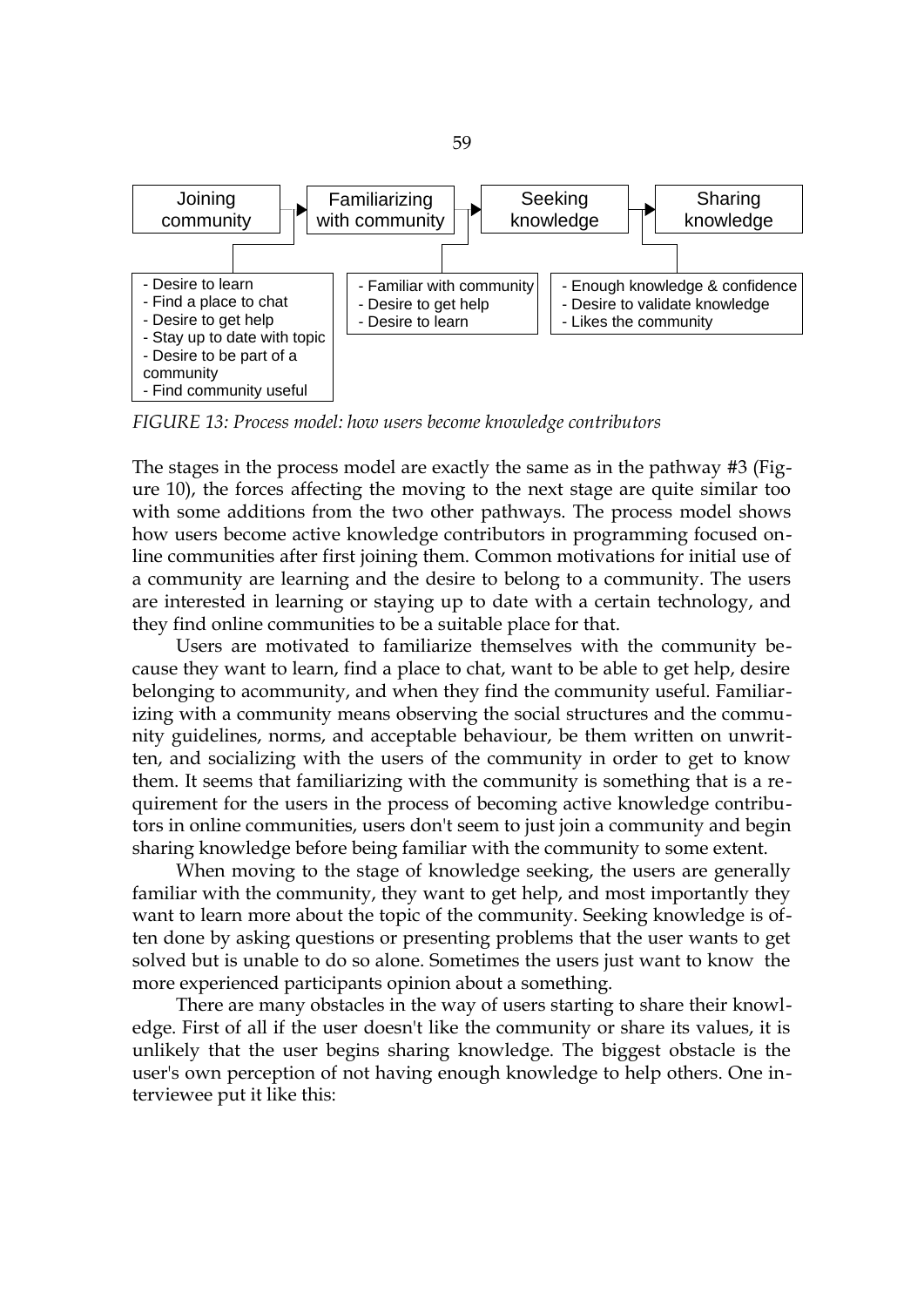I viewed the channel as something on which only experts could help people, people with so much knowledge a lowly peasant like me couldn't start to grasp (I was in my 1st year of experience, mind you) (Interviewee #4)

Each individual has a different view on how much they know, and how much they would need to know in order to begin helping others. This probably also differs between communities. Anyway, the confidence in ones knowledge is a major barrier in the way of beginning to share knowledge in online communities. But once a user begins sharing knowledge, the user most likely also gains more confidence in ones knowledge:

the more I was there, the more confident I became in my answers and moved up the chain, as more newer people would help with simpler stuff. (Interviewee #9)

Learning how to explain something is thought to be a good way to become competent with it:

learning to teach something is the best way to get good at it (Interviewee #6)

Some users view helping others as a chance of validating their knowledge, as when they help others and if they make mistakes, someone might point out the mistakes. That way the user who had potentially false information can correct that and learn from it:

even in the beginning i was able to do the basics in [a programming language] having worked with it some before and just generally having lots of programming background so i could provide answers to some things. and when i got them wrong someone would jump in and correct me and i'd still learn. (Interviewee #17)

This might be something that happens naturally in some communities:

there seems to be some function of time/skill, where the higher experienced [users] sit back and let more junior people try to help first and step in when (a) wrong / poor answers are surfacing, or (b) it's turning out too difficult. this helps people on all levels to learn (...) (Interviewee #9)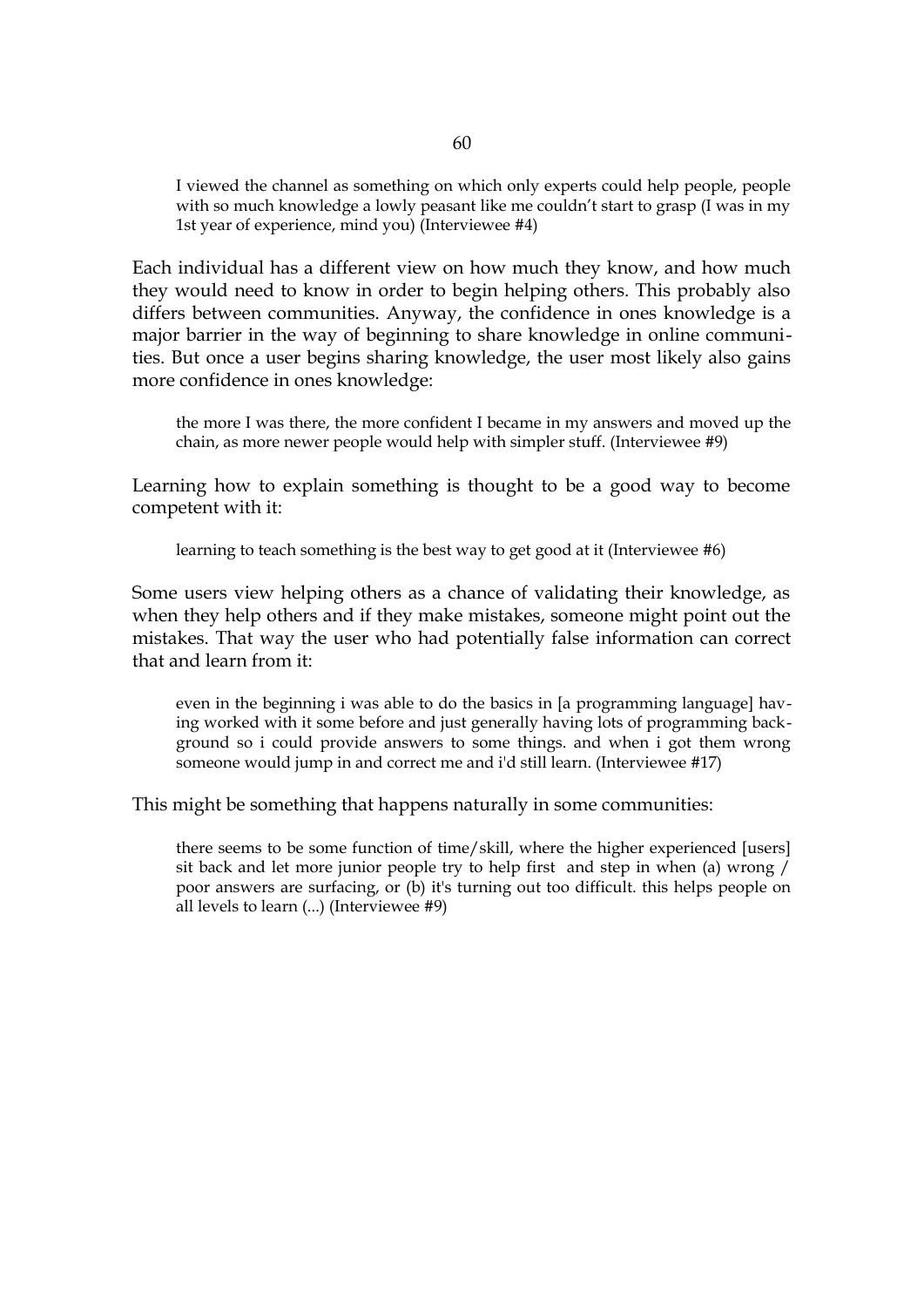# **5 DISCUSSION**

The goal of the study was to find out why users share knowledge and how users become active knowledge contributors in online communities. The study was conducted on programming focused online communities on the Freenode IRC network. The research questions were:

- **RQ1:** *Why do users share knowledge on Freenode's programming focused communities?*
- **RQ2:** *How do users of Freenode's programming focused communities become active knowledge contributors?*

The next paragraph will discuss why users share knowledge and introduce the process theory of how users become active contributors in online communities. Also the results of the study will be compared to existing literature. Finally the strengths and weaknesses of the study will be analyzed, and the implications for future research will be discussed with suggestions of topics for further study.

# **5.1 Discussion of the empirical results**

Most of the interviewees were initially motivated to join a community by the opportunity to learn. Throughout the stories it became evident that learning is a big motivator for the majority of the interviewees in most of the stages. Learning was a motivation even to contributing knowledge by helping others. Research has found previously that learning is a motivation for participation in online knowledge sharing communities. For example Gray (2004) found that the opportunity to learn motivated users to participate in online communities of practice. Learning is also something that motivates users to start sharing knowl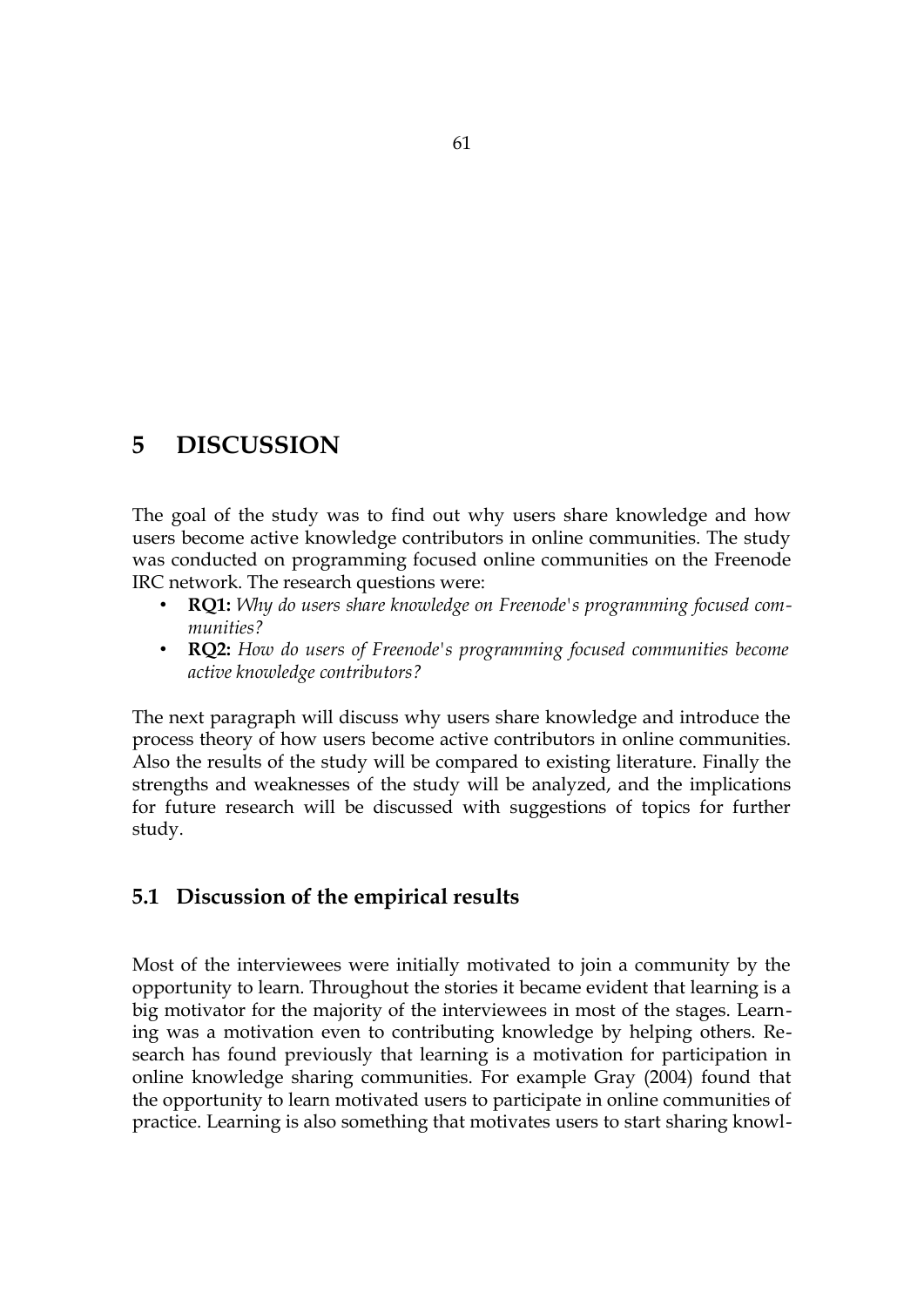edge. According to Jin et al. (2015) when a user learns from others it is likely that the users might begin contributing knowledge, so it seems that social learning opportunities motivate knowledge contributions. Continuing knowledge contributions seems to be motivated by learning as well, and some of the interviewees even stated that they learn more by helping others. This observation finds support from previous literature too, as Wang and Noe (2010) note that knowledge sharing may also be thought of as a learning opportunity, for example because it provides a chance to deepen ones understanding so that it would be easier to explain it to others. Several interviewees mentioned that learning how to teach and explain things is an important skill for a programmer, some even thought that teaching and mentoring might be their dream job. One way to learn while contributing knowledge was the possibility to validate ones knowledge. When sharing knowledge to help others with their problems, others users in the community can correct the possible mistakes one makes. Validating knowledge by sharing knowledge seems to be something not widely recognized in other studies.

For some interviewees the motivation for joining the community was to get help solving a technical problem. They were initially mostly interested in their own problem and didn't care too much about the community. But once they got help solving the problems they might have found the community useful, which then made them to stay around and familiarize themselves with the community while occasionally asking for help. Other motivations for initially joining the community were the desire to belong to a community, finding a place to socialize, wanting to stay up to date with a technology, and just trying out IRC. For some the feeling of social or geographic isolation was a reason for participating in the programming communities. Many professionals seek belonging to a group of people sharing the profession. When one works in an environment having no one sharing the profession, online communities provide a way to reduce the feeling of isolation. Without colleagues of similar profession there might be no one to discuss with in order to figure out solutions to difficult problems, leaving the individual to deal with the problems alone. Gray (2004) found an initial motivation for participating in online communities of practice was offsetting the feeling of isolation in a work environment, when working in an occupation not shared by anyone in the work place or working in geographic isolation.

In the familiarizing with community stage the users mostly observed the discussions and socialized with the community. Some did not participate at first by seeking knowledge directly by asking because of a language barrier, because they were not confident in their English skills at the time. In the familiarizing stage lurking was a way to get to know the community, so that the users could decide if they want to participate in the community or not. Observing the community discussions was also found to be helpful in figuring out the direction of a technology, and keeping up with the upcoming trends without much of the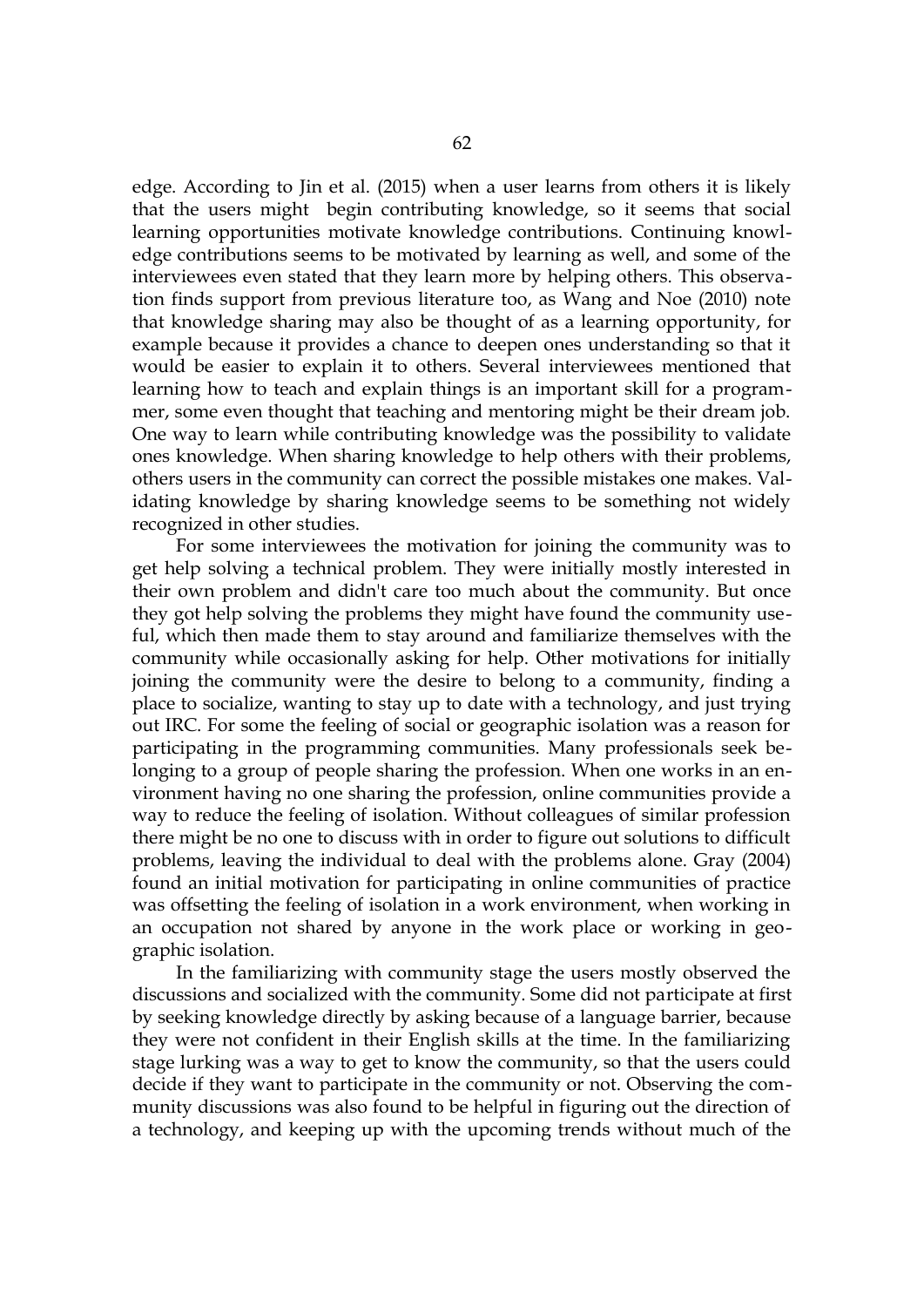hype. Some users seem to skip the familiarizing stage at first. It seems that these users just want to get help solving their problems, and then only later if they find the community useful they might move to the familiarizing with the community stage.

Users move to the seeking knowledge stage and begin asking for help because they want to learn more about the topic, or they want to solve a problem. Some users might stay longer in this stage as they are afraid to help, because they think that only experts could do that, and that they lack the knowledge to help others. Once these users realize that they can solve problems alone, they gain confidence and move to the sharing knowledge stage and start helping others.

Sharing knowledge seems to be something that requires confidence in ones knowledge, which based on this study seems to be a major treshold in the way to becoming a knowledge contributor. This finding is supported by previous research. According to Jin et al. (2015) knowledge contribution requires experience and knowledge of the domain area. Chiu et al. (2006) found that users' confidence plays a role when contributions are voluntary, and when the users doubt their knowledge sharing abilities they will not be likely to contribute. Kankanhalli et al. (2005) found that knowledge self-efficacy has a considerable effect on the use of knowledge repositories (Kankanhalli et al., 2005). Self-efficacy is what one believes to be able to accomplish with the abilities one has (Bandura, 1986). The interviewees started sharing knowledge when they felt that they have learned enough, and thus had gained confidence in their knowledge. According to Wenger et al. (2002, 14-18) communities of practice enable their members to gain confidence. The same is probably true for online communities as well, and as users learn more about the topic of the community by asking questions and observing discussions, they also gain confidence in their abilities, which at some point might lead them to becoming knowledge contributors.

Users become active knowledge contributors when they learn and gain even more confidence, some might feel that they are becoming experts on the topic. The users continue to help actively because they want to advance community in several ways, like encouraging others to start helping, and caring for the experience of new users. Many users enjoy helping and they don't like seeing others flounder,which has also been identified in previous literature (e.g. Kankanhalli et al., 2005). The feedback the knowledge contributors receive seems to further motivate them to continue doing so. Wasko and Faraj (2005) found that knowledge contributions in online communities are strongly motivated by building reputation. Jin et al. (2015) also found that other members' recognition positively impacts knowledge contribution. The findings of this study support this idea. Even though IRC doesn't have a concrete reputation system (for example a reputation point system), a reputation system still exists as a social construct within the community and in the minds of the contributors.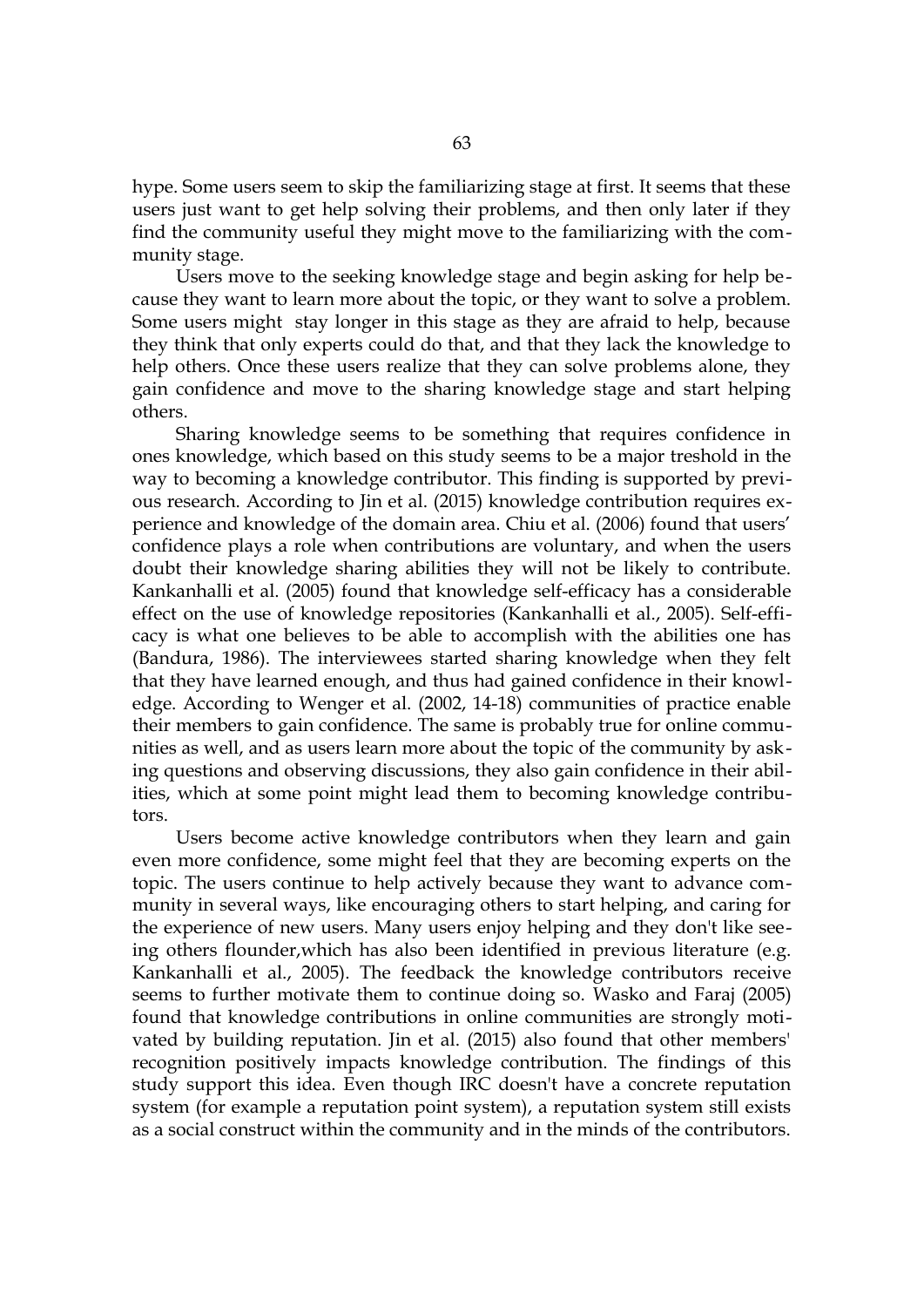Building reputation was described as a motivation for knowledge sharing by several interviewees. The lack of a reputation point system was seen as an advantage of IRC, due to the lack of a reputation point system the knowledge contributors concentrate more on helping others learn, and the focus is less on gaining more reputation points.

There is a certain type of anonymity present on IRC and the messaging is ephemeral in nature, meaning that the messages aren't recorded (Rheingold, 2000, 154). This was seen as a big benefit of IRC, and IRC was thought to be one of the last places where people can freely express their ideas. Because the messages aren't stored and the users can remain anonymous if they wish to, the users might not have to worry that much about what they really think. The same might not be true to Q&A platforms for example, and some users might feel the need to be more careful there, as it could be possible that the things they say there might come back haunting them later. This could severely limit the kind of knowledge shared on those platforms, and especially the creation of new knowledge. Sometimes even the craziest ideas could potentially lead to new solutions.

Communities can vary in the pace they change, and in the case of technologies it could be related to the pace certain technologies move forward. For technologies that change with a faster pace, also the people in the community might come and go quicker pace as well. It was mentioned that mature technologies which don't evolve very quickly, have communities that don't experience rapid changes in the userbase. The userbase often stays the same for years, meaning that the community users don't easily abandon the community.

#### **5.2 Strengths and weaknesses of the research**

One of the strengths of the study is the wide range of interviewees of multiple different nationalities and backgrounds, and also from a wide variety of communities, which made the collected data diverse. With so many different backgrounds the results are more generalizeable than for example in a case of studying only students from one country. However, because not every continent was not present, for example Africa, Asia, and South America, many non-western cultures were left out of the data as the interviewees were mainly from Western cultures. Because of this the results probably represent only the users that are from Western cultures, as cultures might be something that have a major effect on knowledge sharing. Also as the case of the study was freenode IRC networks programming focused communities, the results might not be generalizable to all kinds of communities. As this was a qualitative study, there might be some bias present from the researcher. The interviews were semi-structured, which made each interview a little bit of different. Some interviewees were able to pro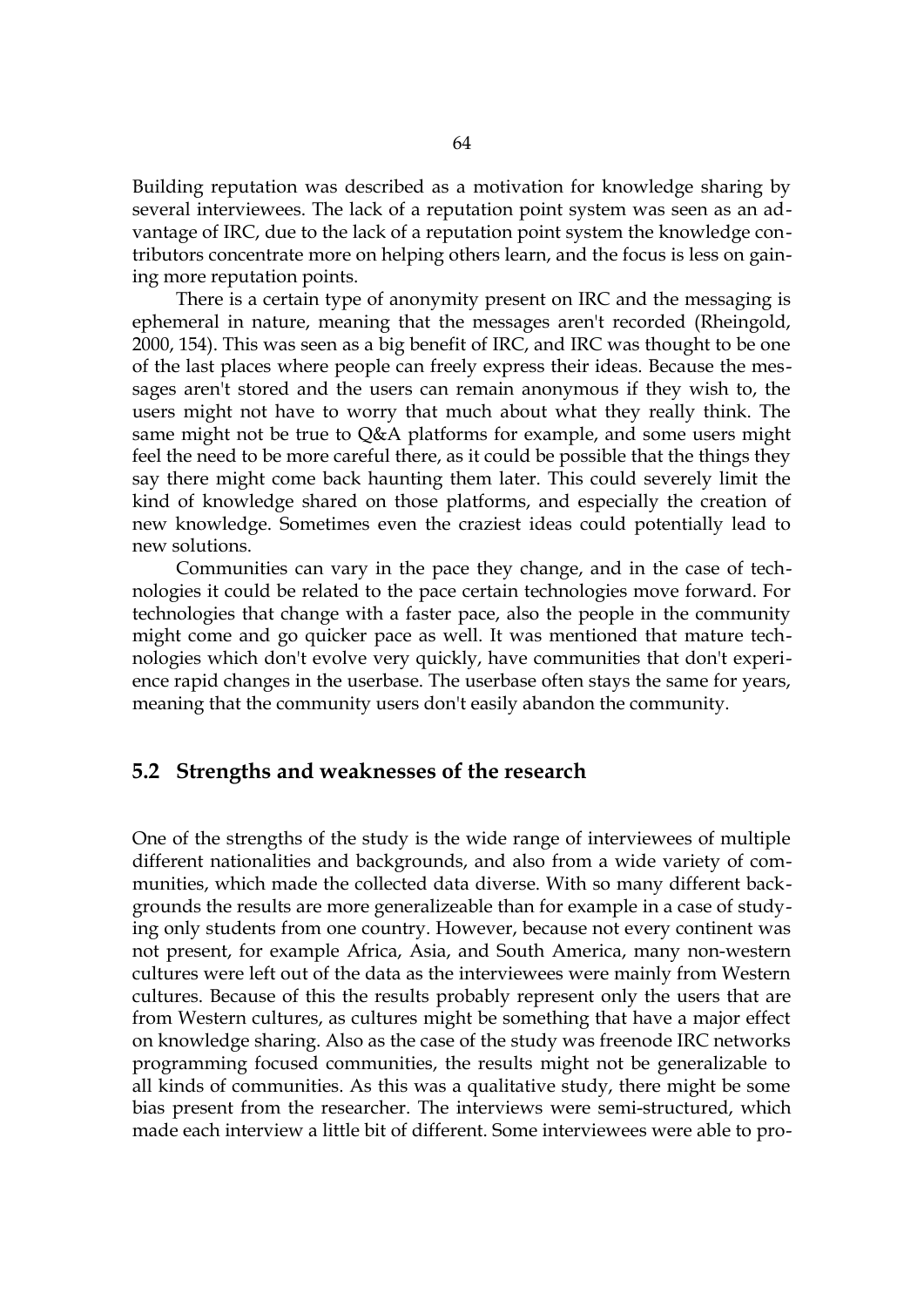vide more insight than others, and some things might have been missed by the researcher and not asked about in detail. Although this was strenghtened due to some interviewees being able to provide loads of insights and make deeply detailed connections between their actions and motivations, which could then be noticed by the interviewer in later interviews.

## **5.3 Implications for theory and practice**

The results of this study might contradict those of Nov et al. (2010) who found that those motivated by self-development (learning) were contributing less information artifacts. This study concludes that learning also motivates those that share knowledge, but it is unclear whether the learning motivations affect the amount of sharing that is happening. Nov et al. (2010) suggested that this could be because those who want to learn only share their best work, which in the context of this study could mean that those motivated by learning might only share when they are very certain they know the right answer. However it was found that some users like to validate their knowledge by contributing knowledge, so that if their knowledge was incorrect it could be corrected by other users. There is a slight contradiction here and perhaps it should be looked into in more detail in future studies.

This study identified confidence in ones knowledge as a major threshold for knowledge sharing. Community maintainers need to find ways to boost the confidence of its users in order to encourage them to begin to share knowledge. Based on the interviews it seems that some communities on Freenode seem to have unwritten rules that guide senior users to give a chance to junior level participants to help others with easy questions, and that the more senior users would jump in when it seems that the junior is struggling. Perhaps other communities should consider trying to create a similar atmosphere that would give its users a chance to help others with easy questions. It would allow the users to gain more confidence in their knowledge, which in turn might result in that these users would begin to share even more knowledge.

#### **5.4 Topics for further study**

As this study concentrated on the active knowledge contributors of Freenodes programming focused online communities, it might be interesting and worthwhile to also look into the users that once were active knowledge contributors, but for some reason stopped doing that. Finding the reasons for stopping participation, either participation in the communities altogether or just stopping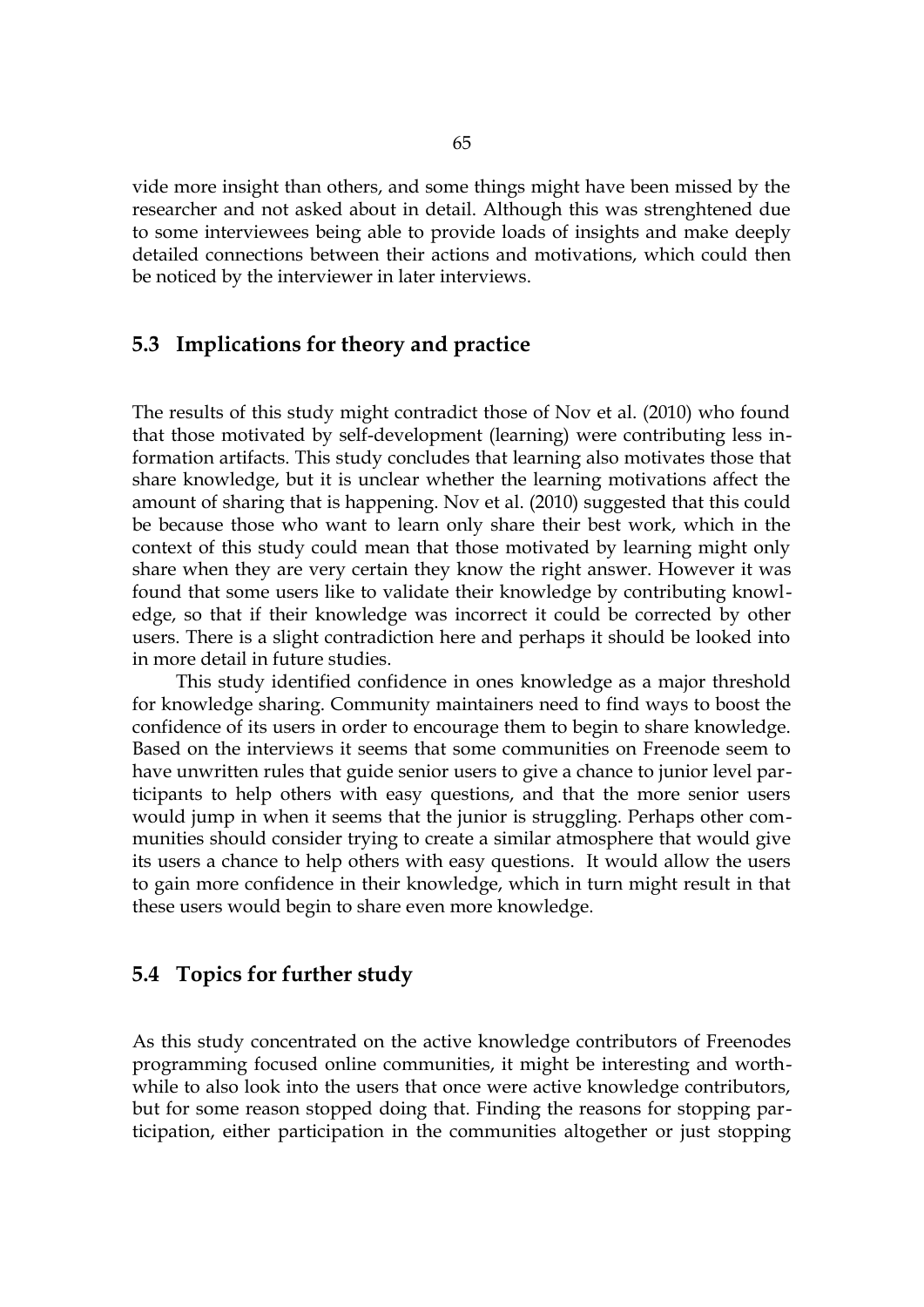knowledge contribution, could allow finding ways encourage these users to continue their knowledge contributions. Though one obstacle in the way of such study is trying to find these users that have stopped using the communities.

Another topic that emerged from the interview data was ephemeral messaging, which means that the messages are not stored for later use by the servers. One interviewee mentioned that IRC is one of the last places where this is possible. The effects of this to knowledge sharing should be studied in further detail. This paired with the findings of Young et al. (2012), that surveillance can restrict knowledge sharing, would be an important subject to study in more detail. Could ephemeral messaging positively affect knowledge sharing intentions?

It might also be interesting to interview non-Western people and find out if their paths to active knowledge contributors in non-Western online communities are different. How might the culture affect the process, and might there be differences between cultures when it comes to knowledge sharing in online communities. Some of these topics might be worth studying further.

Research needs to be done on what happens after users become active knowledge contributors. The data collected for this study indicated that there might be mechanisms that further affect how these knowledge contributors' behavior changes even after becoming active contributor. One such thing is for example giving more room to more junior people to help and learn to help others while still observing and jumping in when needed.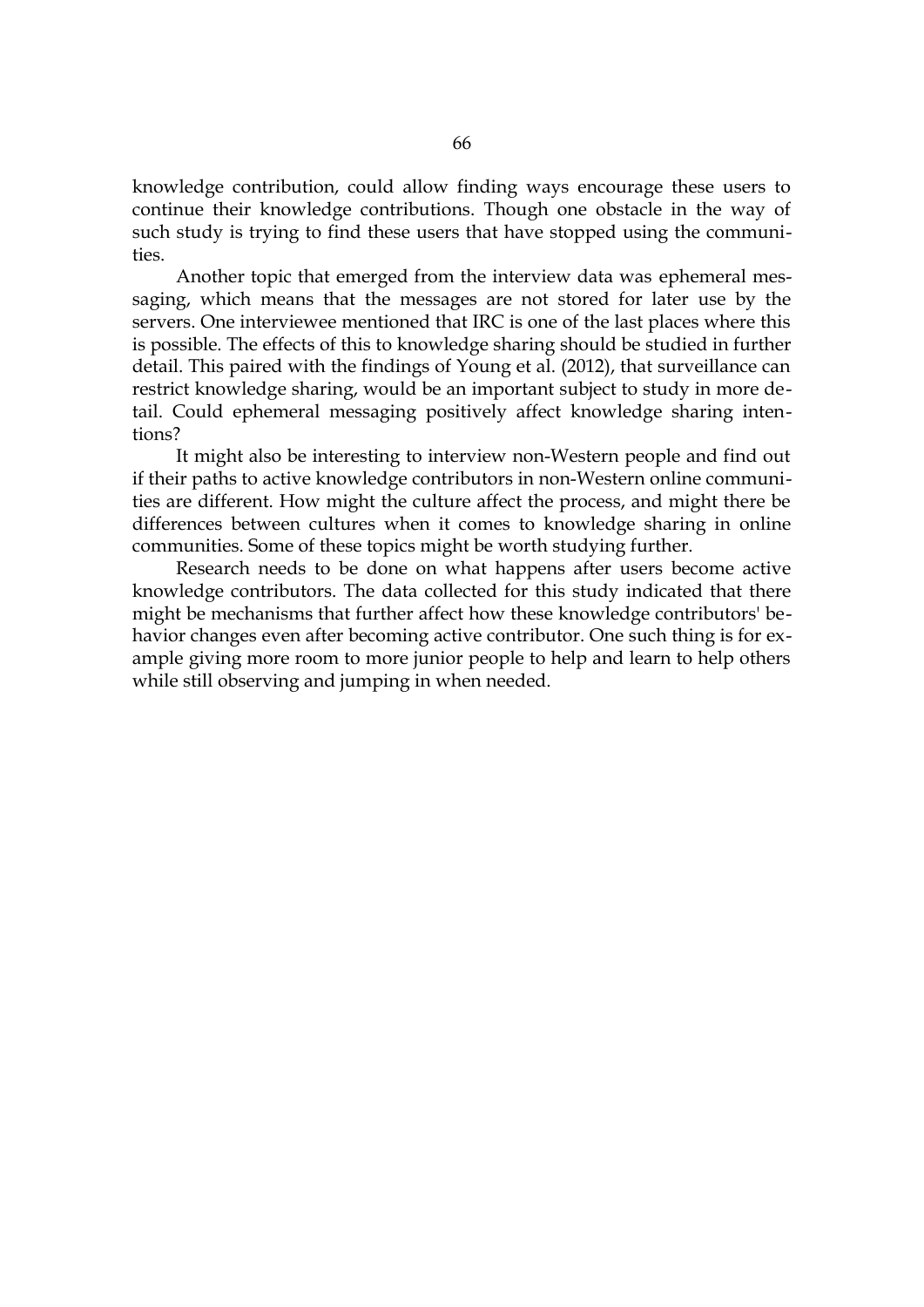# **6 CONCLUSION**

The aim of this study was to find out why users share knowledge, and how users become active knowledge contributors in online communities. To answer these questions a qualitative study was conducted with the objective of building a process theory by identifying the stages from the initial use until the user became a knowledge contributor, and explaining the reasons for why users move from one stage to another. The case of the study was Freenode IRC networks programming focused communities, from which active knowledge contributors were identified and then interviewed using semi-structured interviews.

After initially joining a community, the users familiarize themselves with the community by observing the discussions or by socializing with others. Then the users begin seeking knowledge by asking questions and presenting problems they encounter, while also learning by observing others problems and the suggestions for solving them. When the users have gained enough knowledge and confidence in their knowledge, they begin contributing knowledge into the community by helping users first with easy problems, while gradually moving to answer harder questions once they gain even more knowledge and confidence. The findings in the study indicate that confidence in ones knowledge is a major treshold in the way to becoming a knowledge contributor.

Most of the users are motivated to participate in the online knowledge sharing communities by learning. Learning as a motivator applies to all of the stages users go through on their way to knowledge contributors. This finding has implications to theory by suggesting that knowledge sharing is motivated by learning, something that the previous studies have not widely recognized. Also validating knowledge by contributing knowledge was found to be a motivation not widely recognized in previous studies.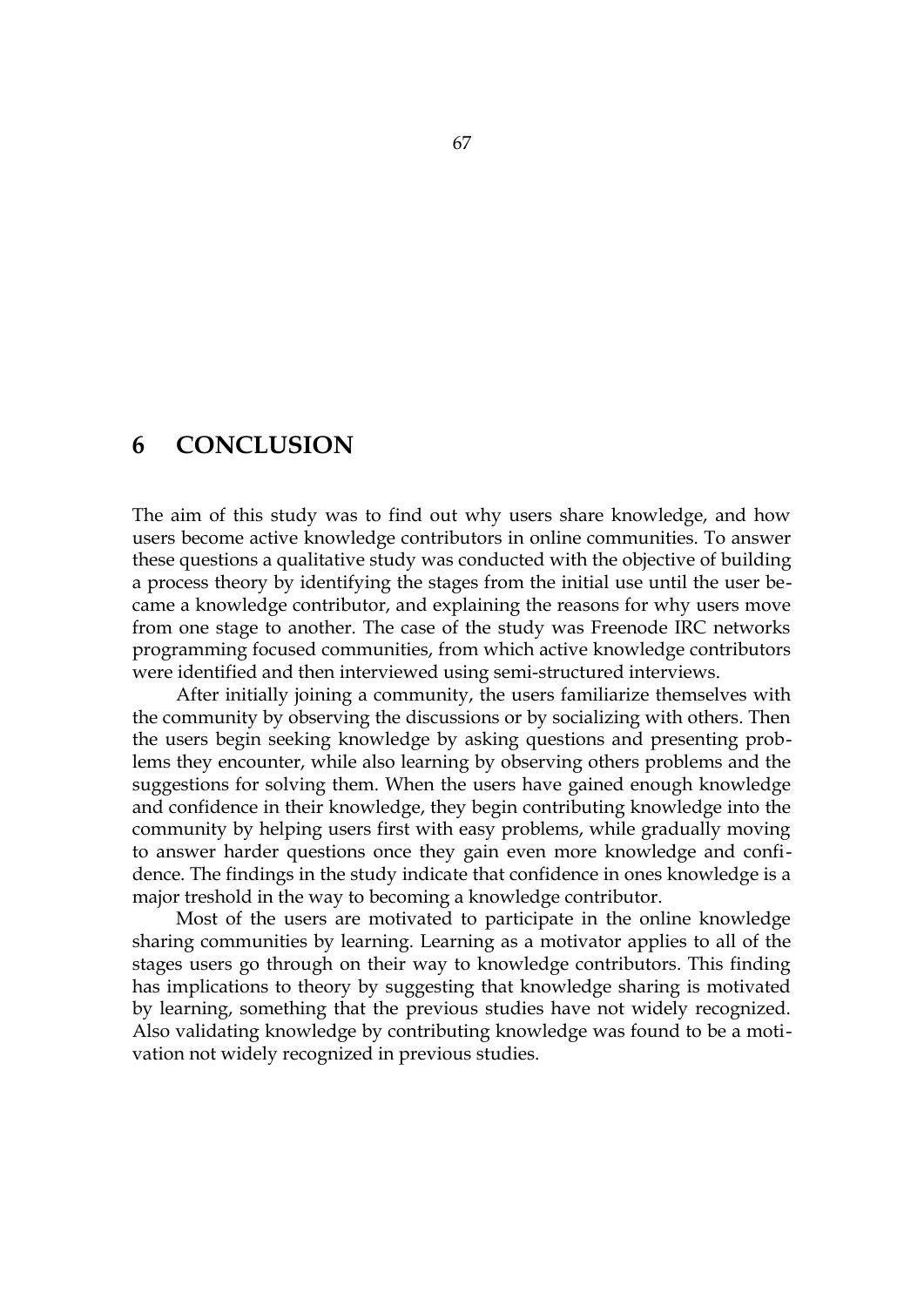#### **REFERENCES**

- Alavi, M., & Leidner, D. (2001). Knowledge Management and Knowledge Management Systems: Conceptual Foundations and Research Issues. *MIS Quarterly, 25*(1), 107-136.
- Anderson, A., Huttenlocher, D., Kleinberg, J., & Leskovec, J. (2012, August). Discovering value from community activity on focused question answering sites: a case study of stack overflow. In *Proceedings of the 18th ACM SIGKDD international conference on Knowledge discovery and data mining* (pp. 850-858). ACM.
- Ardichvili, A., Page, V., & Wentling, T. (2003). Motivation and barriers to participation in virtual knowledge-sharing communities of practice. *Journal of knowledge management, 7*(1), 64-77.
- Bandura, A. (1986). Social foundations of thought and action. *Englewood Cliffs, NJ*, *1986*.
- Bock, G. W., Zmud, R. W., Kim, Y. G., & Lee, J. N. (2005). Behavioral intention formation in knowledge sharing: Examining the roles of extrinsic motivators, social-psychological forces, and organizational climate. *MIS Quarterly 29(1)*, 87-111.
- Cabrera, A., & Cabrera, E. F. (2002). Knowledge-sharing dilemmas. *Organization studies*, *23*(5), 687-710.
- Carron-Arthur, B., Ali, K., Cunningham, J. A., & Griffiths, K. M. (2015). From help-seekers to influential users: a systematic review of participation styles in online health communities. *Journal of medical Internet research*, *17*(12).
- Charband, Y., & Navimipour, N. J. (2016). Online knowledge sharing mechanisms: a systematic review of the state of the art literature and recommendations for future research. *Information Systems Frontiers*, *18*(6), 1131-1151.
- Chiu, C. M., Hsu, M. H., & Wang, E. T. (2006). Understanding knowledge sharing in virtual communities: An integration of social capital and social cognitive theories. *Decision support systems, 42*(3), 1872-1888.
- Corbin, J., & Morse, J. M. (2003). The unstructured interactive interview: Issues of reciprocity and risks when dealing with sensitive topics. *Qualitative inquiry*, *9*(3), 335-354.
- Daniel, J. (2012). *Sampling essentials: Practical guidelines for making sampling choices.* Thousand Oaks, CA: SAGE Publications Ltd doi: 10.4135/9781452272047
- Faraj, S., Jarvenpaa, S. L., & Majchrzak, A. (2011). Knowledge collaboration in online communities. *Organization science, 22*(5), 1224-1239.
- Faraj, S., Kudaravalli, S., & Wasko, M. (2015). Leading collaboration in online communities. *MIS Quarterly, 39*(2), 393-411.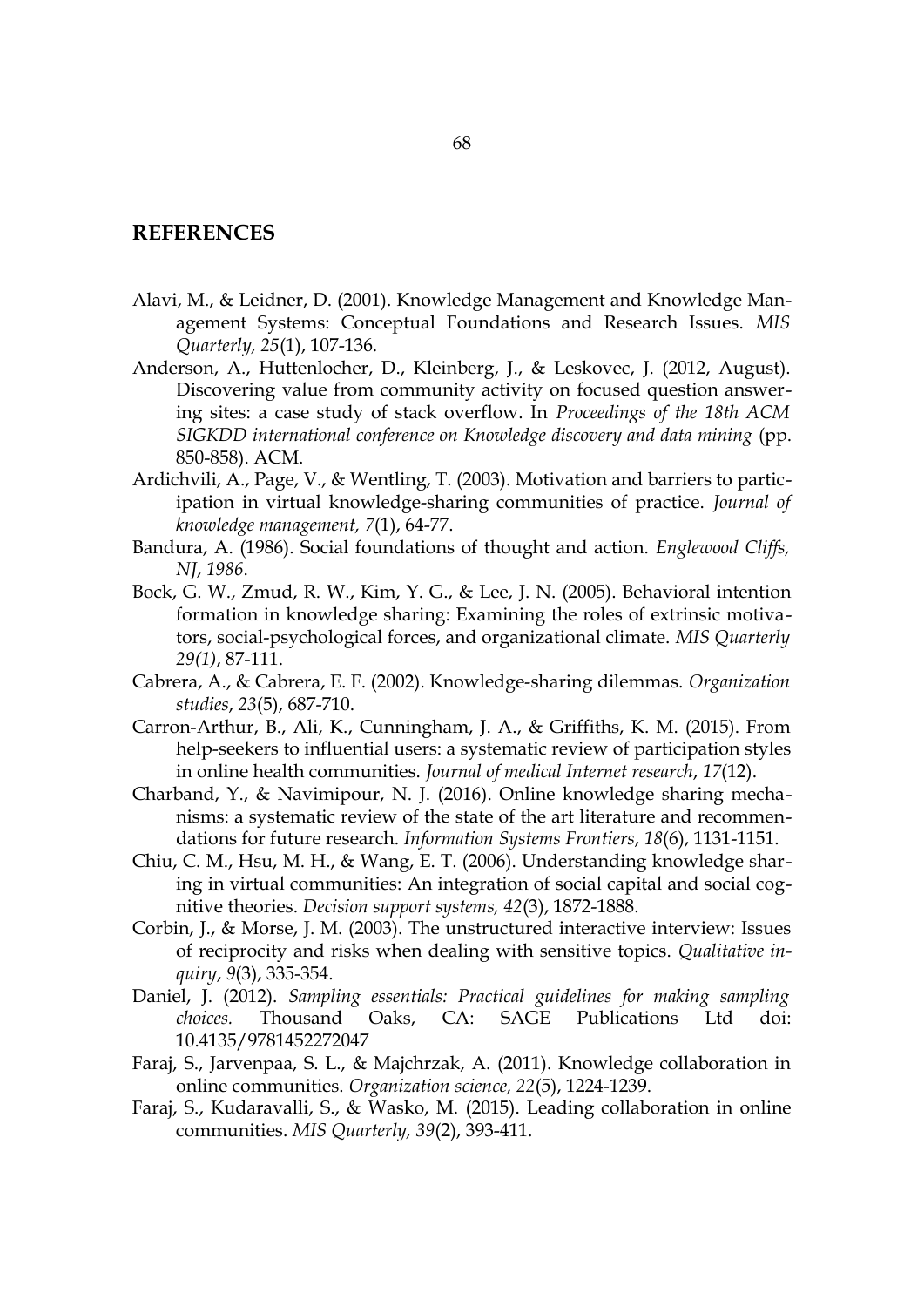- Freenode. (2018a, November 24th). Finding Channels. Retrieved on 18.1.2018 from https://freenode.net/kb/answer/findingchannels
- Freenode. (2018b, January 18th). Channel Guidelines. Retrieved on 18.1.2018 from https://freenode.net/changuide
- Gray, B. (2004). Informal learning in an online community of practice. *Journal of Distance Education*, *19*(1), 20.
- Hartwick, J., & Barki, H. (1994). Explaining the role of user participation in information system use. *Management science*, *40*(4), 440-465.
- Hendriks, P. (1999). Why share knowledge? The influence of ICT on the motivation for knowledge sharing. *Knowledge and process management*, *6*(2), 91.
- Hoffman, P., & Harris, S. (2006). *The Tao of IETF-A Novice's Guide to the Internet Engineering Task Force* (No. RFC 4677)
- Jin, J., Li, Y., Zhong, X., & Zhai, L. (2015). Why users contribute knowledge to online communities: An empirical study of an online social Q&A community. *Information & management*, *52*(7), 840-849.
- Joyce, E., & Kraut, R. E. (2006). Predicting continued participation in newsgroups. *Journal of Computer-Mediated Communication*, 11(3), 723-747.
- Kankanhalli, A., Tan, B. C., & Wei, K. K. (2005). Contributing knowledge to electronic knowledge repositories: an empirical investigation. *MIS quarterly*, 29(1), 113-143.
- Kogut, B., & Zander, U. (1992). Knowledge of the firm, combinative capabilities, and the replication of technology. *Organization science*, *3*(3), 383-397.
- Lai, H. M., & Chen, T. T. (2014). Knowledge sharing in interest online communities: A comparison of posters and lurkers. *Computers in Human Behavior*, *35*, 295-306.
- Lampe, C., Wash, R., Velasquez, A., & Ozkaya, E. (2010, April). Motivations to participate in online communities. In *Proceedings of the SIGCHI conference on Human factors in computing systems* (pp. 1927-1936). ACM.
- McDermott, R. (1999). Why information technology inspired but cannot deliver knowledge management. *California management review, 41*(4), 103-117.
- Malinen, S. (2015). Understanding user participation in online communities: A systematic literature review of empirical studies. *Computers in Human Behavior*, *46*, 228-238.
- Munroe, R. (2007, December 12th). Nerd Sniping. Retrieved on 1.5.2018 from https://xkcd.com/356/
- Myers, M. D., & Newman, M. (2007). The qualitative interview in IS research: Examining the craft. *Information and organization*, *17*(1), 2-26.
- National Advisory Board on Research Ethics. (2009). Ethical principles of research in the humanities and social and behavioural sciences and proposals for ethical review.
- Netsplit.de. (2018, August 28th). IRC Network *freenode.* Retrieved on 28.8.2018 from http://irc.netsplit.de/networks/statistics.php?net=freenode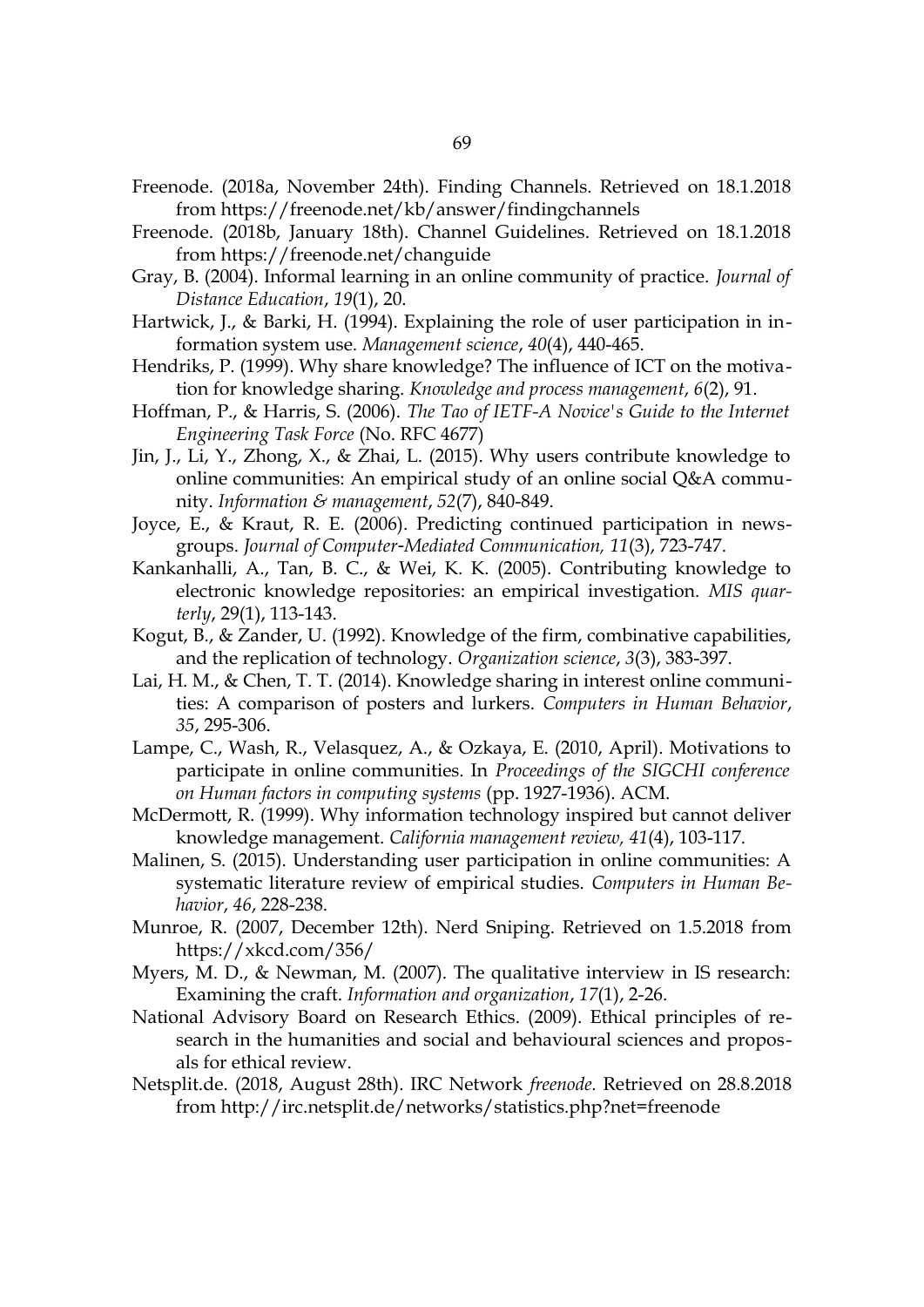- Nonaka, I., & Konno, N. (1998). The concept of "ba": Building a foundation for knowledge creation. *California management review, 40*(3), 40-54.
- Nonaka, I., Toyama, R., & Konno, N. (2000). SECI, Ba and leadership: a unified model of dynamic knowledge creation. *Long range planning*, *33*(1), 5-34.
- Nov, O., Naaman, M., & Ye, C. (2010). Analysis of participation in an online photo-sharing community: A multidimensional perspective. *Journal of the Association for Information Science and Technology*, *61*(3), 555-566.
- Oikarinen, J., & Reed, D. (1993). *Internet relay chat protocol* (No. RFC 1459).
- Pentland, B. T. (1999). Building process theory with narrative: From description to explanation. *Academy of management Review*, *24*(4), 711-724.
- Pingdom. (2012, April 24th). IRC is dead, long live IRC. Retrieved on 28.8.2018 from https://royal.pingdom.com/2012/04/24/irc-is-dead-long-live-irc/
- Porter, C. E. (2004). A typology of virtual communities: A multi-disciplinary foundation for future research. *Journal of computer-mediated communication*, *10*(1), JCMC1011.
- Rheingold, H. (2000). *The virtual community: Homesteading on the electronic frontier*. MIT press.
- Ridings, C., & Wasko, M. (2010). Online discussion group sustainability: Investigating the interplay between structural dynamics and social dynamics over time. *Journal of the Association for Information Systems*, *11*(2), 95.
- Saaranen-Kauppinen, A., & Puusniekka, A. 2006. KvaliMOTV Menetelmäopetuksen tietovaranto. Tampere: Yhteiskuntatieteellinen tietoarkisto. Retrieved on 14.08.2018 from http://www.fsd.uta.fi/menetelmaopetus/
- Savolainen, R. (2017). Information sharing and knowledge sharing as communicative activities. *Information Research, 22*(3), paper 767.
- Schwarz, A., Chin, W. W., Hirschheim, R., & Schwarz, C. (2014). Toward a process-based view of information technology acceptance. *Journal of Information Technology*, *29*(1), 73-96.
- Siggelkow, N. (2007). Persuasion with case studies. *Academy of management journal*, *50*(1), 20-24.
- Soliman, W., & Tuunainen, V. K. (2015). Understanding continued use of crowdsourcing systems: an interpretive study. *Journal of theoretical and applied electronic commerce research*, *10*(1), 1-18.
- Suhonen, E., Lampinen, A., Cheshire, C., & Antin, J. (2010, November). Everyday favors: a case study of a local online gift exchange system. In *Proceedings of the 16th ACM international conference on Supporting group work* (pp. 11-20). ACM.
- Templier, M., & Paré, G. (2015). A Framework for Guiding and Evaluating Literature Reviews. *Communications of the Association for Information Systems*, *37*.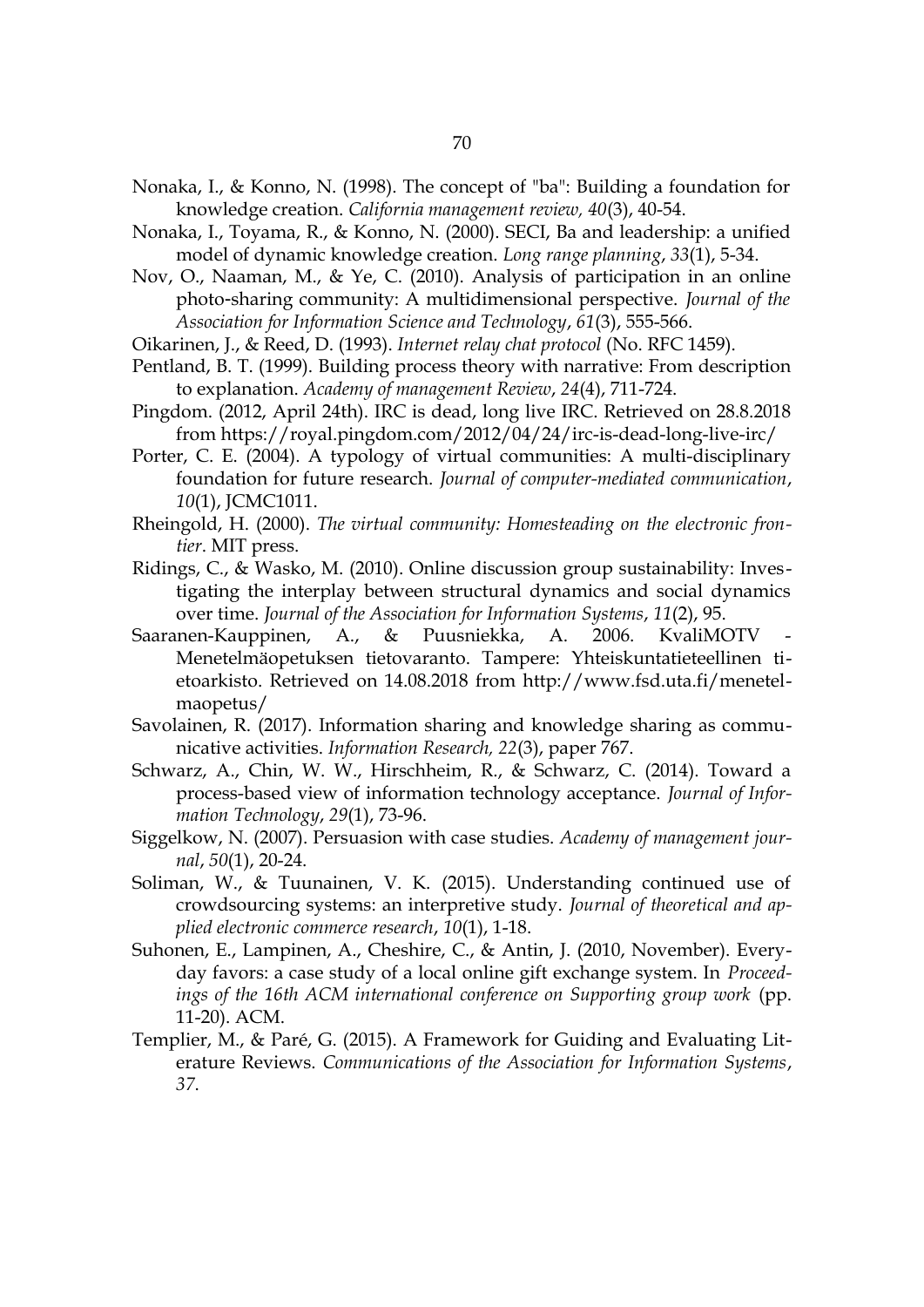- Treude, C., Barzilay, O., & Storey, M. A. (2011, May). How do programmers ask and answer questions on the web?: Nier track. In *Software Engineering (ICSE), 2011 33rd International Conference on* (pp. 804-807). IEEE.
- Tuomi, J., & Sarajärvi, A. (2002). *Laadullinen tutkimus ja sisällönanalyysi.* Helsinki: Tammi.
- Yan, Y., & Davison, R. M. (2013). Exploring behavioral transfer from knowledge seeking to knowledge contributing: the mediating role of intrinsic motivation. *Journal of the American Society for Information Science and Technology, 6*4(6), 1144-1157.
- Young, M. L., Kuo, F. Y., & Myers, M. D. (2012). To share or not to share: a critical research perspective on knowledge management systems. *European Journal of Information Systems*, *21*(5), 496-511.
- Wang, S., & Noe, R. A. (2010). Knowledge sharing: A review and directions for future research. *Human Resource Management Review, 20*(2), 115-131.
- Wasko, M. M., & Faraj, S. (2000). "It is what one does": why people participate and help others in electronic communities of practice. *The Journal of Strategic Information Systems, 9*(2), 155-173.
- Wasko, M. M., & Faraj, S. (2005). Why should I share? Examining social capital and knowledge contribution in electronic networks of practice. *MIS quarterly*, 35-57.
- Wenger, E., McDermott, R. A. & Snyder, W. M. (2002). *Cultivating communities of practice: A guide to managing knowledge*. Boston, Mass: Harvard Business School Press.
- Wellman, B., Haase, A. Q., Witte, J., & Hampton, K. (2001). Does the Internet increase, decrease, or supplement social capital? Social networks, participation, and community commitment. *American behavioral scientist*, *45*(3), 436- 455.
- Wilson, T. D. (2010). Information sharing: an exploration of the literature and some propositions. *Information Research 15*(4), n4.
- Wohn, D., Velasquez, A., Bjornrud, T., & Lampe, C. (2012, May). Habit as an explanation of participation in an online peer-production community. In *Proceedings of the SIGCHI Conference on Human Factors in Computing Systems* (pp. 2905-2914). ACM.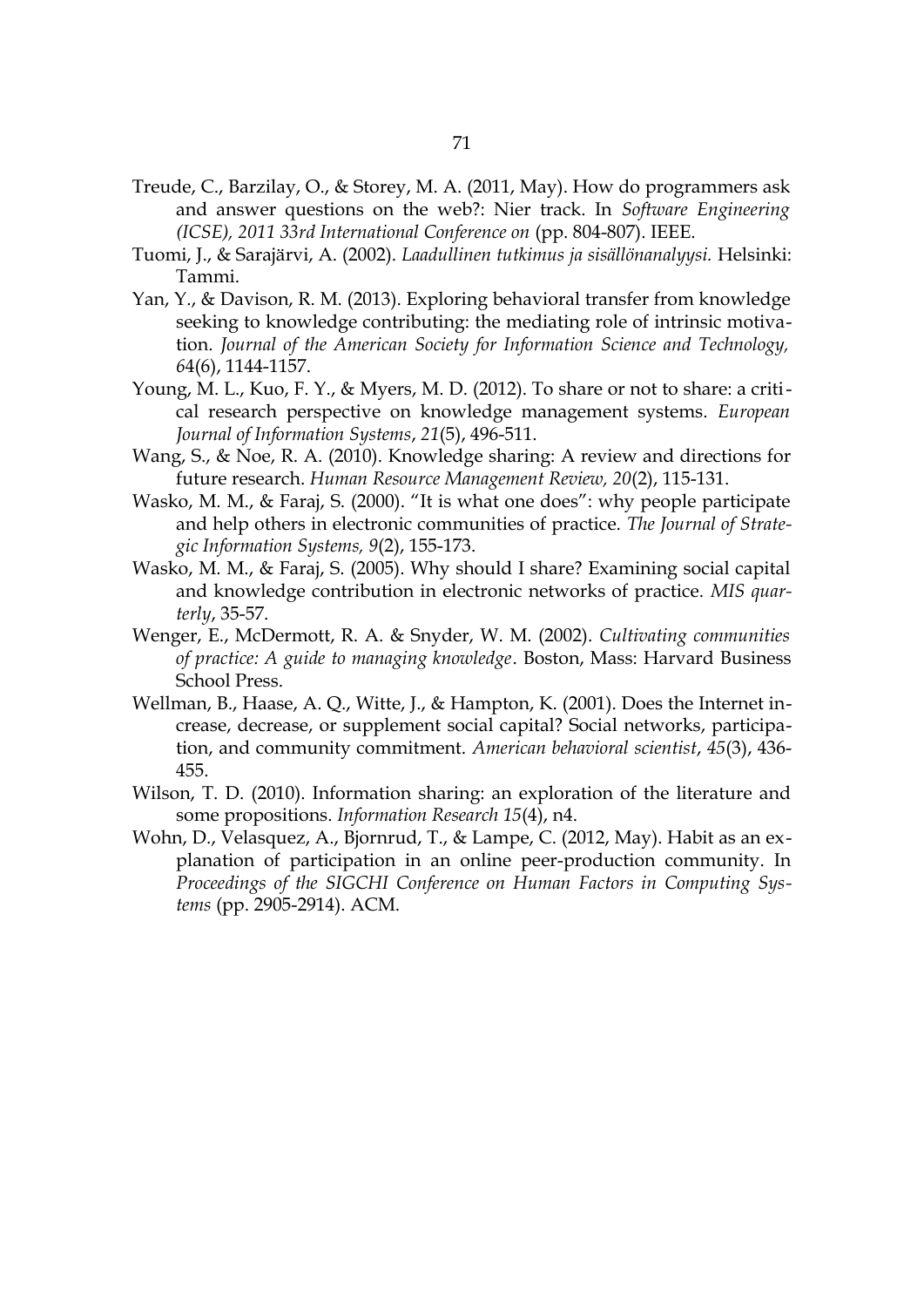# **APPENDIX 1 INVITATION LETTER**

Hello, sorry for bothering you via pm. I would like to interview you for my masters thesis, the topic is around knowledge sharing in online communities in the context of IRC. Would you be willing to take part? The interview can be held on IRC and would take somewhere between 45min-60min, would you have time on [week]?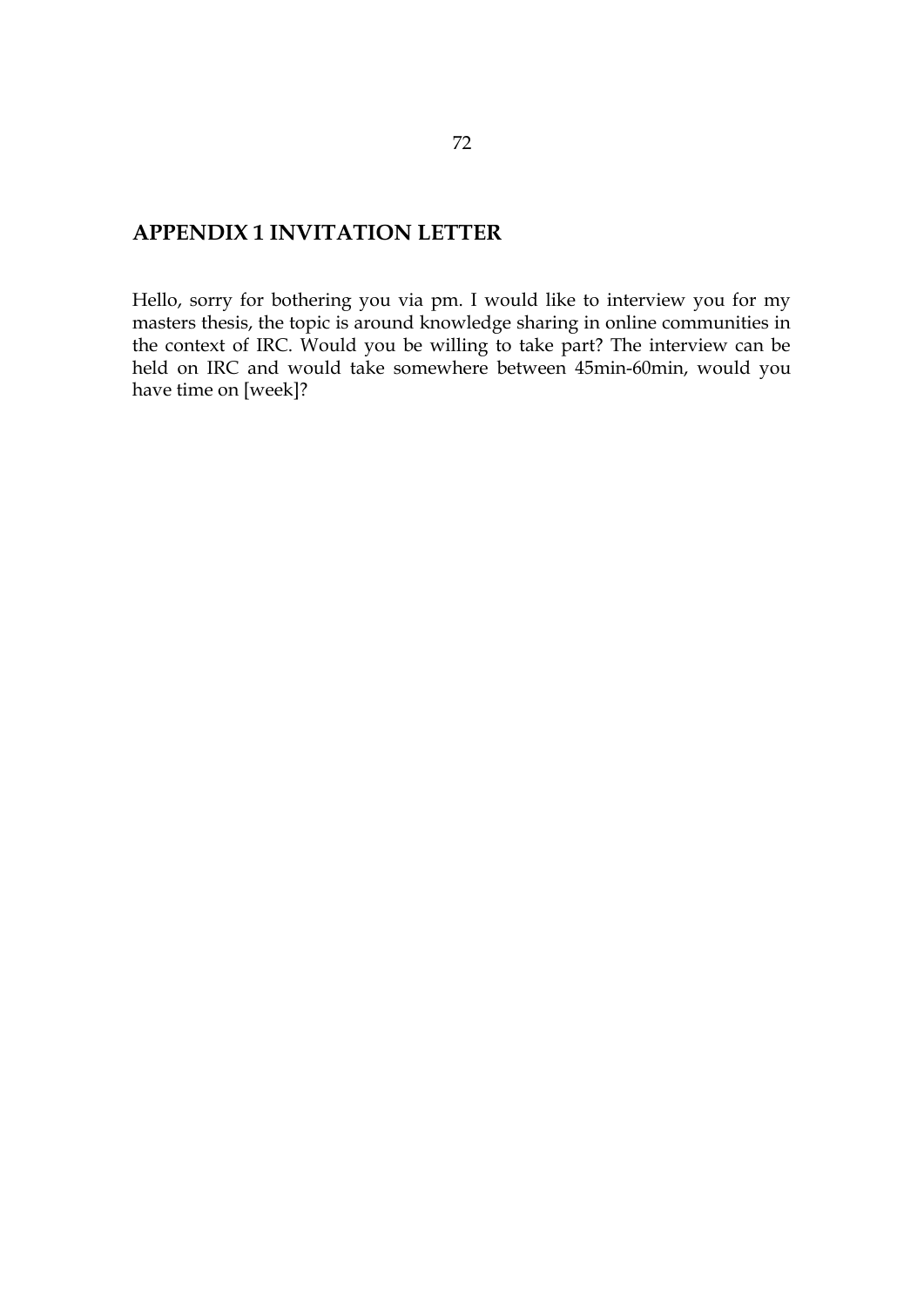## **APPENDIX 2 BACKGROUND QUESTIONS FOR INTERVIE-WEES**

Before we begin, I would like you to answer to the following background questions:

age, gender, country of origin, profession, work experience (in years), education

Which freenode irc communities do you participate in (name 1-5)? How often do you visit those channels (daily, weekly)? How many hours per day/week do you spend on freenode?